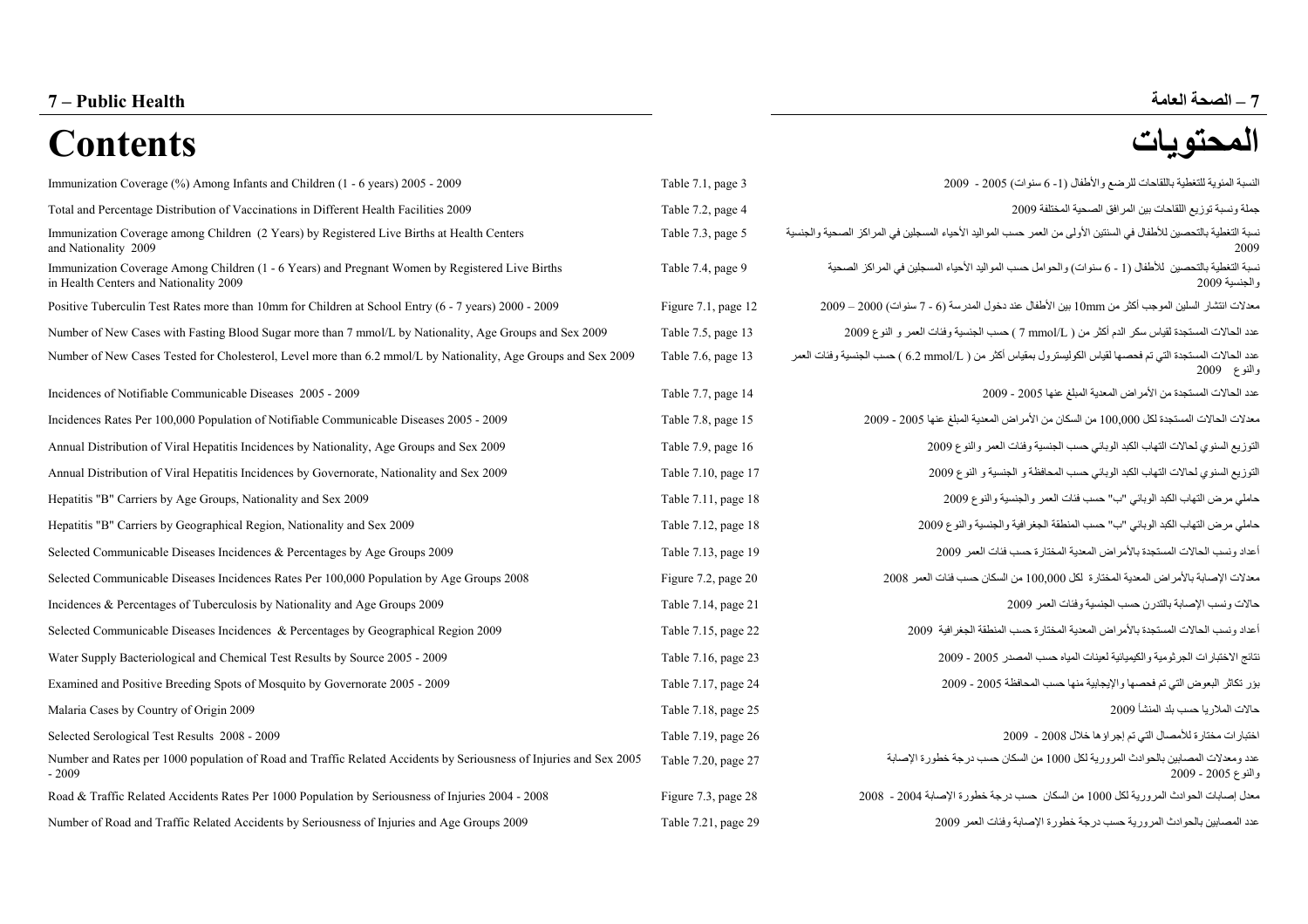## **7 – Public Health … (cont'd) ( تابع (... العامة الصحة – 7**

| Injury Accidents by Main Causes and Seriousness of Injury 2009                                                                              | Table 7.22, page 30 | حوادث الإصابات حسب الأسباب الرئيسية ودرجة الخطورة 2009                                                      |
|---------------------------------------------------------------------------------------------------------------------------------------------|---------------------|-------------------------------------------------------------------------------------------------------------|
| Injury Accidents by Region and Seriousness of Injury 2009                                                                                   | Table 7.23, page 31 | حو ادث الإصبابات حسب المنطقة و در جة خطور ة الإصبابة 2009                                                   |
| Number of Road and Traffic Related Accidents by Seriousness of Injuries and Governorate 2009                                                | Table 7.24, page 32 | عدد المصابين بالحوادث المرورية حسب درجة خطورة الإصابة والمحافظة 2009                                        |
| Number and Rates of Occupational Injuries and Deaths Per 1000 Insured Persons by Nationality, Division of Economic Activity<br>and Sex 2009 | Table 7.25, page 33 | عدد ومعدلات إصابات العمل والوفيات لكل 1000 من المؤمن عليهم حسب الجنسية ونوع النشاط الاقتصادي<br>والنوع 2009 |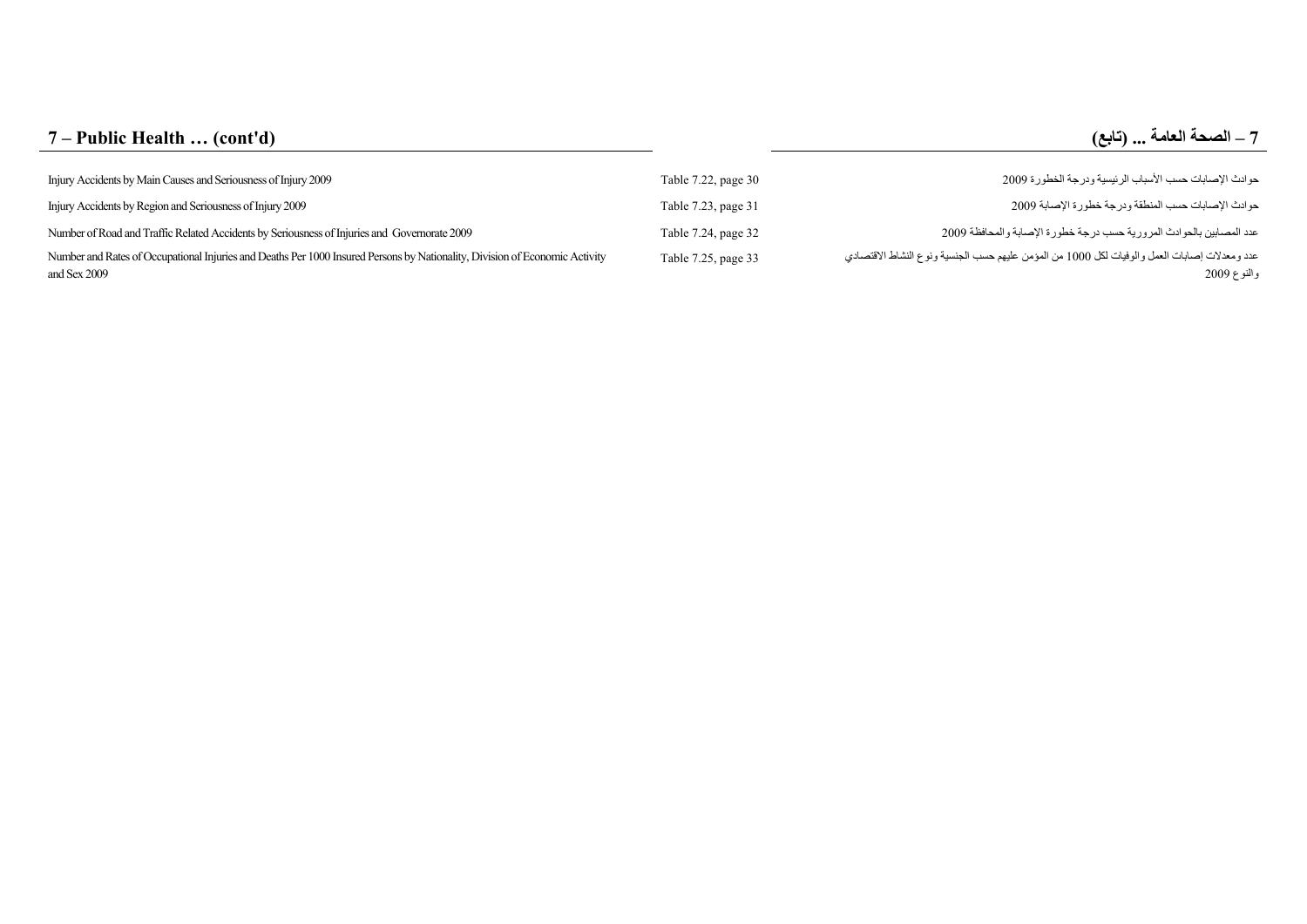# **الإصطلاحات Conventions**

#### **A** Tables 7.3 & 7.4 **B**  $\overline{a}$   $\overline{a}$   $\overline{a}$   $\overline{a}$   $\overline{a}$   $\overline{a}$   $\overline{a}$   $\overline{a}$   $\overline{a}$   $\overline{a}$   $\overline{a}$   $\overline{a}$   $\overline{a}$   $\overline{a}$   $\overline{a}$   $\overline{a}$   $\overline{a}$   $\overline{a}$   $\overline{a}$   $\overline{a}$   $\overline{a}$   $\overline{a}$

The calculation of the coverage was based on total Bahraini and Non-Bahraini of targeted age of each vaccine as per the immunization schedule recommended by World Health Organization.

Percentage Coverage of TT will normally be decreased by time as most of the pregnant women were immuned at childhood or school vaccination program.

Percentage Coverage for child immuned at birth by Tetanus vaccination against Tetanus Neonatorum will normally be increased by the number of newborns protected at birth against Tetanus from their mother who received 2 doses or more of Tetanus any time in her life.



#### **جداول 7.3**

تم احتساب التغطية حسب جملة البحرينيين <sup>و</sup> غير البحرينيين من الفئة العمرية المستهدفة لكل تطعيم حسب جدول التطعيمات المقترح من منظمة الصحة العالمية .

نسبة التغطية بلقاح التيتانوس للحوامل: أغلب النساء الحوامل تلقين لقاح التيتانوس في مرحلـة الطفولـة أو عن طريق برامج التطعيم بالمدارس ، فمن الطبيعي أن تنخفض نسبة التطعيم مع مرور الوقت .

نسبة الأطفال المحميين عند الولادة بلقاح التيتانوس ضد مرض التيتانوس الوليدي: هذه النسبة سترتفع بشكل طبيعي لاآتساب الأطفال المناعة من أمهاتهن اللاتي تم تطعيمهن بجرعتين أو أآثر في أي وقت من حياتهن.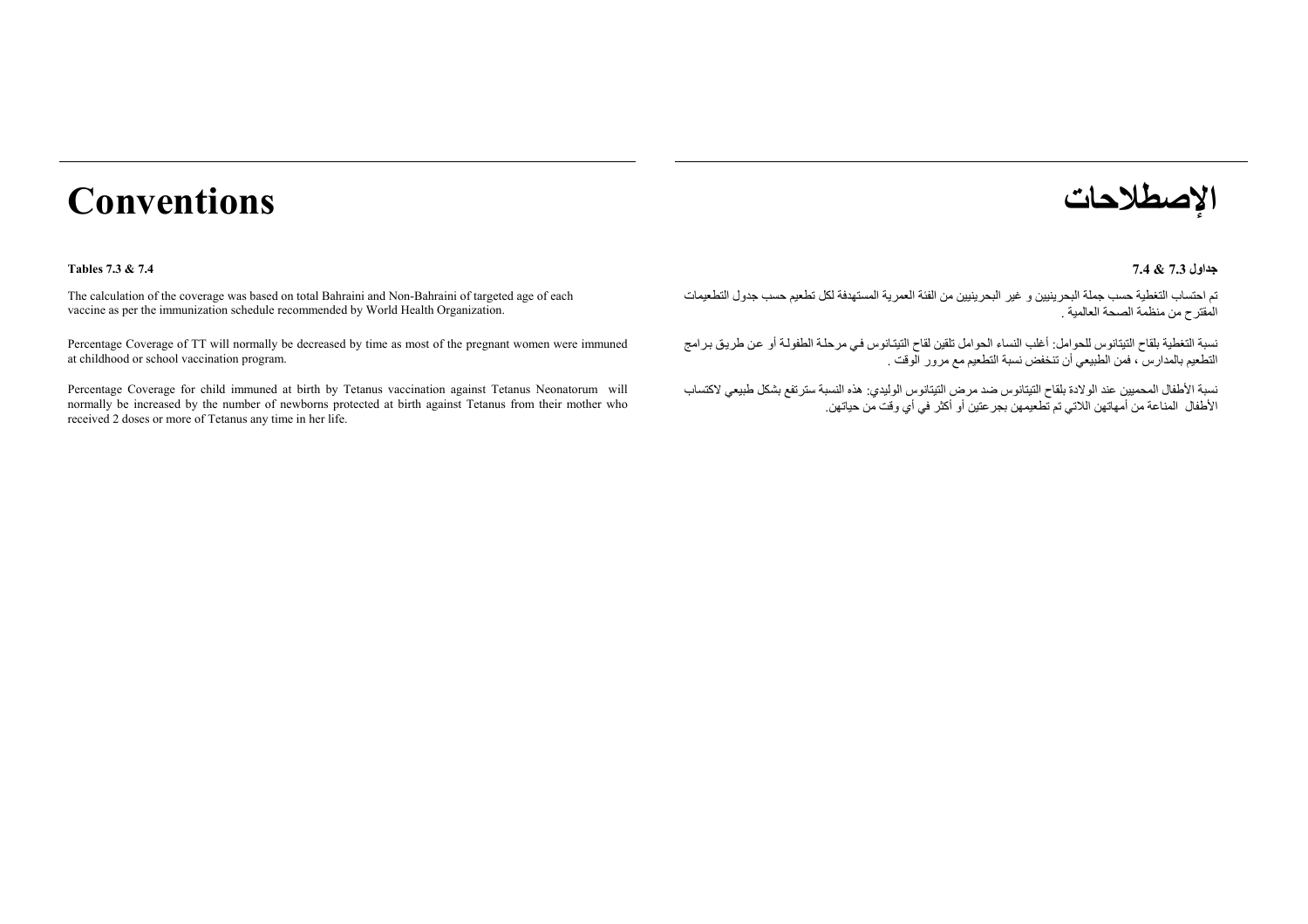#### **جدول 7.1 Table النسبة المئوية للتغطية باللقاحات للرضع والأطفال (6-1 سنوات) 2005 - 2009 Immunization Coverage (%) Among Infants and Children (1-6 years) 2005 - 2009**

<span id="page-3-0"></span>

| Vaccine                                        | 2009 | 2008 | 2007 | 2006 | 2005 | التطعيم                                                         |
|------------------------------------------------|------|------|------|------|------|-----------------------------------------------------------------|
| Infant < 1 Year                                |      |      |      |      |      | الرضع < 1 سنة                                                   |
| Third dose of DPT                              | 97.5 | 96.8 | 96.7 | 98.4 | 98.2 | الجرعة الثالثة من الطعم الثلاثي                                 |
| (Diphtheria, Tetanus, Pertussis)               |      |      |      |      |      | ( الدفتيريا ، التيتانوس ، السعال الديكي )                       |
| Third dose of Polio vaccine                    | 97.3 | 96.5 | 96.7 | 98.4 | 98.1 | الجرعة الثالثة من طعم شلل الأطفال                               |
| Third dose of Hepatitis B (HB)                 | 97.7 | 96.8 | 96.7 | 98.4 | 98   | الجرعة الثالثة من التهاب الكبد الوبائي(ب)                       |
| Third dose of Haemophilus Influenza B (Hib)    | 96.9 | 96.8 | 96.7 | 98.4 | 98.2 | الجرعة الثالثة من طعم هيموفيلس الأنفلونزا (المستديمة النزلية ب) |
| BCG (Bacille Calmette-Guerin) (Non-Bahraini) * | 80.0 | 79.0 | 87.0 | 83.2 | 89.3 | لقاح (بي سي جي) ضد السل (لغير  البحرينيين) *                    |
| Children of age 1 Year                         |      |      |      |      |      | الاطفال 1 سنة                                                   |
| MMR1 (Mumps, Measles, Rubella - dose 1)        | 99.8 | 99.9 | 100  | 100  | 100  | الجرعة الاولى من اللقاح الثلاثي                                 |
|                                                |      |      |      |      |      | [ ( الحصبة ، الحصبة الألمانية ، أبو كعب )                       |
| <b>Children of age 6 Years</b>                 |      |      |      |      |      | الاطفال 6 سنوات                                                 |
| MMR2 (Mumps, Measles, Rubella - dose 2)        | 100  | 97   | 100  | 99   | 99   | الجرعة الثانية من اللقاح الثلاثي                                |
|                                                |      |      |      |      |      | [ ( الحصبة ، الحصبة الألمانية ، أبو كعب )                       |

\* التطعيم بلقاح (بي سي جي) ضد السل يعطي فقط للأطفال " BCG vaccine is given only for infants of non-Bahraini \* من امهات غير بحرينيات من مناطق يتوطن بها المرض . .<br>من امهات غير بحرينيات من مناطق يتوطن بها المرض .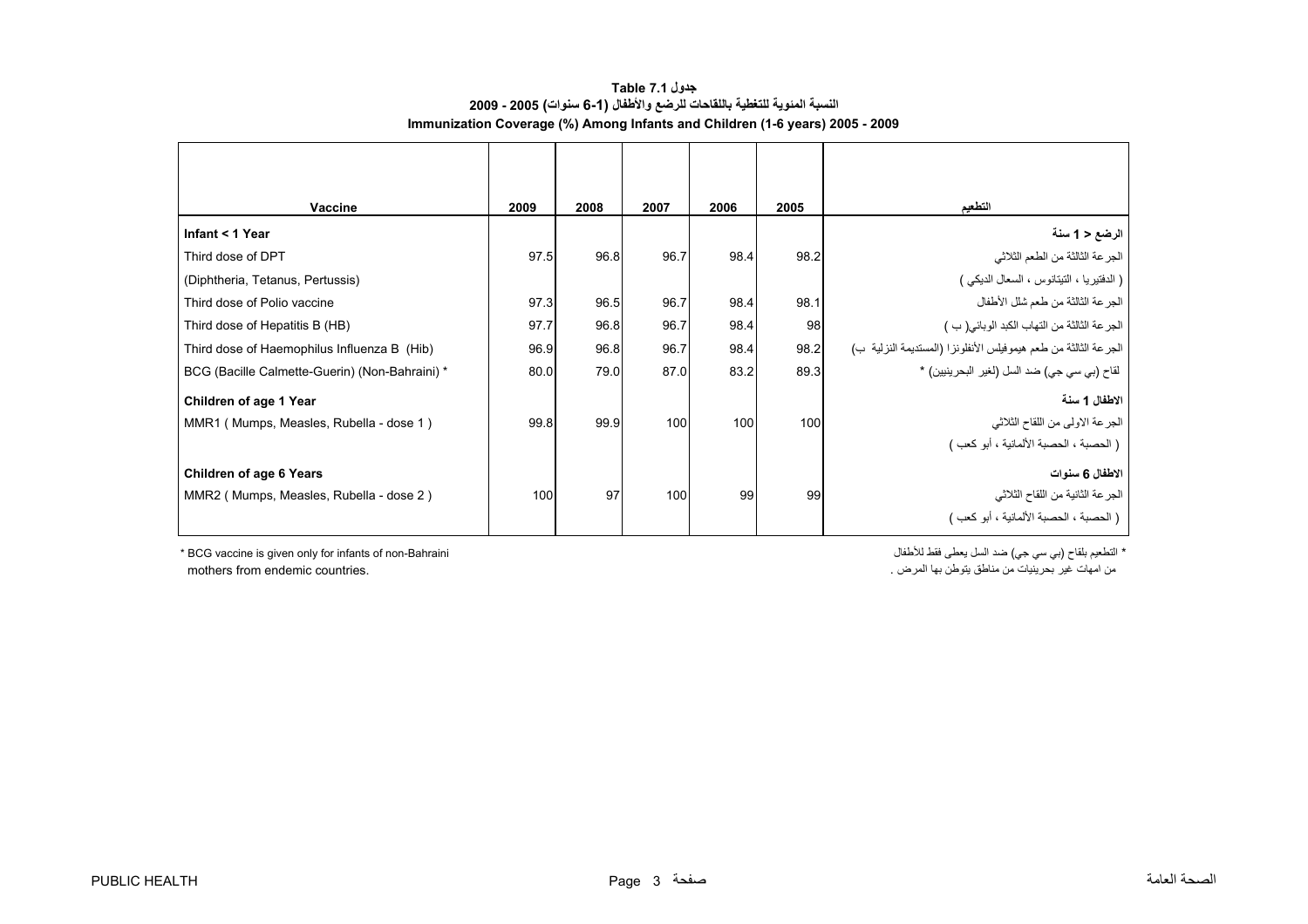#### **جدول 7.2 Table جملة ونسبة توزيع اللقاحات بين المرافق الصحية المختلفة <sup>2009</sup> Total and Percentage Distribution of Vaccinations in Different Health Facilities 2009**

<span id="page-4-0"></span>

| <b>Type of Immunization</b>                            | الجملة<br><b>Total</b> | المستشفيات<br>و العبادات<br>الخاصة<br><b>Private</b><br><b>Hospitals</b><br>& Clinics | المستشفى<br>العسكري<br><b>Military</b><br>Hospital | المدارس<br><b>Schools</b> | مركز<br>الشيخ صباح <sup>1</sup><br>Sh.Sabah<br>H.C. <sup>1</sup> | المراكز<br>الصحية<br><b>Health</b><br><b>Centres</b> | ادارة الصحة<br>العامة<br><b>Public Health</b><br><b>Directorate</b> | نوع التطعيم                                 |
|--------------------------------------------------------|------------------------|---------------------------------------------------------------------------------------|----------------------------------------------------|---------------------------|------------------------------------------------------------------|------------------------------------------------------|---------------------------------------------------------------------|---------------------------------------------|
| DPT (Diphtheria, Pertussis, Tetanus)                   | 80,776                 | 6.3                                                                                   | 2.6                                                |                           |                                                                  | 91.1                                                 |                                                                     | الخناق والكزاز والشاهوق                     |
| OPV (Oral Polio Vaccine)                               | 63,471                 | 6.2                                                                                   | 2.5                                                |                           |                                                                  | 91.3                                                 |                                                                     | شلل الأطفال                                 |
| DT - Diphtheria, Tetanus (Children)                    | 180                    | 37.2                                                                                  | 10.6                                               |                           |                                                                  | 52.2                                                 |                                                                     | الخناق والكزاز (للأطفال)                    |
| TD - Tetanus, diphtheria (Adult)                       | 31,809                 | 10.3                                                                                  | 3.4                                                | 0.6                       |                                                                  | 85.6                                                 | 0.1                                                                 | الخناق والكزاز (للبالغين)                   |
| Td (Tetanus, diphtheria Toxoid) Pregnant women         | 5,657                  | 3.4                                                                                   | 5.0                                                |                           |                                                                  | 91.6                                                 |                                                                     | الخناق والكزاز (الحوامل)                    |
| Tdap (Tetanus, diphtheria - acellular pertussis) Adult | 20,300                 |                                                                                       |                                                    | 100.0                     |                                                                  | 0.0 <sub>l</sub>                                     |                                                                     | الخناق والكزاز والشاهوق (للبالغين)          |
| MMR (Mumps, Measles, Rubella)                          | 30,986                 | 7.9                                                                                   | 1.6                                                |                           |                                                                  | 90.5                                                 |                                                                     | الحصبة والحصبة الألمانية والنكاف            |
| BCG (Bacillus Calmette Guerin) <sup>2</sup>            | 3,262                  | 33.4                                                                                  | 9.4                                                |                           | 57.2                                                             |                                                      |                                                                     | لقاح (بي سي جي) ضد السل <sup>2</sup>        |
| Cholera                                                |                        |                                                                                       |                                                    |                           |                                                                  |                                                      |                                                                     | الكولير ا                                   |
| <b>Typhoid fever</b>                                   | 32,378                 | 1.7                                                                                   |                                                    |                           | 2.9                                                              | 95.2                                                 | 0.3                                                                 | الحمى النيفيه                               |
| Yellow fever                                           | 482                    |                                                                                       |                                                    |                           | 93.6                                                             | 0.0                                                  | 6.4                                                                 | الحمى الصفراء                               |
| Meningococcal ACYW                                     | 30,789                 | 6.8                                                                                   | 2.0                                                |                           | 3.3                                                              | 87.6                                                 | 0.3                                                                 | المكورة السحائية                            |
| Hepatitis B (Child)                                    | 67,747                 | 6.7                                                                                   | 3.0                                                |                           |                                                                  | 90.2                                                 |                                                                     | التهاب الكبد الوبائي - ب للأطفال            |
| Hepatitis B (Adult)                                    | 5,620                  | 36.9                                                                                  | 25.6                                               | 16.0                      |                                                                  | 20.9                                                 | 0.6                                                                 | التهاب الكبد الوبائي - ب للبالغين           |
| Haemophilus Influenzae B (Hib)                         | 67,466                 | 6.6                                                                                   | 3.1                                                |                           |                                                                  | 90.4                                                 |                                                                     | هيموفيلس الأنفلونزا ( المستديمة النزلية ب ) |
| Rabies                                                 |                        |                                                                                       |                                                    |                           |                                                                  | 0.0                                                  | 100.0                                                               | داء الكلب                                   |
| Pneumococcal Polysaccharide                            | 370                    | 36.2                                                                                  |                                                    |                           |                                                                  | 63.2                                                 | 0.5                                                                 | لقاح الكروية الرئوية                        |
| Pneumococcal Conjugate                                 | 52,803                 | 9.1                                                                                   | 2.0                                                |                           |                                                                  | 88.8                                                 |                                                                     | لقاح الكروية الرئوية المدمج                 |
| Hepatitis A - Child                                    | 60,720                 | 5.1                                                                                   | 1.7                                                | 44.5                      |                                                                  | 48.7                                                 |                                                                     | التهاب الكبد الوبائي ( أ ) للأطفال          |
| Hepatitis A - Adult                                    | 10,194                 | 5.1                                                                                   |                                                    |                           | 4.7                                                              | 89.0                                                 | 1.3                                                                 | التهاب الكبد الوبائي ( أ ) للبالغين         |
| Injection Polio Vaccine (IPV) <sup>3</sup>             | 15                     |                                                                                       |                                                    |                           |                                                                  | 100.0                                                |                                                                     | حقنة شلل الأطفال <sup>3</sup>               |
| Chickenpox                                             | 1,712                  | 95.6                                                                                  | 2.6                                                |                           |                                                                  | 1.5                                                  | 0.4                                                                 | الجديري (الحماق)                            |
| Influenza                                              | 5,909                  | 39.1                                                                                  | 0.7                                                |                           | 2.8                                                              | 55.1                                                 | 2.4                                                                 | النزلة الوافدة ( الانظونزا )                |

المصدر : إدارة الصحة العامة . . Directorate Health Public :Source

 $1$  Sh. Sabah H.C: vaccinations are carried out at this Health Center on behalf of the Public Health Directorate, which include vaccinations to travelers and schools. Those vaccinations مدرجة فهي المرآز لهذا التابعين تخص التي للتطعيمات وبالنسبة صباح

carried out for patients within its own catchment area are included under "Health Centers". . "الصحية المراآز "ضمن

 $^3$  Injection Polio Vaccine (IPV) is given as replacement of first OPV dose and to children for special cases. كقة شلل الأطفال تعطى كبديل للجرعة الاولى للشلل الأطفال الفموي و لذوي الإحتياجات الخاصة .

مركز الشيخ صباح : تم تحويل قسم تطعيمات المدارس والمسافرين إلى مركز الشيخ

<sup>2</sup> التطعيم بلقاح (بي سي جي) ضد السل يعطى فقط للأطفال من امهات غير بحرينيات من مناطق يتوطن بها المرض . .countries endemic countries . .countries وبي سي جي) ضد السل يعطى فقط للأطفال من امهات غير بحرينيات من مناطق يتوطن بها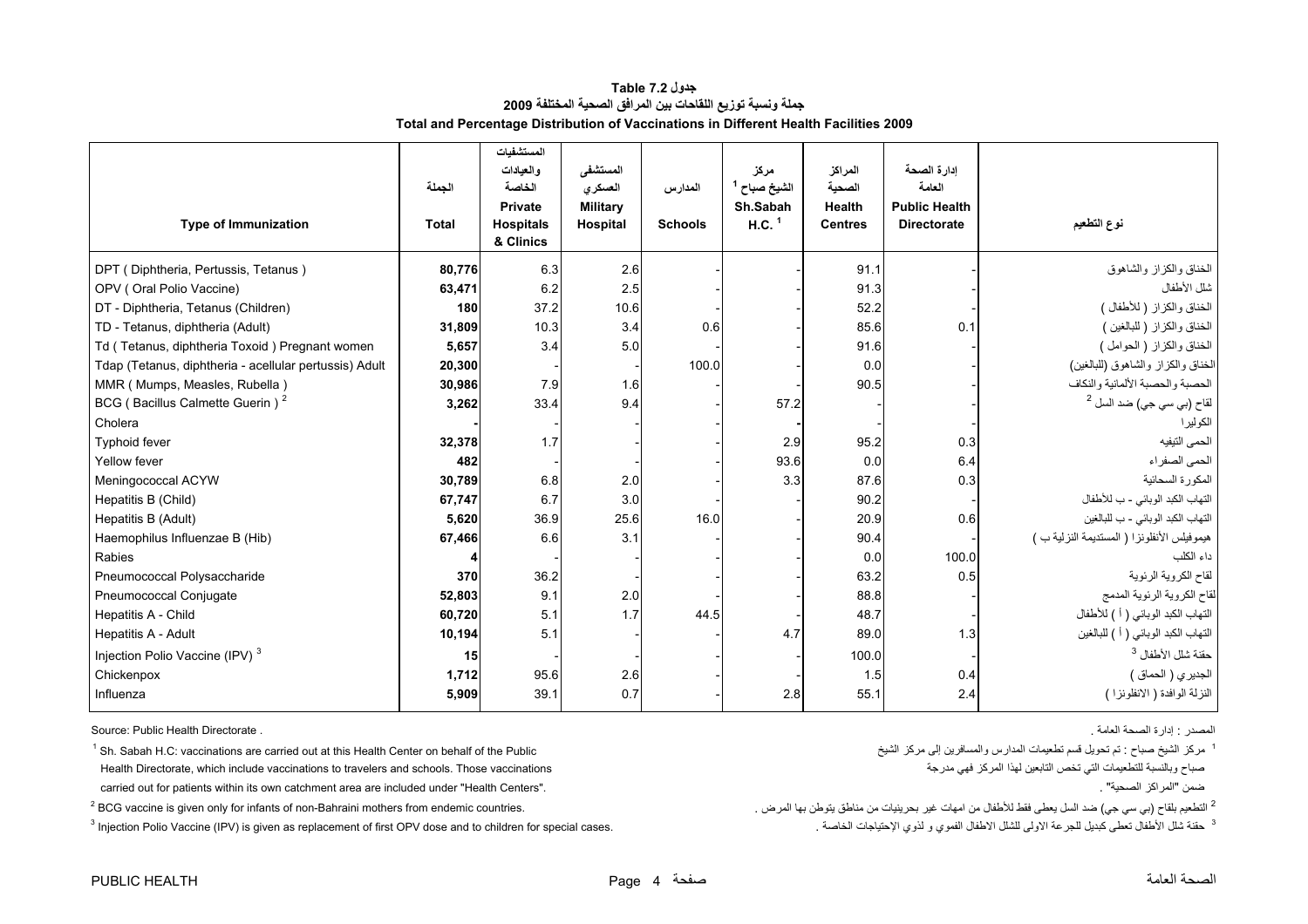| جدول 7.3 Table                                                                                                         |
|------------------------------------------------------------------------------------------------------------------------|
| نسبة التغطية بالتحصين للأطفال في السنتين الأولى من العمر حسب المواليد الأحياء المسجلين في المراكز الصحية والجنسية 2009 |
| Immunization Coverage Among Children (2 Years) by Registred Live Births at Health Centers and Nationality 2009         |

<span id="page-5-0"></span>

|           | % Immunization Coverage |             |              |            |                    |                                                             |           |           |              |           |             |              |                                       |            |              |           |             |                                  |                              |
|-----------|-------------------------|-------------|--------------|------------|--------------------|-------------------------------------------------------------|-----------|-----------|--------------|-----------|-------------|--------------|---------------------------------------|------------|--------------|-----------|-------------|----------------------------------|------------------------------|
|           |                         |             |              |            |                    | الجرعة الأولى من لقاح الدفتيريا و التيتانوس و السعال الديكي |           |           |              |           |             |              | الجرعة الثالثة من لقاح شلل الأطفال    |            |              |           |             |                                  |                              |
|           |                         |             |              |            |                    |                                                             |           |           |              |           |             |              |                                       |            |              |           |             |                                  |                              |
|           |                         |             |              |            |                    | 1 <sup>st</sup> dose of Diphtheria, Tetanus & Pertussis     |           |           |              |           |             |              | 3 <sup>rd</sup> dose of Polio vaccine |            |              |           |             |                                  |                              |
|           |                         |             |              | (DPT & DT) |                    |                                                             |           |           |              |           |             |              |                                       |            |              |           |             |                                  |                              |
| Total     |                         | الجملة      | Non-Bah.     |            | غیر بحرین <i>ی</i> | Bah.                                                        |           | بحرينى    | <b>Total</b> |           | الجملة      | Non-Bah.     |                                       | غیر بحرینی | Bah.         |           | بحريني      |                                  |                              |
| الجملة    | أنشى                    | نكر         | الجملة       | أننى       | ذكر                | الجملة                                                      | أننى      | نكر       | الجملة       | أنثى      | نكر         | الجملة       | أننى                                  | نكر        | الجملة       | أنشى      | نكر         | المركز الصحى                     |                              |
| Total     | Female                  | <b>Male</b> | <b>Total</b> | Female     | Male               | <b>Total</b>                                                | Female    | Male      | <b>Total</b> | Female    | <b>Male</b> | <b>Total</b> | Female                                | Male       | <b>Total</b> | Female    | <b>Male</b> | <b>Health Center</b>             |                              |
| 91.4      | 89.5                    | 93.2        | 88.9         | 84.8       | 93.0               | 92.4                                                        | 91.4      | 93.3      | 95.4         | 92.8      | 97.9        | 99.9         | 98.5                                  | 101.3      | 93.7         | 90.7      |             | 96.7 Region I                    | المنطقة الأولى               |
| 84.4      | 84.9                    | 83.8        | 86.9         | 85.6       | 88.1               | 82.7                                                        | 84.5      | 81.0      | 95.2         | 94.       | 96.2        | 103.7        | 110.5                                 | 97.6       | 89.7         | 84.1      | 95.2        | Muharrag                         | المحرق                       |
| 96.8      | 93.3                    | 100.2       | 98.4         | 92.1       | 105.2              | 95.8                                                        | 94.1      | 97.3      | 97.4         | 92.8      | 101.9       | 108.2        | 100.6                                 | 116.2      | 90.5         | 87.3      | 93.4        | Sh.Salman                        | لشيخ سلمان                   |
| 90.8      | 86.9                    | 94.5        | 79.8         | 74.6       | 85.5               | 92.7                                                        | 89.2      | 96.0      | 92.2         | 90.4      | 94.0        | 82.5         | 76.3                                  | 89.1       | 93.9         | 93.0      | 94.8        | National Bank of Bahrain - Arad  | بنك البحرين الوطني - عراد    |
| 95.4      | 95.1                    | 95.7        | 53.8         | 44.4       | 61.9               | 99.1                                                        | 99.1      | 99.1      | 97.5         | 94.7      | 100.4       | 51.3         | 50.0                                  | 52.4       | 101.6        | 98.2      | 105.2       | National Bank of Bahrain - Dair  | نك البحرين الوطني - الدير    |
| 80.9      | 76.9                    | 84.7        | 74.6         | 69.4       | 79.7               | 91.8                                                        | 90.3      | 93.1      | 82.4         | 78.9      | 85.7        | 79.6         | 73.7                                  | 85.5       | 87.2         | 88.4      | 86.0        | <b>Region II</b>                 | لمنطقة الثانية               |
| 81.9      | 76.6                    | 87.2        | 79.5         | 75.3       | 83.7               | 85.9                                                        | 78.8      | 92.9      | 81.7         | 80.1      | 83.3        | 78.3         | 72.9                                  | 83.7       | 87.2         | 92.1      | 82.5        | Naim                             | لنعيم                        |
| 84.6      | 87.6                    | 81.7        | 79.6         | 81.4       | 77.9               | 100.9                                                       | 109.4     | 93.4      | 91.1         | 92.5      | 89.6        | 88.9         | 89.4                                  | 88.4       | 98.2         | 103.8     | 934         | Ibn Sinna                        | بن سينا                      |
| 75.9      | 71.8                    | 79.8        | 61.9         | 55.2       | 68.5               | 92.3                                                        | 92.5      | 92.0      | 75.9         | 71.8      | 79.8        | 72.2         | 63.4                                  | 81.0       | 80.3         | 82.4      | 78.4        | Sh.Sabah Al Salem                | الشيخ صباح السالم            |
| 84.3      | 75.3                    | 92.7        | 79.1         | 66.9       | 90.6               | 96.1                                                        | 94.6      | 97.5      | 86.3         | 75.7      | 96.1        | 81.4         | 71.6                                  | 90.6       | 97.4         | 85.1      | 108.9       | Al Hoora                         | لحورة                        |
| 90.7      | 90.6                    | 90.8        | 38.6         | 36.6       | 40.6               | 96.6                                                        | 96.7      | 96.5      | 92.7         | 93.7      | 91.7        | 38.1         | 38.0                                  | 38.3       | 98.9         | 100.0     | 97.8        | <b>Region III</b>                | لمنطقة الثالثة               |
| 88.0      | 87.0                    | 89.0        | 67.0         | 69.2       | 64.9               | 91.1                                                        | 89.5      | 92.6      | 87.7         | 89.3      | 86.2        | 62.0         | 57.0                                  | 66.7       | 91.5         | 94.0      | 89.0        | Isa Town                         | مدينة عيسى                   |
| 93.9      | 96.1                    | 91.8        | 22.9         | 19.7       | 27.3               | 99.2                                                        | 102.9     | 95.7      | 99.7         | 105.0     | 94.5        | 29.5         | 23.0                                  | 38.6       | 104.9        | 112.4     | 97.9        | <b>Jidhafs</b>                   | جدحفص                        |
| 88.8      | 88.6                    | 89.0        | 15.5         | 9.4        | 20.0               | 101.2                                                       | 100.7     | 101.6     | 89.6         | 90.8      | 88.6        | 13.5         | 18.8                                  | 9.6        | 102.4        | 101.8     | 103.0       | Budaiya                          | البديع                       |
| 82.7      | 81.6                    | 83.8        | 35.0         | 38.9       | 31.8               | 86.7                                                        | 84.9      | 88.5      | 83.9         | 78.5      | 89.1        | 42.5         | 55.6                                  | 31.8       | 87.3         | 80.3      | 94.2        | <b>Bilad Al Kadeem</b>           | بلاد القديم                  |
| 100.6     | 97.7                    | 103.8       | 45.8         | 25.0       | 87.5               | 102.6                                                       | 101.2     | 104.2     | 103.1        | 96.9      | 110.1       | 54.2         | 50.0                                  | 62.5       | 105.0        | 99.1      | 111.4       | A'Ali                            | عالى                         |
| 85.1      | 83.3                    | 86.9        | 70.1         | 70.3       | 69.9               | 88.8                                                        | 86.5      | 91.1      | 83.5         | 79.5      | 87.4        | 63.1         | 61.1                                  | 65.1       | 88.5         | 83.9      | 93.0        | <b>Region IV</b>                 | المنطقة الرابعة              |
| 74.9      | 76.7                    | 73.3        | 12.7         | 8.8        | 16.4               | 83.4                                                        | 85.8      | 81.2      | 79.7         | 77.9      | 81.5        | 29.7         | 33.3                                  | 26.2       | 86.6         | 83.9      | 89.1        | Hamad Town                       | مدينة حمد                    |
| 101.4     | 93.9                    | 109.0       | 63.4         | 93.3       | 46.2               | 102.7                                                       | 93.9      | 112.0     | 94.9         | 88.5      | 101.4       | 61.0         | 46.7                                  | 69.2       | 96.1         | 89.6      | 102.9       | Sitra                            | ىئز ة                        |
| 70.5      | 64.5                    | 76.3        | 80.9         | 73.9       | 87.7               | 65.5                                                        | 60.0      | 70.9      | 68.0         | 64.7      | 71.1        | 61.9         | 62.6                                  | 61.3       | 70.9         | 65.7      | 75.8        | Hamad Kanoo & Jaw & Asker Clinic | ممد كانو وعيادة جو وعسكر     |
| 77.9      | 76.2                    | 79.5        | 82.8         | 83.8       | 81.8               | 74.8                                                        | 70.8      | 78.1      | 74.0         | 68.4      | 78.9        | 76.6         | 68.3                                  | 84.8       | 72.3         | 68.4      | 75.5        | East Riffa                       | الرفاع الشرقي                |
| 98.6      | 98.4                    | 98.8        | 17.1         | 25.0       | 13.0               | 102.9                                                       | 100.8     | 105.2     | 107.7        | 98.       | 118.5       | 20.0         | 41.7                                  | 8.7        | 112.4        | 100.0     | 126.7       | Kuwait                           | الكويت                       |
| 100.7     | 106.4                   | 95.3        | 30.3         | 40.5       | 20.5               | 109.2                                                       | 114.4     | 104.3     | 99.1         | 98.0      | 100.3       | 36.8         | 37.8                                  | 35.9       | 106.7        | 105.2     | 108.0       | Mohammed Jassim Kanoo            | محمد جاسم كانو               |
| 89.1      | 97.6                    | 83.1        | 93.3         | 115.4      | 76.5               | 87.3                                                        | 89.7      | 85.7      | 65.3         | 81.0      | 54.2        | 93.3         | 123.1                                 | 70.6       | 53.5         | 62.1      | 47.6        | Zallaq                           | ازلاق                        |
| <b>NA</b> | <b>NA</b>               | <b>NA</b>   | <b>NA</b>    | <b>NA</b>  | <b>NA</b>          | <b>NA</b>                                                   | <b>NA</b> | <b>NA</b> | <b>NA</b>    | <b>NA</b> | <b>NA</b>   | <b>NA</b>    | <b>NA</b>                             | <b>NA</b>  | <b>NA</b>    | <b>NA</b> | <b>NA</b>   | Ahmed Ali Kanoo                  | أحمد على كانو                |
| 87.3      | 85.7                    | 88.9        | 71.0         | 68.1       | 73.8               | 92.6                                                        | 91.5      | 93.7      | 88.3         | 86.2      | 90.3        | 72.9         | 69.9                                  | 75.8       | 93.3         | 91.5      | 94.9        | % HC Coverage                    | سبة تغطية المراكز الصحية     |
| 10.2      | 9.4                     | 9.6         | 17.8         | 17.3       | 18.3               | 6.8                                                         | 6.9       | 6.3       | 9.0          | 8.1       | 8.1         | 17.8         | 19.6                                  | 18.5       | 5.2          | 4.8       | 5.1         | % Private Coverage               | سبة تغطية العيادات الخاصة    |
| 97.5      | 95.1                    | 98.5        | 88.8         | 85.4       | 92.1               | 99.4                                                        | 98.4      | 100.0     | 97.3         | 94.3      | 98.4        | 90.7         | 89.5                                  | 94.3       | 98.5         | 96.3      |             | 100.0 Total & Percentage         | لجملة والنسبة المئوية الكلية |

\* مركز أحمد علي كانو الصحي : تم افتتاحه في ديسمبر 2009 . 2009 . 2009 . 2009 . Ahmed Ali Kanoo Health Center: opened in Decenmber 2009 .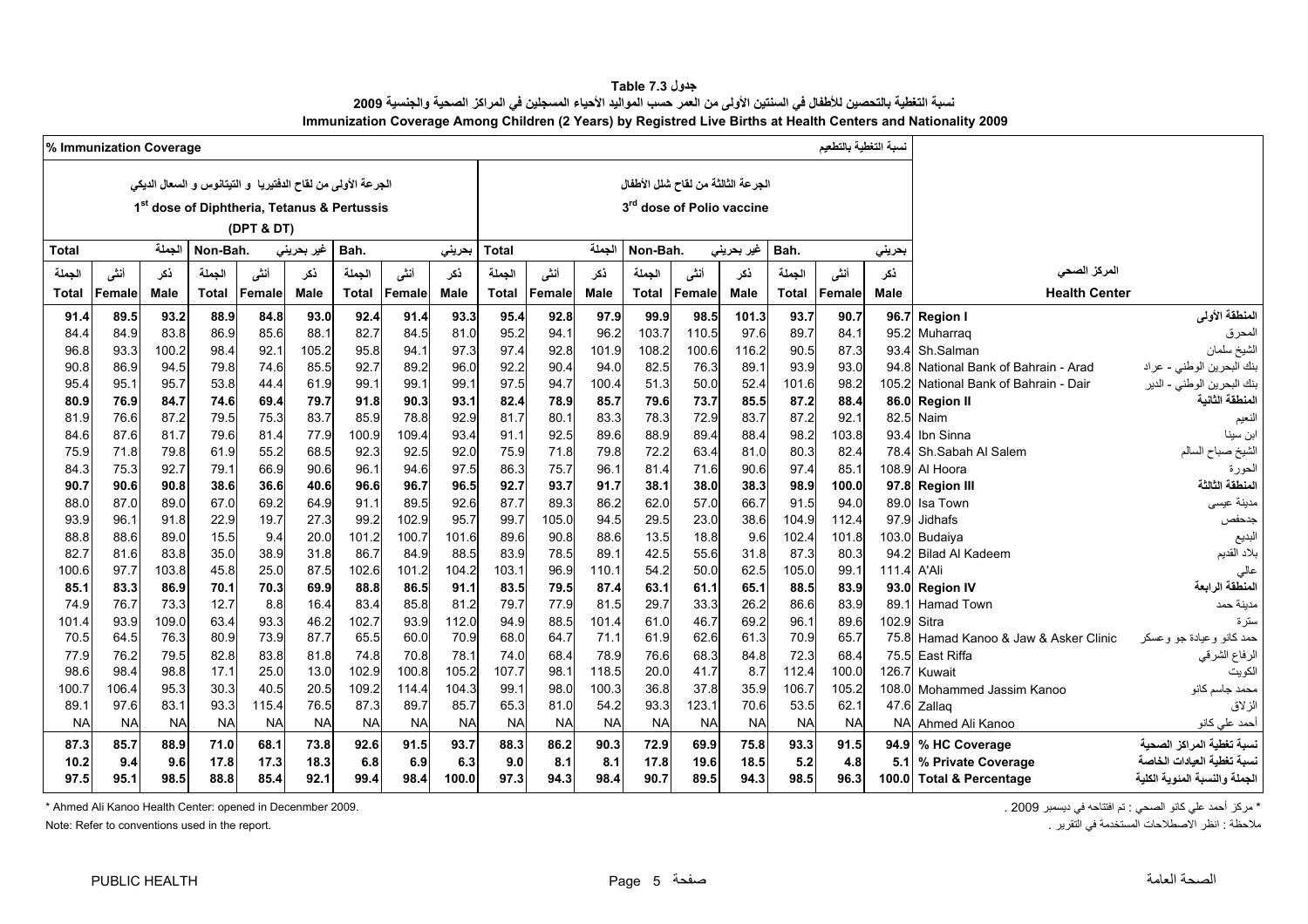#### **Immunization Coverage Among Children (2 Years) by Registred Live Births at Health Centers and Nationality 2009 (Cont'd) Table 7.3 جدول ) تابع(**  نسبة التغطية بالتحصين للأطفال في السنتين الأولى من العمر حسب المواليد الأحياء المسجلين في المراكز الصحية والجنسية 2009

|               | % Immunization Coverage |               |              |                                                   |              |               |               |               |               |              |               |              |                                                            |              |               | نسبة التغطية بالتطعيم |               |                                  |                               |
|---------------|-------------------------|---------------|--------------|---------------------------------------------------|--------------|---------------|---------------|---------------|---------------|--------------|---------------|--------------|------------------------------------------------------------|--------------|---------------|-----------------------|---------------|----------------------------------|-------------------------------|
|               |                         |               |              | لجر عة الثالثة من لقاح التهاب الكبد الوبائي فئة ب |              |               |               |               |               |              |               |              | الجرعة الثالثة من لقاح الدفتيريا والتيتانوس والسعال الديكي |              |               |                       |               |                                  |                               |
|               |                         |               |              |                                                   |              |               |               |               |               |              |               |              |                                                            |              |               |                       |               |                                  |                               |
|               |                         |               |              | 3rd dose of Viral Hepatitis B                     |              |               |               |               |               |              |               |              | 3rd dose of Diphtheria, Tetanus & Pertussis                |              |               |                       |               |                                  |                               |
|               |                         |               |              | (HB)                                              |              |               |               |               |               |              |               |              | (DPT & DT)                                                 |              |               |                       |               |                                  |                               |
| <b>Total</b>  |                         | الجملة        | Non-Bah.     |                                                   | غير بحريني   | Bah.          |               | بحرينى        | Total         |              | الجملة        | Non-Bah.     |                                                            | غير بحريني   | Bah.          |                       | بحريني        |                                  |                               |
| الجملة        | أنشى                    | نكر           | الجملة       | أننى                                              | نكر          | الجملة        | أنشى          | ذكر           | الجملة        | أنشى         | نكر           | الجملة       | أنشى                                                       | نكر          | الجملة        | أنشى                  | ذكر           | المركز الصحى                     |                               |
| Total         | Female                  | Male          | <b>Total</b> | Female                                            | <b>Male</b>  | Total         | Female        | Male          | <b>Total</b>  | Female       | Male          | Total        | Female                                                     | Male         | <b>Total</b>  | Female                | Male          | <b>Health Center</b>             |                               |
| 96.4          | 93.9                    | 98.9          | 100.3        | 99.7                                              | 100.8        | 95.0          | 91.7          | 98.2          | 96.3          | 93.6         | 98.9          | 99.7         | 98.7                                                       | 100.8        | 95.0          | 91.7                  | 98.2          | <b>Region I</b>                  | المنطقة الأولى                |
| 95.2          | 94.1                    | 96.2          | 103.7        | 110.5                                             | 97.6         | 89.7          | 84.1          | 95.2          | 95.2          | 94.1         | 96.2          | 103.7        | 110.5                                                      | 97.6         | 89.7          | 84.1                  | 95.2          | Muharraq                         | المحرق                        |
| 100.2         | 95.8                    | 104.6         | 107.5        | 102.4                                             | 113.0        | 95.6          | 91.1          | 99.6          | 100.2         | 95.8         | 104.6         | 107.5        | 102.4                                                      | 113.0        | 95.6          | 91.1                  | 99.6          | Sh.Salman                        | الشيخ سلمان                   |
| 92.2          | 90.4                    | 94.0          | 82.5         | 76.3                                              | 89.1         | 93.9          | 93.0          | 94.8          | 91.7          | 89.3         | 94.0          | 78.9         | 69.5                                                       | 89.1         | 93.9          | 93.0                  | 94.8          | National Bank of Bahrain - Arad  | بنك البحرين الوطني - عراد     |
| 98.7          | 95.9                    | 101.7         | 64.1         | 61.1                                              | 66.7         | 101.8         | 98.7          | 105.2         | 98.7          | 95.9         | 101.7         | 64.1         | 61.1                                                       | 66.7         | 101.8         | 98.7                  | 105.2         | National Bank of Bahrain - Dair  | بنك البحرين الوطني - الدير    |
| 83.1          | 80.2                    | 86.0          | 80.5         | 74.8                                              | 86.1         | 87.8          | 89.9          | 85.8          | 82.6          | 79.2         | 85.8          | 79.6         | 73.3                                                       | 85.8         | 87.8          | 89.9                  | 85.8          | <b>Region II</b>                 | لمنطقة الثانية                |
| 83.9          | 83.6                    | 84.2          | 81.3         | 77.7                                              | 84.9         | 88.2          | 93.4          | 83.1          | 82.2          | 80.6         | 83.7          | 78.5         | 72.9                                                       | 84.1         | 88.2          | 93.4                  | 83.1          | Naim                             | للعيم                         |
| 91.1          | 92.5                    | 89.6          | 88.9         | 89.4                                              | 88.4         | 98.2          | 103.8         | 93.4          | 91.1          | 92.5         | 89.6          | 88.9         | 89.4                                                       | 88.4         | 98.2          | 103.8                 | 93.4          | Ibn Sinna                        | بن سينا                       |
| 75.8          | 72.1                    | 79.3          | 71.8         | 62.5                                              | 81.0         | 80.5          | 84.0          | 77.5          | 75.8          | 72.1         | 79.3          | 71.8         | 62.5                                                       | 81.0         | 80.5          | 84.0                  | 77.5          | Sh.Sabah Al Salem                | الشيخ صباح                    |
| 86.9          | 76.1                    | 96.9          | 81.7         | 71.0                                              | 91.7         | 98.7          | 87.8          | 108.9         | 86.9          | 76.1         | 96.9          | 81.7         | 71.0                                                       | 91.7         | 98.7          | 87.8                  | 108.9         | Al Hoora                         | لحورة                         |
| 92.1          | 93.3                    | 91.0          | 38.0         | 38.0                                              | 38.0         | 98.2          | 99.5          | 97.0          | 92.1          | 93.3         | 91.0          | 38.0         | 38.0                                                       | 38.0         | 98.2          | 99.5                  | 97.0          | <b>Region III</b>                | المنطقة الثالثة               |
| 87.7          | 89.3                    | 86.2          | 62.0         | 57.0                                              | 66.7         | 91.5          | 94.0          | 89.0          | 87.7          | 89.3         | 86.2          | 62.0         | 57.0                                                       | 66.7         | 91.5          | 94.0                  | 89.0          | Isa Town                         | مدينة عيسى                    |
| 97.3          | 103.4                   | 91.5          | 28.6         | 23.0                                              | 36.4         | 102.5         | 110.6         | 94.9          | 97.3          | 103.4        | 91.5          | 28.6         | 23.0                                                       | 36.4         | 102.5         | 110.6                 | 94.9          | Jidhafs                          | جدحفص                         |
| 89.6          | 90.8                    | 88.6          | 13.5         | 18.8                                              | 9.6          | 102.4         | 101.8         | 103.0         | 89.6          | 90.8         | 88.6          | 13.5         | 18.8                                                       | 9.6          | 102.4         | 101.8                 | 103.0         | Budaiya                          | البديع                        |
| 83.9          | 78.5                    | 89.1          | 42.5         | 55.6                                              | 31.8         | 87.3          | 80.3          | 94.2          | 83.9          | 78.5         | 89.1          | 42.5         | 55.6                                                       | 31.8         | 87.3          | 80.3                  | 94.2          | <b>Bilad Al Kadeem</b>           | بلاد القديم                   |
| 103.1         | 96.9                    | 110.1         | 54.2         | 50.0                                              | 62.5         | 105.0         | 99.1          | 111.4         | 103.1         | 96.9         | 110.1         | 54.2         | 50.0                                                       | 62.5         | 105.0         | 99.1                  | 111.4         | A'Ali                            | عالى                          |
| 84.4          | 80.3                    | 88.4          | 65.1         | 63.4                                              | 66.6         | 89.2          | 84.4          | 93.8          | 84.4          | 80.3         | 88.4          | 65.1         | 63.4                                                       | 66.6         | 89.2          | 84.5                  | 93.8          | <b>Region IV</b>                 | المنطقة الرابعة               |
| 80.5          | 78.8                    | 82.3          | 29.7         | 33.3                                              | 26.2         | 87.5          | 84.9          | 90.0          | 80.5          | 78.8         | 82.3          | 29.7         | 33.3                                                       | 26.2         | 87.5          | 84.9                  | 90.0          | <b>Hamad Town</b>                | مدينة حمد                     |
| 94.5          | 87.9                    | 101.4         | 61.0         | 46.7                                              | 69.2         | 95.7          | 88.9          | 102.9         | 94.6          | 88.0         | 101.4         | 61.0         | 46.7                                                       | 69.2         | 95.8          | 89.1                  | 102.9<br>76.9 | Sitra                            | ىئر ة                         |
| 69.3          | 66.1                    | 72.5          | 64.3         | 65.4                                              | 63.2         | 71.8          | 66.4          | 76.9          | 69.3          | 66.1         | 72.5          | 64.3         | 65.4                                                       | 63.2         | 71.8          | 66.4                  |               | Hamad Kanoo & Jaw & Asker Clinic | حمد کانو و عبادة جو و عسکر    |
| 76.0<br>107.6 | 70.9<br>97.8            | 80.6          | 79.2<br>20.0 | 71.3<br>41.7                                      | 87.0<br>8.7  | 74.0          | 70.6<br>99.7  | 76.8<br>126.7 | 76.0<br>107.6 | 70.9<br>97.8 | 80.6<br>118.5 | 79.2<br>20.0 | 71.3<br>41.7                                               | 87.0<br>8.7  | 74.0          | 70.6<br>99.7          | 76.8<br>126.7 | East Riffa                       | الرفاع الشرقي<br>الكويت       |
|               | 98.5                    | 118.5         | 36.8         | 37.8                                              |              | 112.2         |               |               | 100.1         |              |               | 36.8         | 37.8                                                       |              | 112.2         |                       | 109.6         | Kuwait                           |                               |
| 100.1<br>65.3 | 81.0                    | 101.7<br>54.2 | 93.3         | 123.1                                             | 35.9<br>70.6 | 107.8<br>53.5 | 105.9<br>62.1 | 109.6<br>47.6 | 65.3          | 98.5<br>81.0 | 101.7<br>54.2 | 93.3         | 123.1                                                      | 35.9<br>70.6 | 107.8<br>53.5 | 105.9<br>62.1         | 47.6          | Mohammed Jassim Kanoo<br>Zallag  | محمد جاسم كانو<br>الز لاق     |
| <b>NA</b>     | <b>NA</b>               | <b>NA</b>     | <b>NA</b>    | <b>NA</b>                                         | <b>NA</b>    | <b>NA</b>     | <b>NA</b>     | <b>NA</b>     | <b>NA</b>     | <b>NA</b>    | <b>NA</b>     | <b>NA</b>    | <b>NA</b>                                                  | <b>NA</b>    | <b>NA</b>     | <b>NA</b>             | <b>NA</b>     | Ahmed Ali Kanoo                  | أحمد على كانو                 |
|               |                         |               |              |                                                   |              |               |               |               |               |              |               |              |                                                            |              |               |                       |               |                                  |                               |
| 88.7          | 86.7                    | 90.6          | 73.8         | 71.2                                              | 76.4         | 93.5          | 91.8          | 95.1          | 88.6          | 86.6         | 90.5          | 73.4         | 70.4                                                       | 76.3         | 93.5          | 91.8                  | 95.1          | % HC Coverage                    | سبة تغطية المر اكز الصحية     |
| 9.0           | 8.0                     | 8.2           | 17.7         | 17.7                                              | 17.8         | 5.0           | 4.9           | 4.9           | 8.9           | 8.1          | 8.2           | 17.8         | 18.0                                                       | 17.7         | 5.0           | 4.9                   | 4.9           | % Private Coverage               | سدة تغطية العبادات الخاصة     |
| 97.7          | 94.7                    | 98.8          | 91.5         | 88.9                                              | 94.2         | 98.5          | 96.7          | 100.0         | 97.5          | 94.7         | 98.7          | 91.2         | 88.4                                                       | 94.0         | 98.5          | 96.7                  | 100.0         | <b>Total &amp; Percentage</b>    | الجملة والنسبة المئوية الكلية |

\* مركز أحمد علي كانو الصحي : تم افتتاحه في ديسمبر 2009 . 2009 . 2009 . 2009 . 2009 . 2009 . 2009 . 2009 . 2009 . ح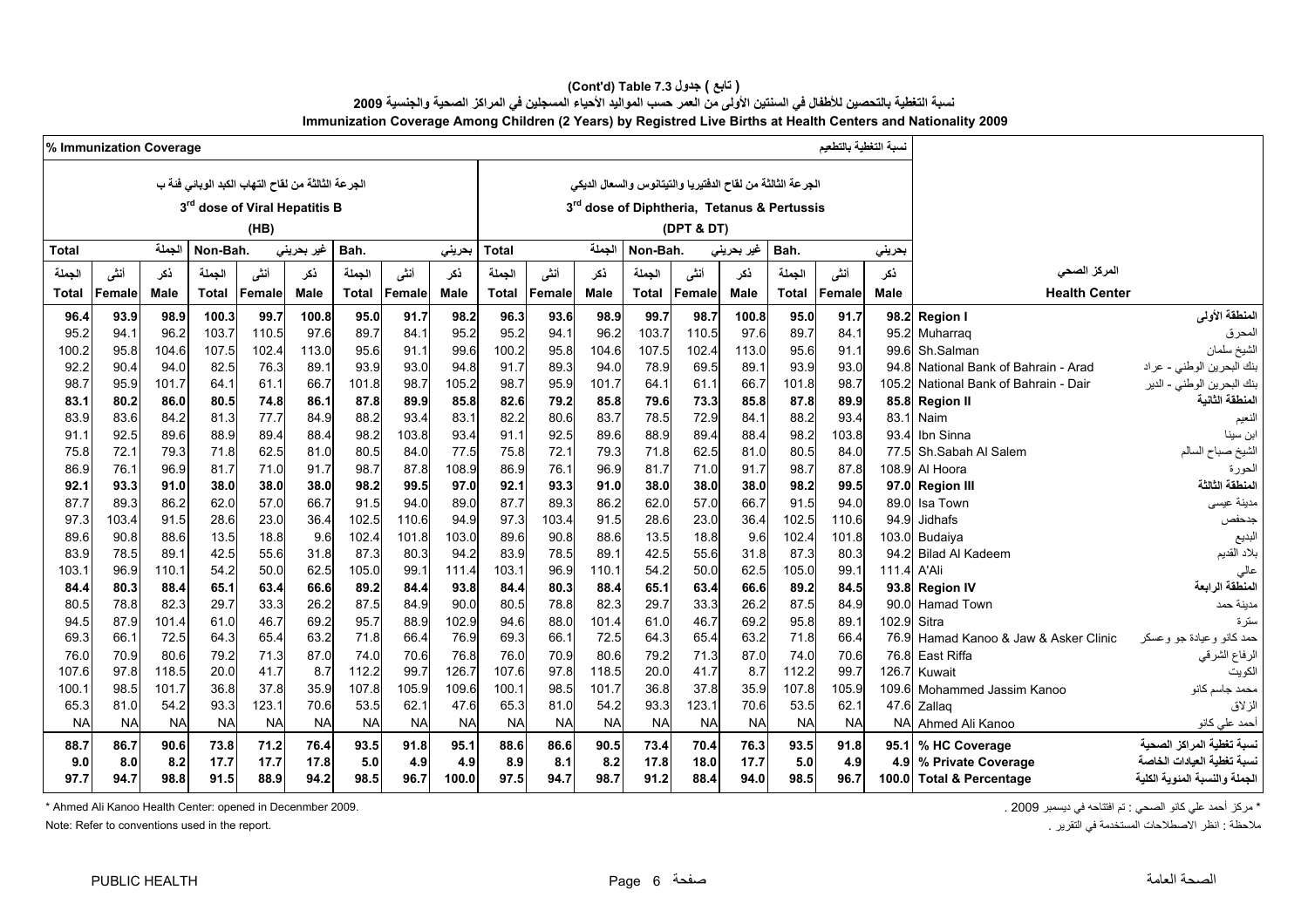**Immunization Coverage Among Children (2 Years) by Registred Live Births at Health Centers and Nationality 2009 (Cont'd) Table 7.3 جدول ) تابع(**  نسبة التغطية بالتحصين للأطفال في السنتين الأولى من العمر حسب المواليد الأحياء المسجلين في المراكز الصحية والجنسية 2009

|              | % Immunization Coverage |              |              |                                                    |              |               |               |              |              |              |              |              |                                      |             |                                                                      |               |                  |                                   |                               |
|--------------|-------------------------|--------------|--------------|----------------------------------------------------|--------------|---------------|---------------|--------------|--------------|--------------|--------------|--------------|--------------------------------------|-------------|----------------------------------------------------------------------|---------------|------------------|-----------------------------------|-------------------------------|
|              |                         |              |              | الجرعة   الأولى من لقاح التهاب الكبد الوبائي فئة أ |              |               |               |              |              |              |              |              |                                      |             | الجرعة الثالثة من لقاح هيموفيلس الأنفلونزا (المستديمة النزلية فئة ب) |               |                  |                                   |                               |
|              |                         |              |              |                                                    |              |               |               |              |              |              |              |              | 3rd dose of Haemophilus Influenzae b |             |                                                                      |               |                  |                                   |                               |
|              |                         |              |              | 1 <sup>st</sup> dose of Hepatitis A                |              |               |               |              |              |              |              |              |                                      |             |                                                                      |               |                  |                                   |                               |
|              |                         |              |              | (HAV1)                                             |              |               |               |              |              |              |              |              | (Hib)                                |             |                                                                      |               |                  |                                   |                               |
| <b>Total</b> |                         | الجملة       | Non-Bah      |                                                    | غیر بحرینی   | Bah.          |               | بحرينى       | Total        |              | الجملة       | Non-Bah.     |                                      | غیر بحرینی  | Bah.                                                                 |               | بحريني           |                                   |                               |
| الجملة       | أننى                    | ذكر          | الجملة       | أننى                                               | ذكر          | الجملة        | أننى          | ذكر          | الجملة       | أنشى         | نكر          | الجملة       | أنشى                                 | نكر         | الجملة                                                               | أنشى          | ذكر              | المركز الصحى                      |                               |
| Total        | Female                  | Male         | Total        | Female                                             | Male         | <b>Total</b>  | Female        | Male         | <b>Total</b> | Female       | Male         | <b>Total</b> | Female                               | <b>Male</b> | <b>Total</b>                                                         | Female        | <b>Male</b>      | <b>Health Center</b>              |                               |
| 95.6         | 92.8                    | 98.2         | 100.0        | 93.7                                               | 106.4        | 93.9          | 92.5          | 95.2         | 96.3         | 93.9         | 98.6         | 99.7         | 99.7                                 | 99.7        | 95.0                                                                 | 91.7          | 98.2             | <b>Region I</b>                   | المنطقة الأولى                |
| 93.9         | 91.3                    | 96.4         | 102.3        | 98.9                                               | 105.6        | 88.5          | 86.6          | 90.4         | 95.2         | 94.          | 96.2         | 103.7        | 110.5                                | 97.6        | 89.7                                                                 | 84.1          | 95.2             | Muharraq                          | المحرق                        |
| 99.6         | 93.4                    | 105.9        | 107.6        | 94.2                                               | 123.3        | 95.0          | 92.9          | 96.9         | 100.2        | 95.8         | 104.6        | 107.5        | 102.4                                | 113.0       | 95.6                                                                 | 91.1          | 99.6             | Sh.Salman                         | الشيخ سلمان                   |
| 91.7         | 92.1                    | 91.4         | 81.6         | 83.0                                               | 80.6         | 93.6          | 93.7          | 93.6         | 91.7         | 90.4         | 93.0         | 78.9         | 76.3                                 | 81.8        | 93.9                                                                 | 93.0          | 94 8             | National Bank of Bahrain - Arad   | بنك البحرين الوطني - عراد     |
| 97.9         | 95.4                    | 100.4        | 69.0         | 66.7                                               | 72.7         | 99.8          | 97.7          | 101.9        | 98.7         | 95.9         | 101.7        | 64.1         | 61.1                                 | 66.7        | 101.8                                                                | 98.7          | 105.2            | National Bank of Bahrain - Dair   | بنك البحرين الوطني - الدير    |
| 89.4         | 85.3                    | 93.3         | 92.0         | 88.8                                               | 95.1         | 85.0          | 79.3          | 90.3         | 82.6         | 79.2         | 85.9         | 79.7         | 73.3                                 | 85.9        | 87.8                                                                 | 89.9          | 85.8             | <b>Region II</b>                  | لمنطقة الثانية                |
| 88.6         | 81.3                    | 96.7         | 92.7         | 85.6                                               | 100.4        | 81.6          | 74.3          | 90.1         | 82.3         | 80.6         | 84.0         | 78.7         | 72.9                                 | 84.5        | 88.2                                                                 | 93.4          | 83.1             | Naim                              | لنعيم                         |
| 97.0         | 100.0                   | 94.2         | 99.1         | 107.0                                              | 92.4         | 91.4          | 84.3          | 100.0        | 91.1         | 92.5         | 89.6         | 88.9         | 89.4                                 | 88.4        | 98.2                                                                 | 103.8         | 93.4             | Ibn Sinna                         | بن سينا                       |
| 83.3         | 79.4                    | 86.5         | 79.0         | 72.4                                               | 84.9         | 88.2          | 88.2          | 88.1         | 75.8         | 72.7         | 79.3         | 71.8         | 62.5                                 | 81.0        | 80.5                                                                 | 84.0          | 77.5             | Sh.Sabah Al Salem                 | لشيخ صباح السالم              |
| 93.0         | 86.5                    | 98.8         | 99.1         | 95.2                                               | 102.7        | 77.5          | 64.7          | 89.2         | 86.9         | 76.1         | 96.9         | 81.7         | 71.0                                 | 91.7        | 98.7                                                                 | 87.8          | 108.9            | Al Hoora                          | لحورة                         |
| 93.1         | 93.7                    | 92.5         | 44.4         | 42.7                                               | 46.0         | 98.1          | 98.7          | 97.5         | 92.1         | 93.3         | 91.0         | 38.0         | 38.0                                 | 38.0        | 98.2                                                                 | 99.5          | 97.0             | <b>Region III</b>                 | لمنطقة الثالثة                |
| 90.0         | 91.6                    | 88.5         | 72.6         | 68.8                                               | 76.6         | 92.2          | 94.6          | 89.9         | 87.7         | 89.3         | 86.2         | 62.0         | 57.0                                 | 66.7        | 91.5                                                                 | 94.0          | 89.0             | Isa Town                          | مدينة عيسى                    |
| 102.9        | 101.9                   | 104.1        | 44.0         | 28.9                                               | 56.5         | 106.6         | 105.8         | 107.5        | 97.3         | 103.4        | 91.5         | 28.6         | 23.0                                 | 36.4        | 102.5                                                                | 110.6         | 94.9             | Jidhafs                           | جدحفص                         |
| 88.0         | 90.0<br>76.9            | 86.3<br>86.1 | 15.0<br>61.3 | 14.1<br>75.0                                       | 15.7<br>46.7 | 100.9<br>83.3 | 102.5<br>77.1 | 99.5<br>88.5 | 89.6<br>83.9 | 90.8<br>78.5 | 88.6<br>89.1 | 13.5<br>42.5 | 18.8<br>55.6                         | 9.6<br>31.8 | 102.4<br>87.3                                                        | 101.8<br>80.3 | 103.0<br>94.2    | Budaiya<br><b>Bilad Al Kadeem</b> | البديع<br>بلاد القديم         |
| 81.9<br>97.4 | 98.1                    | 96.7         | 37.5         | 36.4                                               | 38.5         | 99.4          | 100.0         | 98.9         | 103.1        | 96.9         | 110.1        | 54.2         | 50.0                                 | 62.5        | 105.0                                                                | 99.1          | 111.4            | A'Ali                             | عالى                          |
| 88.5         | 85.6                    | 91.3         | 73.7         | 70.2                                               | 77.2         | 92.2          | 89.4          | 94.8         | 84.4         | 80.3         | 88.4         | 65.1         | 63.4                                 | 66.6        | 89.2                                                                 | 84.5          | 93.8             | <b>Region IV</b>                  | لمنطقة الر ابعة               |
| 78.4         | 72.4                    | 84.1         | 17.3         | 15.6                                               | 19.4         | 85.2          | 79.7          | 90.4         | 80.5         | 78.8         | 82.3         | 29.7         | 33.3                                 | 26.2        | 87.5                                                                 | 84.9          | 90.0             | <b>Hamad Town</b>                 | مدينة حمد                     |
| 97.0         | 94.5                    | 99.2         | 69.4         | 38.9                                               | 100.0        | 97.9          | 96.5          | 99.1         | 94.6         | 88.0         | 101.4        | 61.0         | 46.7                                 | 69.2        | 95.8                                                                 | 89.1          | 102.9            | Sitra                             | ستر ۃ                         |
| 78.6         | 75.3                    | 82.0         | 78.7         | 76.7                                               | 80.8         | 78.6          | 74.6          | 82.6         | 69.3         | 66.          | 72.5         | 64.3         | 65.4                                 | 63.2        | 71.8                                                                 | 66.4          | 76.9             | Hamad Kanoo & Jaw & Asker Clinic  | حمد كانو وعيادة جو وعسكر      |
| 82.4         | 79.8                    | 85.0         | 86.3         | 84.0                                               | 88.3         | 79.8          | 77.0          | 82.5         | 76.0         | 70.9         | 80.6         | 79.2         | 71.3                                 | 87.0        | 74.0                                                                 | 70.6          | 76.8             | East Riffa                        | الرفاع الشرقي                 |
| 99.4         | 99.4                    | 99.5         | 6.1          | 6.3                                                | 5.9          | 103.9         | 103.9         | 103.9        | 107.6        | 97.8         | 118.5        | 20.0         | 41.7                                 | 8.7         | 112.2                                                                | 99.7          | 126.7            | Kuwait                            | الكويت                        |
| 99.8         | 99.1                    | 100.6        | 33.9         | 42.3                                               | 27.3         | 106.3         | 103.8         | 109.0        | 100.1        | 98.5         | 101.7        | 36.8         | 37.8                                 | 35.9        | 107.8                                                                | 105.9         | 109.6            | Mohammed Jassim Kanoo             | محمد جاسم كانو                |
| 100.0        | 80.0                    | 120.0        | 94.3         | 72.2                                               | 117.6        | 103.6         | 85.2          | 121.4        | 65.3         | 81.0         | 54.2         | 93.3         | 123.1                                | 70.6        | 53.5                                                                 | 62.1          | 47.6             | Zallaq                            | الز لاق                       |
| <b>NA</b>    | <b>NA</b>               | <b>NA</b>    | <b>NA</b>    | <b>NA</b>                                          | <b>NA</b>    | <b>NA</b>     | <b>NA</b>     | <b>NA</b>    | <b>NA</b>    | <b>NA</b>    | <b>NA</b>    | <b>NA</b>    | <b>NA</b>                            | <b>NA</b>   | <b>NA</b>                                                            | <b>NA</b>     | <b>NA</b>        | Ahmed Ali Kanoo                   | أحمد على كانو *               |
| 91.4         | 89.5                    | 93.2         | 82.1         | 78.6                                               | 85.5         | 94.3          | 92.9          | 95.6         | 88.6         | 86.6         | 90.5         | 73.4         | 70.6                                 | 76.2        | 93.5                                                                 | 91.8          | 95.1             | % HC Coverage                     | نسبة تغطية المر اكز الصحبة    |
| 8.6          | 10.5                    | 6.9          | 17.9         | 21.4                                               | 14.5         | 5.7           | 6.6           | 4.4          | 8.9          | 8.1          | 8.2          | 17.8         | 18.0                                 | 17.7        | 5.0                                                                  | 4.9           | 4.9 <sub>1</sub> | % Private Coverage                | سبية تغطية العبادات الخاصر    |
| 100.0        | 100.0                   | 100.1        | 100.0        | 100.0                                              | 100.0        | 100.0         | 99.5          | 100.0        | 97.5         | 94.7         | 98.7         | 91.2         | 88.6                                 | 93.9        | 98.5                                                                 | 96.7          | 100.0            | <b>Total &amp; Percentage</b>     | الجملة والنسبة المئوية الكلية |
|              |                         |              |              |                                                    |              |               |               |              |              |              |              |              |                                      |             |                                                                      |               |                  |                                   |                               |

\* مركز أحمد علي كانو الصحي : تم افتتاحه في ديسمبر 2009 . 2009 . 2009 . 2009 . 2009 . 2009 . 2009 . 2009 . 2009 . حجم المسمبر 2009 . 2009 . 2009 . 2009 . 2009 . 2009 . كانو الصحي : تم افتتاحه في ديسمبر 2009 . Ahmed Ali Kan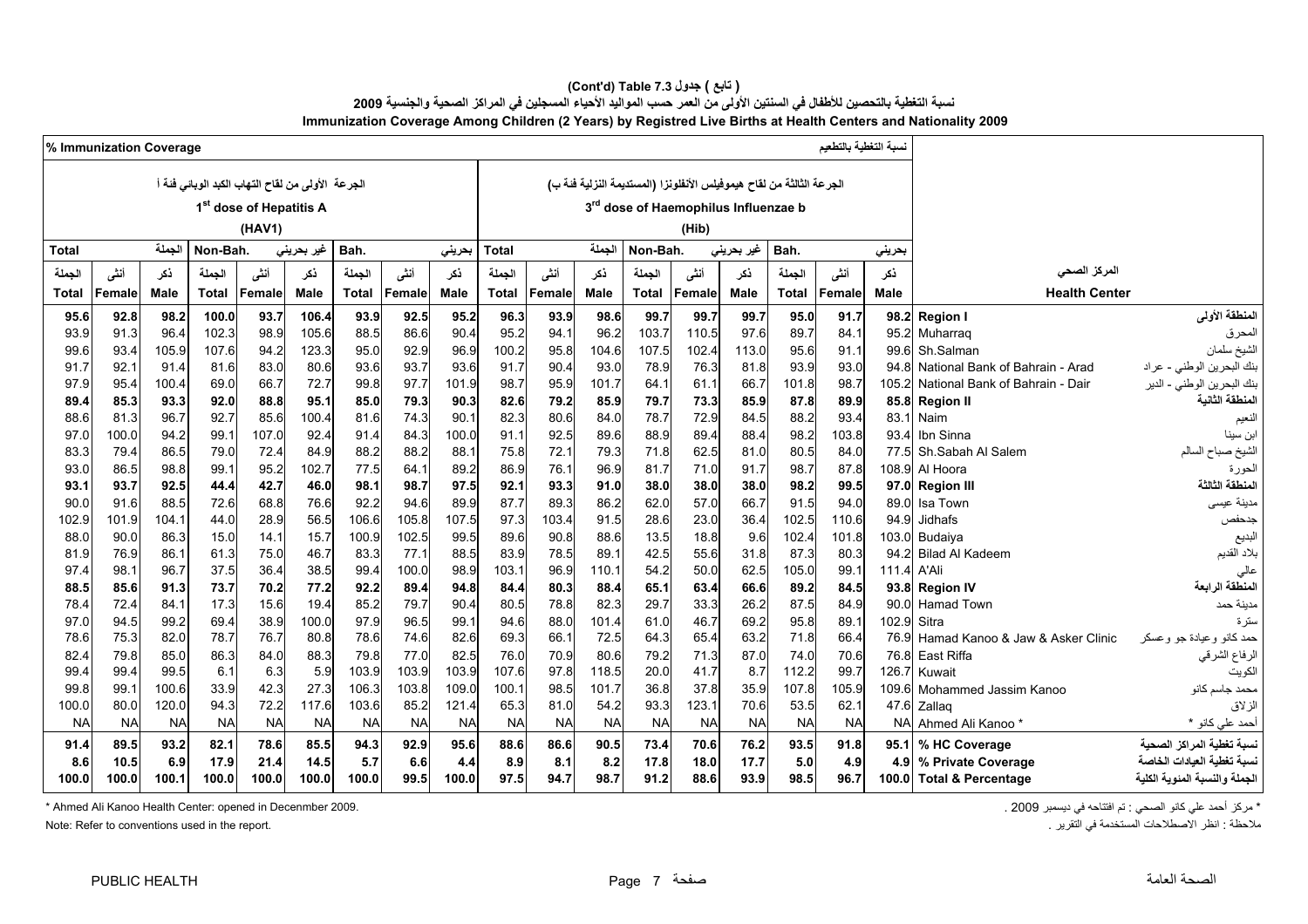**(Cont'd) Table 7.3 جدول ) تابع(**  نسبة التغطية بالتحصين للأطفال في السنتين الأولى من العمر حسب المواليد الأحياء المسجلين في المراكز الصحية والجنسية 2009 **Immunization Coverage Among Children (2 Years) by Registred Live Births at Health Centers and Nationality 2009**

|              | % Immunization Coverage |             |           |                                |            |              |           |             |              |           |             |           |                       |             |              |           |                  |                                  |                              |
|--------------|-------------------------|-------------|-----------|--------------------------------|------------|--------------|-----------|-------------|--------------|-----------|-------------|-----------|-----------------------|-------------|--------------|-----------|------------------|----------------------------------|------------------------------|
|              |                         |             |           | لقاح الكروية الرئوية المدمج    |            |              |           |             |              |           |             |           | لقاح الروتا           |             |              |           |                  |                                  |                              |
|              |                         |             |           |                                |            |              |           |             |              |           |             |           |                       |             |              |           |                  |                                  |                              |
|              |                         |             |           | Pnemococcal Conjugate 3rd dose |            |              |           |             |              |           |             |           | Rota vaccine 2nd dose |             |              |           |                  |                                  |                              |
| <b>Total</b> |                         | الجملة      | Non-Bah.  |                                | غير بحريني | Bah.         |           |             | <b>Total</b> |           | الجملة      | Non-Bah.  |                       |             | Bah.         |           |                  |                                  |                              |
|              |                         |             |           |                                |            |              |           | بحريني      |              |           |             |           |                       | غیر بحرینی  |              |           | بحريني           |                                  |                              |
| الحملة       | أنشى                    | ذكر         | الجملة    | أننس                           | ذكر        | الجملة       | أنشى      | نكر         | الجملة       | أننى      | ذكر         | الحملة    | أنشى                  | ذكر         | الجملة       | أنشى      | نكر              | المركز الصحى                     |                              |
| Total        | Female                  | <b>Male</b> | Total     | Female                         | Male       | <b>Total</b> | Female    | <b>Male</b> | <b>Total</b> | Female    | <b>Male</b> | Total     | Female                | <b>Male</b> | <b>Total</b> | Female    | Male             | <b>Health Center</b>             |                              |
| 96.6         | 94.2                    | 99.0        | 101.1     | 100.8                          | 101.5      | 94.9         | 91.7      | 98.1        | 91.5         | 89.7      | 93.4        | 91.7      | 92.4                  | 91.0        | 91.2         | 89.4      | 92.9             | <b>Region I</b>                  | المنطقة الأولى               |
| 95.2         | 94.1                    | 96.2        | 103.7     | 110.5                          | 97.6       | 89.7         | 84.1      | 95.2        | 90.5         | 91.4      | 89.8        | 104.4     | 111.1                 | 98.2        | 83.7         | 83.3      | 84.1             | Muharrag                         | المحرق                       |
| 101.2        | 97.0                    | 105.3       | 109.7     | 104.9                          | 114.9      | 95.8         | 91.6      | 99.6        | 88.9         | 88.5      | 89.3        | 94.0      | 94.5                  | 93.5        | 85.7         | 84.4      | 86.8             | Sh.Salman                        | الشيخ سلمان                  |
| 91.9         | 90.1                    | 93.7        | 82.5      | 76.3                           | 89.1       | 93.6         | 92.7      | 94.5        | 91.5         | 85.6      | 97.4        | 63.2      | 55.9                  | 70.9        | 95.2         | 90.5      | 99.7             | National Bank of Bahrain - Arad  | بنك البحرين الوطني - عراد    |
| 98.7         | 95.9                    | 101.7       | 64.1      | 61.1                           | 66.7       | 101.8        | 98.7      | 105.2       | 97.7         | 95.1      | 100.4       | 51.3      | 33.3                  | 66.7        | 100.0        | 100.0     | 100.0            | National Bank of Bahrain - Dair  | بنك البحرين الوطني - الدير   |
| 81.8         | 78.5                    | 84.9        | 78.6      | 72.6                           | 84.5       | 87.3         | 89.2      | 85.4        | 77.1         | 76.4      | 77.8        | 70.7      | 68.6                  | 72.7        | 78.8         | 80.9      | 77.0             | <b>Region II</b>                 | لمنطقة الثانية               |
| 85.3         | 84.8                    | 85.7        | 83.5      | 79.7                           | 87.3       | 88.2         | 93.4      | 83.1        | 83.3         | 81.6      | 85.0        | 81.9      | 79.7                  | 84.1        | 85.6         | 84.8      | 86.4             | Naim                             | لنعيم                        |
| 91.1         | 92.5                    | 89.6        | 88.9      | 89.4                           | 88.4       | 98.2         | 103.8     | 93.4        | 81.7         | 88.4      | 75.3        | 81.0      | 84.6                  | 77.4        | 84.2         | 101.9     | 68.9             | Ibn Sinna                        | بن سينا                      |
| 73.1         | 69.2                    | 76.9        | 67.2      | 57.8                           | 76.7       | 80.0         | 83.4      | 77.0        | 68.6         | 65.6      | 71.5        | 48.7      | 43.5                  | 53.9        | 69.0         | 69.0      | 69.0             | Sh.Sabah Al Salem                | لشيخ صباح السالم             |
| 82.1         | 70.4                    | 93.1        | 75.6      | 63.9                           | 86.7       | 96.7         | 85.1      | 107.6       | 77.3         | 74.5      | 79.9        | 72.5      | 68.6                  | 76.1        | 87.6         | 87.8      | 87.3             | Al Hoora                         | لحورة                        |
| 92.1         | 93.3                    | 91.0        | 38.0      | 38.0                           | 38.0       | 98.2         | 99.5      | 97.0        | 89.7         | 90.6      | 88.9        | 36.4      | 35.5                  | 37.3        | 97.1         | 99.6      | 94.7             | <b>Region III</b>                | لمنطقة الثالثة               |
| 87.7         | 89.3                    | 86.2        | 62.0      | 57.0                           | 66.7       | 91.5         | 94.0      | 89.0        | 86.1         | 86.5      | 85.8        | 54.8      | 54.2                  | 55.3        | 90.7         | 91.0      | 90.4             | Isa Town                         | مدينة عيسى                   |
| 97.3         | 103.4                   | 91.5        | 28.6      | 23.0                           | 36.4       | 102.5        | 110.6     | 94.9        | 98.0         | 104.9     | 91.4        | 26.7      | 16.4                  | 40.9        | 107.5        | 121.3     | 94.5             | Jidhafs                          | جدحفص                        |
| 89.6         | 90.8                    | 88.6        | 13.5      | 18.8                           | 9.6        | 102.4        | 101.8     | 103.0       | 82.9         | 84.1      | 82.0        | 20.5      | 22.4                  | 19.1        | 93.3         | 93.5      | 93.0             | Budaiya                          | البديع                       |
| 83.9         | 78.5                    | 89.1        | 42.5      | 55.6                           | 31.8       | 87.3         | 80.3      | 94.2        | 79.7         | 74.6      | 84.5        | 30.0      | 38.9                  | 22.7        | 86.5         | 82.8      | 90.1             | <b>Bilad Al Kadeem</b>           | بلاد القديم                  |
| 103.1        | 96.9                    | 110.1       | 54.2      | 50.0                           | 62.5       | 105.0        | 99.1      | 111.4       | 102.4        | 94.4      | 111.4       | 54.2      | 50.0                  | 62.5        | 104.2        | 96.4      | 112.7            | A'Ali                            |                              |
| 84.9         | 80.8                    | 88.8        | 66.1      | 64.1                           | 68.0       | 89.5         | 84.8      | 94.0        | 79.0         | 78.0      | 80.0        | 54.3      | 52.9                  | 55.6        | 85.5         | 84.5      | 86.6             | <b>Region IV</b>                 | المنطقة الرابعة              |
| 80.5         | 78.8                    | 82.3        | 29.7      | 33.3                           | 26.2       | 87.5         | 84.9      | 90.0        | 80.4         | 79.8      | 81.1        | 25.4      | 19.3                  | 31.1        | 88.0         | 87.9      | 88.0             | <b>Hamad Town</b>                | مدينة حمد                    |
| 94.9         | 88.2                    | 101.7       | 65.9      | 53.3                           | 73.1       | 95.9         | 89.1      | 103.1       | 96.7         | 90.2      | 103.3       | 75.6      | 100.0                 | 61.5        | 97.3         | 89.8      | 105.1            | Sitra                            |                              |
| 69.3         | 66.1                    | 72.5        | 64.3      | 65.4                           | 63.2       | 71.8         | 66.4      | 76.9        | 65.6         | 67.5      | 63.7        | 65.7      | 67.8                  | 63.7        | 65.5         | 64.6      | 66.4             | Hamad Kanoo & Jaw & Asker Clinic | حمد کانو و عبادة جو و عسکر   |
| 77.8         | 72.4                    | 82.5        | 81.5      | 72.1                           | 90.7       | 75.4         | 72.7      | 77.7        | 54.7         | 51.2      | 57.8        | 54.1      | 49.8                  | 58.4        | 57.7         | 58.1      | 57.4             | East Riffa                       | الرفاع الشرقي                |
| 108.0        | 98.4                    | 118.8       | 20.0      | 41.7                           | 8.7        | 112.7        | 100.3     | 127.0       | 100.1        | 96.7      | 103.9       | 0.0       | 0.0                   | 0.0         | 105.4        | 100.0     | 111.7            | Kuwait                           | الكويت                       |
| 100.1        | 98.5                    | 101.7       | 36.8      | 37.8                           | 35.9       | 107.8        | 105.9     | 109.6       | 99.4         | 101.5     | 97.5        | 35.5      | 21.6                  | 48.7        | 107.8        | 112.5     | 103.4            | Mohammed Jassim Kanoo            | محمد جاسم كانو               |
| 63.4         | 81.0                    | 50.8        | 86.7      | 123.1                          | 58.8       | 53.5         | 62.1      | 47.6        | 88.1         | 111.9     | 71.2        | 93.3      | 107.7                 | 82.4        | 81.7         | 103.4     | 66.7             | Zallaq                           | الزلاق                       |
| <b>NA</b>    | <b>NA</b>               | <b>NA</b>   | <b>NA</b> | <b>NA</b>                      | <b>NA</b>  | <b>NA</b>    | <b>NA</b> | <b>NA</b>   | <b>NA</b>    | <b>NA</b> | <b>NA</b>   | <b>NA</b> | <b>NA</b>             | <b>NA</b>   | <b>NA</b>    | <b>NA</b> | <b>NA</b>        | Ahmed Ali Kanoo                  | أحمد على كانو                |
| 88.7         | 86.7                    | 90.6        | 73.6      | 70.7                           | 76.3       | 93.6         | 91.9      | 95.2        | 84.3         | 83.8      | 84.8        | 113.4     | 64.0                  | 66.1        | 90.4         | 90.9      | 90.0             | % HC Coverage                    | نسبة تغطية المر اكز الصحبة   |
| 6.8          | 6.1                     | 6.2         | 13.1      | 13.4                           | 12.8       | 3.9          | 3.8       | 4.1         | 5.7          | 5.1       | 5.3         | 9.1       | 8.9                   | 9.4         | 3.9          | 3.9       | 4.0 <sub>1</sub> | % Private Coverage               | نسبة تغطية العبادات الخاصة   |
| 95.5         | 92.8                    | 96.8        | 86.7      | 84.1                           | 89.1       | 97.5         | 95.7      | 99.3        | 90.0         | 88.9      | 90.1        | 122.5     | 72.9                  | 75.5        | 94.3         | 94.8      | 94.0             | <b>Total &amp; Percentage</b>    | لجملة والنسبة المئوية الكلية |
|              |                         |             |           |                                |            |              |           |             |              |           |             |           |                       |             |              |           |                  |                                  |                              |

\* مركز أحمد علي كانو الصحي : تم افتتاحه في ديسمبر 2009 . 2009 . 2009 . 2009 . 2009 . 2009 . 2009 . 2009 . 2009 . 2009 . 2009 . 2009 . 2009 . 2009 .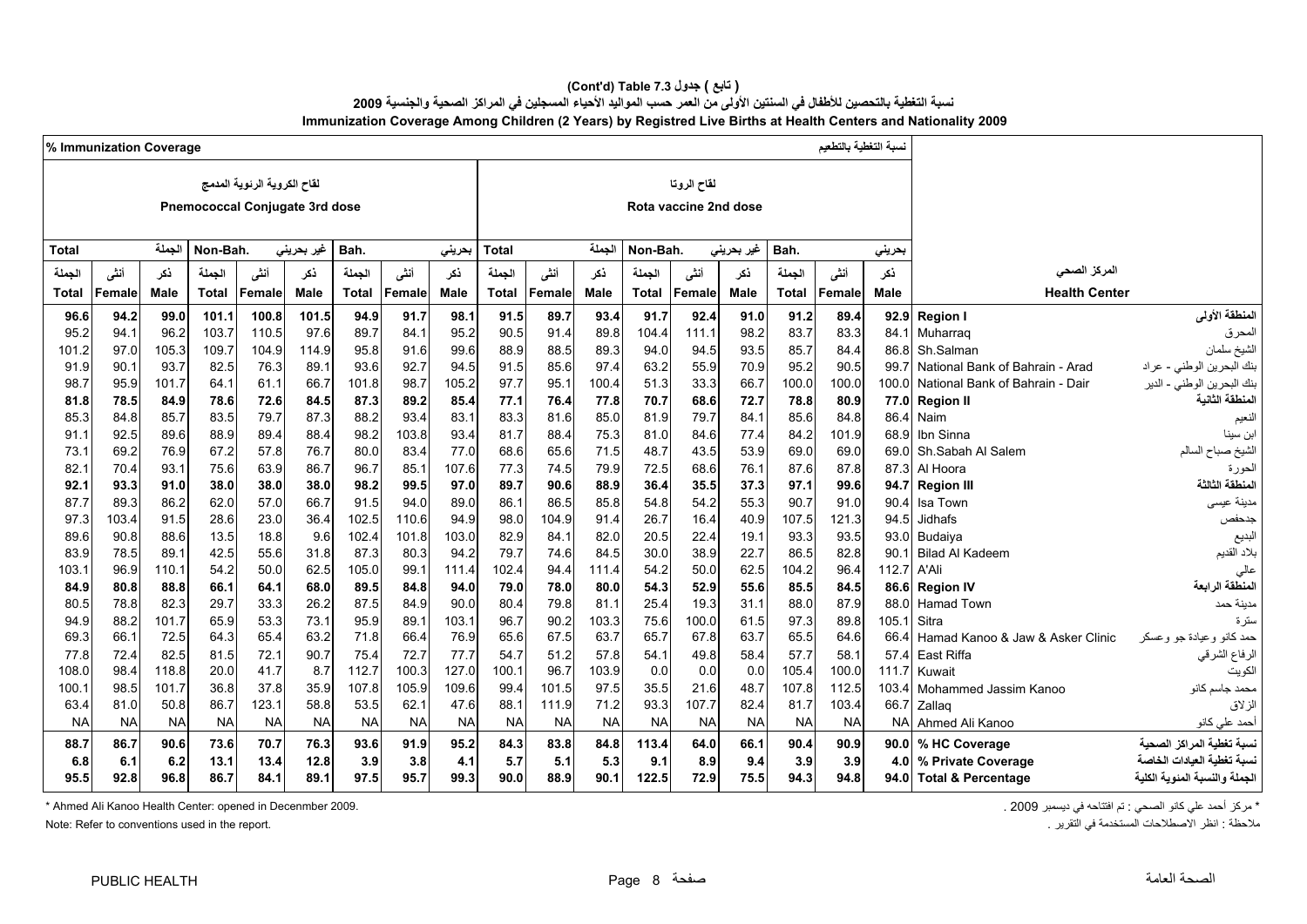| جدو ل Table 7.4                                                                                                                        |
|----------------------------------------------------------------------------------------------------------------------------------------|
| نسبة التغطية بالتحصين للأطفال (1 - 6 سنوات) والحوامل حسب المواليد الأحياء المسجلين في المراكز الصحية والجنسية 2009                     |
| Immunization Coverage Among Children (1 - 6 Years) and Pregnant Women by Registered Live Births in Health Centers and Nationality 2009 |

<span id="page-9-0"></span>

|              | % Immunization Coverage |              |                                                 |               |              |                                                         |              |              |              |              |              |              |                                                        |               |              |              |              |                                  |                               |
|--------------|-------------------------|--------------|-------------------------------------------------|---------------|--------------|---------------------------------------------------------|--------------|--------------|--------------|--------------|--------------|--------------|--------------------------------------------------------|---------------|--------------|--------------|--------------|----------------------------------|-------------------------------|
|              |                         |              |                                                 |               |              | الجرعة الثانية من لقاح الحصبة والحصبة الألمانية والنكاف |              |              |              |              |              |              | الجرعة الأولى من لقاح الحصبة والحصبة الالمانية والنكاف |               |              |              |              |                                  |                               |
|              |                         |              |                                                 |               |              |                                                         |              |              |              |              |              |              |                                                        |               |              |              |              |                                  |                               |
|              |                         |              | 2 <sup>nd</sup> dose of Mumps, Measles, Rubella |               |              |                                                         |              |              |              |              |              |              | 1 <sup>st</sup> dose of Mumps, Measles, Rubella        |               |              |              |              |                                  |                               |
|              |                         |              |                                                 | (MMR2)        |              |                                                         |              |              |              |              |              |              | (MMR1)                                                 |               |              |              |              |                                  |                               |
| <b>Total</b> |                         | الجملة       | Non-Bah.                                        |               | غير بحريني   | Bah.                                                    |              | بحرينى       | <b>Total</b> |              | الجملة       | Non-Bah.     |                                                        | غير بحريني    |              |              |              |                                  |                               |
| الجملة       | أنشى                    | نكر          | الجملة                                          | أننى          | ذكر          | الجملة                                                  | أنشى         | نكر          | الجملة       | أننى         | نكر          | الجملة       | أنشى                                                   | نكر           | الجملة       | أننى         | نكر          | المركز الصحى                     |                               |
| Total        | Female                  | <b>Male</b>  | <b>Total</b>                                    | Female        | Male         | <b>Total</b>                                            | Female       | <b>Male</b>  | <b>Total</b> | Female       | <b>Male</b>  | Total        | Female                                                 | <b>Male</b>   | <b>Total</b> | Female       | Male         | <b>Health Center</b>             |                               |
| 94.2         | 94.4                    | 94.0         | 119.8                                           | 109.4         | 130.9        | 86.8                                                    | 89.7         | 84.1         | 95.4         | 92.8         | 97.9         | 99.2         | 93.4                                                   | 105.1         | 93.9         | 92.6         | 95.2         | <b>Region</b>                    | المنطقة الأولى                |
| 89.7         | 91.0                    | 87.2         | 103.1                                           | 103.4         | 102.7        | 82.3                                                    | 84.6         | 79.9         | 93.9         | 91.3         | 96.4         | 102.3        | 98.9                                                   | 105.6         | 88.5         | 86.6         | 90.4         | Muharrag                         | المحرق                        |
| 108.3        | 105.5                   | 110.9        | 147.8                                           | 128.7         | 167.6        | 88.8                                                    | 92.9         | 85.4         | 99.0         | 93.1         | 104.9        | 105.9        | 93.5                                                   | 120.3         | 95.0         | 92.9         | 96.9         | Sh.Salman                        | الشيخ سلمان                   |
| 81.8         | 82.0                    | 81.6         | 82.4                                            | 80.0          | 84.8         | 81.7                                                    | 82.2         | 81.3         | 91.7         | 92.1         | 91.4         | 81.6         | 83.0                                                   | 80.6          | 93.6         | 93.7         | 93.6         | National Bank of Bahrain - Arad  | بنك البحرين الوطني - عراد     |
| 98.6         | 102.5                   | 95.2         | 120.7                                           | 84.2          | 190.0        | 97.0                                                    | 104.5        | 90.9         | 97.9         | 95.8         | 100.0        | 65.5         | 66.7                                                   | 63.6          | 100.0        | 98.2         | 101.9        | National Bank of Bahrain - Dair  | بنك البحرين الوطني - الدير    |
| 78.2         | 79.9                    | 76.7         | 79.4                                            | 83.9          | 75.4         | 76.6                                                    | 74.6         | 78.6         | 88.6         | 84.4         | 92.6         | 91.1         | 87.7                                                   | 94.3          | 84.3         | 78.6         | 89.7         | <b>Region II</b>                 | لمنطقة الثانية                |
| 71.3         | 73.7                    | 69.1         | 70.0                                            | 71.6          | 68.4         | 73.1                                                    | 76.2         | 70.0         | 87.8         | 80.6         | 95.8         | 91.4         | 84.4                                                   | 99.1          | 81.6         | 74.3         | 90.1         | Naim                             | لنعيم                         |
| 75.4         | 72.5                    | 78.6         | 81.3                                            | 80.7          | 82.0         | 65.4                                                    | 59.6         | 72.6         | 97.0         | 100.0        | 94.2         | 99.          | 107.0                                                  | 92.4          | 91.4         | 84.3         | 100.0        | Ibn Sinna                        | بن سينا                       |
| 72.8         | 78.1                    | 68.0         | 67.0                                            | 76.9          | 58.7         | 78.4                                                    | 79.2         | 77.6         | 81.4         | 77.4         | 84.8         | 77.0         | 70.3                                                   | 83.0          | 86.5         | 86.3         | 866          | Sh.Sabah Al Salem                | لشيخ صباح السالم              |
| 106.5        | 107.1                   | 106.1        | 109.1                                           | 120.2         | 100.7        | 100.0                                                   | 80.0         | 123.4        | 93.0         | 86.0         | 99.2         | 99.          | 94.5                                                   | 103.2         | 77.5         | 64.1         | 89.2         | Al Hoora                         | لحورة                         |
| 81.7         | 85.6                    | 77.9         | 33.6                                            | 32.8          | 34.4         | 86.4                                                    | 91.1         | 81.9         | 93.2         | 93.6         | 92.7         | 44.6         | 42.3                                                   | 46.7          | 98.1         | 98.7         | 97.6         | <b>Region III</b>                | المنطقة الثالثة               |
| 82.7         | 88.7                    | 76.8         | 67.3                                            | 63.3          | 72.2         | 84.6                                                    | 92.1         | 77.3         | 90.2         | 91.6         | 88.9         | 72.6         | 68.8                                                   | 76.6          | 92.5         | 94.6         | 90.4         | Isa Town                         | مدينة عيسى                    |
| 97.5         | 106.6                   | 88.9         | 25.0                                            | 20.6          | 30.0         | 101.5                                                   | 111.8        | 91.8         | 103.1        | 101.9        | 104.4        | 46.4         | 28.9                                                   | 60.9          | 106.6        | 105.8        | 107.5        | Jidhafs                          | جدحفص                         |
| 70.9         | 71.6                    | 70.2         | 8.3                                             | 9.8           | 6.9          | 81.3                                                    | 81.8         | 80.9         | 87.9         | 89.8         | 86.3         | 14.5         | 12.9                                                   | 15.7          | 100.9        | 102.5        | 99.5         | Budaiya                          | البديع                        |
| 67.4         | 65.8                    | 68.9         | 9.1                                             | 12.5          | 5.9          | 71.8                                                    | 69.7         | 73.9         | 81.9         | 76.9         | 86.1         | 61.3         | 75.0                                                   | 46.7          | 83.3         | 77.1         | 88.5         | <b>Bilad Al Kadeem</b>           | بلاد القديم                   |
| 79.5         | 79.3                    | 79.6         | 40.9                                            | 23.1          | 66.7         | 80.8                                                    | 81.7         | 80.0         | 97.3         | 97.8         | 96.7         | 37.5         | 36.4                                                   | 38.5          | 99.3         | 99.7         | 98.9         | A'Ali                            |                               |
| 83.6         | 81.8                    | 85.4         | 83.1                                            | 77.6          | 88.6         | 83.7                                                    | 82.8         | 84.7         | 88.4         | 85.5         | 91.2         | 73.5         | 70.0                                                   | 76.8          | 92.1         | 89.3         | 94.8         | <b>Region IV</b>                 | المنطقة الرابعة               |
| 89.4<br>82.7 | 92.6                    | 86.3<br>77.3 | 60.3<br>91.7                                    | 55.6<br>100.0 | 64.9<br>77.8 | 92.3<br>82.5                                            | 96.3         | 88.5<br>77.3 | 78.5<br>96.9 | 72.7<br>94.5 | 84.1<br>99.0 | 18.5<br>69.4 | 17.8<br>38.9                                           | 19.4<br>100.0 | 85.2<br>97.8 | 79.7<br>96.5 | 90.4<br>99.0 | <b>Hamad Town</b><br>Sitra       | مدينة حمد<br>سترة             |
| 91.6         | 88.4<br>91.9            | 91.2         | 107.0                                           | 110.5         | 103.6        | 83.4                                                    | 88.0<br>82.3 | 84.5         | 78.6         | 75.3         | 82.0         | 78.7         | 76.7                                                   | 80.8          | 78.6         | 74.6         | 82.6         | Hamad Kanoo & Jaw & Asker Clinic | حمد کانو و عبادة جو و عسکر    |
| 67.6         | 59.3                    | 76.0         | 75.9                                            | 59.0          | 94.4         | 62.5                                                    | 59.4         | 65.5         | 81.8         | 79.0         | 84.5         | 85.5         | 83.2                                                   | 87.5          | 79.3         | 76.3         | 82.3         | East Riffa                       | الرفاع الشرقي                 |
| 59.2         | 61.2                    | 57.3         | 15.4                                            | 5.6           | 23.8         | 62.2                                                    | 64.7         | 59.7         | 99.4         | 99.4         | 99.5         | 6.7          | 6.3                                                    | 5.9           | 103.9        | 103.9        | 103.9        | Kuwait                           | الكويت                        |
| 108.6        | 91.6                    | 126.8        | 9.1                                             | 5.0           | 11.4         | 119.1                                                   | 97.8         | 143.6        | 99.8         | 99.1         | 100.6        | 33.9         | 42.3                                                   | 27.3          | 106.3        | 103.8        | 109.0        | Mohammed Jassim Kanoo            | محمد جاسم كانو                |
| <b>NA</b>    | <b>NA</b>               | <b>NA</b>    | <b>NA</b>                                       | <b>NA</b>     | <b>NA</b>    | <b>NA</b>                                               | <b>NA</b>    | <b>NA</b>    | 100.0        | 80.0         | 120.0        | 94.3         | 72.2                                                   | 117.6         | 103.6        | 85.2         |              | 121.4 Zallaq                     | الز لاق                       |
| <b>NA</b>    | <b>NA</b>               | <b>NA</b>    | <b>NA</b>                                       | <b>NA</b>     | <b>NA</b>    | <b>NA</b>                                               | <b>NA</b>    | <b>NA</b>    | <b>NA</b>    | <b>NA</b>    | <b>NA</b>    | <b>NA</b>    | <b>NA</b>                                              | <b>NA</b>     | <b>NA</b>    | <b>NA</b>    |              | NA Ahmed Ali Kanoo*              | أحمد على كانو *               |
| 83.9         | 84.9                    | 82.9         | 81.0                                            | 79.1          | 82.8         | 84.7                                                    | 86.5         | 83.0         | 91.2         | 89.3         | 93.0         | 81.6         | 78.1                                                   | 85.0          | 94.2         | 92.8         |              | 95.6 % HC Coverage               | نسبة تغطية المراكز الصحية     |
| 16.1         | 16.3                    | 7.4          | 21.5                                            | 19.7          | 17.2         | 15.7                                                    | 8.8          | 7.1          | 8.6          | 8.8          | 7.0          | 18.4         | 21.4                                                   | 15.0          | 5.8          | 6.4          |              | 4.4 % Private Coverage           | نسبة تغطية العبادات الخاصة    |
| 100.0        | 101.2                   | 90.3         | 102.5                                           | 98.8          | 100.0        | 100.4                                                   | 95.3         | 90.1         | 99.8         | 98.1         | 100.0        | 100.0        | 99.5                                                   | 100.0         | 100.0        | 99.2         |              | 100.0 Total & Percentage         | الجملة والنسبة المئوية الكلية |
|              |                         |              |                                                 |               |              |                                                         |              |              |              |              |              |              |                                                        |               |              |              |              |                                  |                               |

\* مركز أحمد علي كانو الصحي : تم افتتاحه في ديسمبر 2009 . 2009 . 2009 . 2009 . 2009 . 2009 . 2009 . 2009 . 2009 . مركز أحمد علي كانو الصحي : تم افتتاحه في ديسمبر 2009 . Ahmed Ali Kanoo Health Center: opened in Decenmber 20

. التظر الاصطلاحات المستخدمة في الثقرير في التقرير التقرير التقرير التقرير التقرير في المستخدمة الاصطلاحات المستخدمة العقل التقرير . التقرير المستخدمة العقل التقرير المستخدمة التقرير المستخدمة الاصطلاحات المستخدمة العقل ا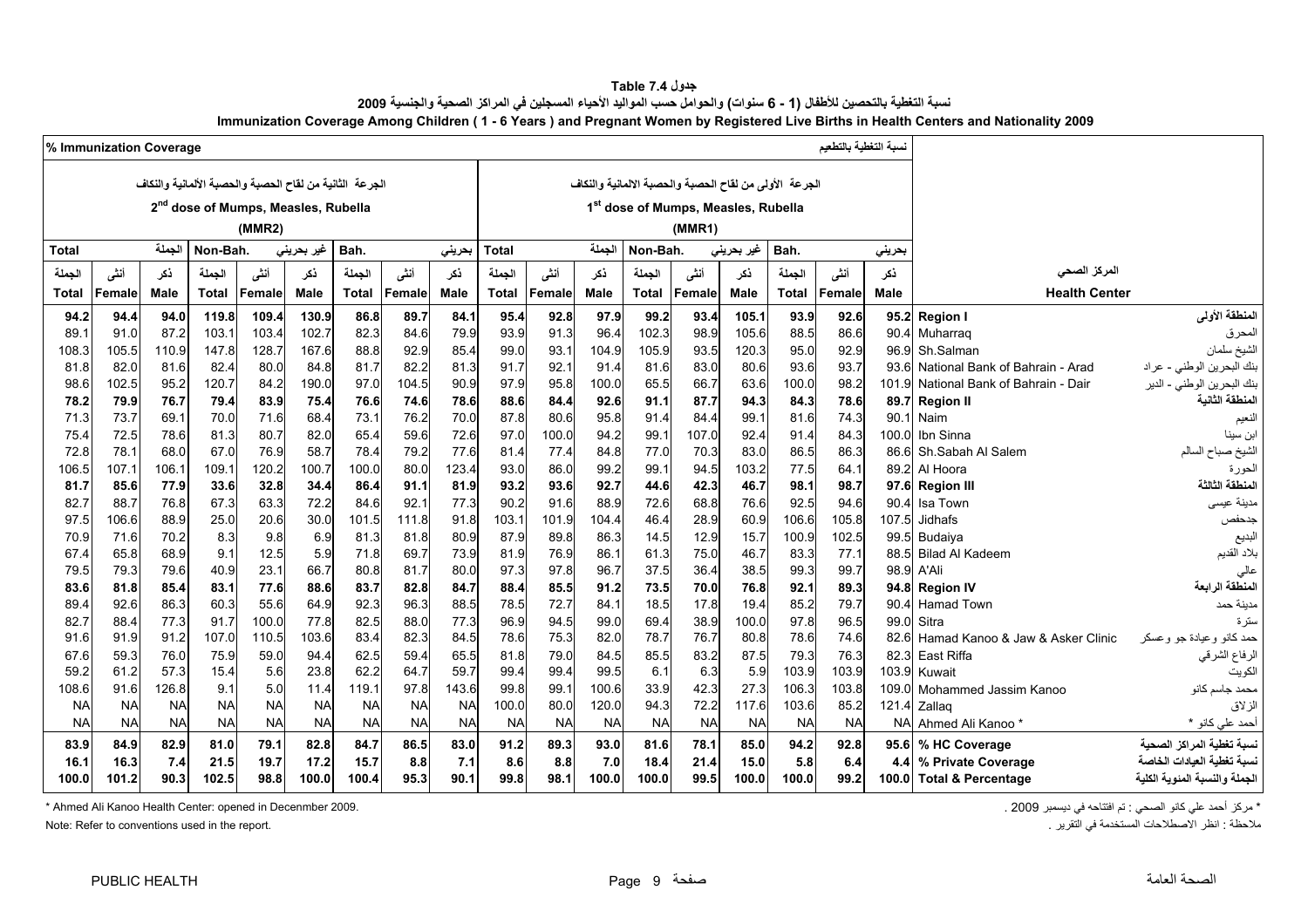| ( تابع ) جدول 7.4 (Cont'd) Table)                                                                                                      |
|----------------------------------------------------------------------------------------------------------------------------------------|
| نسبة التغطية بالتحصين للأطفال (1 - 6 سنوات) والحوامل حسب المواليد الأحياء المسجلين في المراكز الصحية والجنسية 2009                     |
| Immunization Coverage Among Children (1 - 6 Years) and Pregnant Women by Registered Live Births in Health Centers and Nationality 2009 |

|              | % Immunization Coverage |              |              |                       |              |              |              |              |              |              |              |              |                                                  |              |              | نسبة التغطية بالتطعيم |              |                                       |                              |
|--------------|-------------------------|--------------|--------------|-----------------------|--------------|--------------|--------------|--------------|--------------|--------------|--------------|--------------|--------------------------------------------------|--------------|--------------|-----------------------|--------------|---------------------------------------|------------------------------|
|              |                         |              |              | لقاح الالتهاب السحائي |              |              |              |              |              |              |              |              | لجرعة الثانية من لقاح التهاب الكبد الوبائي فئة أ |              |              |                       |              |                                       |                              |
|              |                         |              |              |                       |              |              |              |              |              |              |              |              |                                                  |              |              |                       |              |                                       |                              |
|              |                         |              |              | Meningococcal         |              |              |              |              |              |              |              |              | 2 <sup>nd</sup> dose of Hepatitis A              |              |              |                       |              |                                       |                              |
|              |                         |              |              | (MENING)              |              |              |              |              |              |              |              |              | (HAV2)                                           |              |              |                       |              |                                       |                              |
| <b>Total</b> |                         | الجملة       | Non-Bah.     |                       | غير بحريني   | Bah.         |              | حريني        | Total        |              | الجملة       | Non-Bah.     |                                                  | غیر بحرینی   | Bah.         |                       | بحريني       |                                       |                              |
| الجملة       | أنشى                    | ذكر          | الجملة       | أنشى                  | ذكر          | الجملة       | أننى         | نكر          | الجملة       | أنشى         | ذكر          | الجملة       | أننى                                             | ذكر          | الجملة       | أنشى                  | ذكر          | المركز الصحى                          |                              |
| Total        | Female                  | Male         | <b>Total</b> | Female                | Male         | <b>Total</b> | Female       | <b>Male</b>  | Total        | Female       | <b>Male</b>  | Total        | Female                                           | <b>Male</b>  | Total        | Female                | <b>Male</b>  | <b>Health Center</b>                  |                              |
| 97.3         | 97.8                    | 96.8         | 104.9        | 108.1                 | 101.7        | 94.6         | 94.0         | 95.1         | 97.6         | 97.8         | 97.3         | 106.0        | 108.7                                            | 103.3        | 94.5         | 93.9                  | 95.1         | <b>Region I</b>                       | المنطقة الأولى               |
| 95.4         | 97.6                    | 93.0         | 101.9        | 103.1                 | 100.6        | 91.2         | 94.1         | 88.1         | 95.4         | 97.6         | 93.0         | 101.9        | 103.1                                            | 100.6        | 91.2         | 94.1                  | 88.1         | Muharrag                              | المحرق                       |
| 101.1        | 101.1                   | 101.0        | 109.9        | 117.7                 | 103.2        | 95.6         | 91.3         | 99.6         | 101.9        | 101.7        | 102.0        | 112.0        | 119.2                                            | 105.8        | 95.6         | 91.3                  | 99.6         | Sh.Salman                             | الشيخ سلمان                  |
| 95.7         | 98.5                    | 93.1         | 112.2        | 119.6                 | 102.8        | 93.4         | 94.9         | 91.9         | 95.7         | 98.1         | 93.4         | 112.2        | 119.6                                            | 102.8        | 93.4         | 94.6                  | 92.3         | National Bank of Bahrain - Arad       | بنك البحرين الوطني - عراد    |
| 96.9         | 92.3                    | 101.7        | 67.9         | 52.9                  | 90.9         | 98.7         | 95.2         | 102.2        | 97.1         | 92.3         | 102.7        | 75.0         | 52.9                                             | 109.1        | 98.5         | 95.2                  | 101.8        | National Bank of Bahrain - Dair       | بنك البحرين الوطني - الدير   |
| 81.7         | 79.3                    | 84.0         | 82.5         | 79.1                  | 85.6         | 80.5         | 79.6         | 81.4         | 80.5         | 77.4         | 83.5         | 80.7         | 76.3                                             | 84.7         | 80.3         | 78.9                  | 81.6         | <b>Region II</b>                      | لمنطقة الثانية               |
| 83.0         | 78.1                    | 88.0         | 82.8         | 79.6                  | 85.8         | 83.4         | 76.2         | 91.2         | 82.4         | 76.6         | 88.3         | 81.7         | 76.9                                             | 86.3         | 83.4         | 76.2                  | 91.2         | Naim                                  | لنعيم                        |
| 85.5         | 91.2                    | 80.1         | 84.5         | 89.9                  | 79.9         | 87.8         | 94.2         | 80.6         | 85.5         | 91.2         | 80.7         | 84.5         | 89.9                                             | 79.9         | 87.8         | 94.2                  | 80.6         | Ibn Sinna                             | بن سينا                      |
| 73.3         | 71.4                    | 75.1         | 71.2         | 66.1                  | 76.2         | 75.4         | 76.8         | 74.1         | 70.4         | 67.6         | 73.2         | 66.3         | 60.2                                             | 72.4         | 74.6         | 75.1                  | 74.1         | Sh.Sabah Al Salem                     | لشيخ صباح السالم             |
| 90.3         | 83.4                    | 96.3         | 94.0         | 84.3                  | 101.8        | 79.8         | 81.1         | 78.4         | 89.8         | 82.4         | 96.3         | 93.0         | 82.8                                             | 101.2        | 80.8         | 81.1                  | 80.4         | Al Hoora                              | لحورة                        |
| 89.4         | 89.8                    | 88.9         | 38.7         | 40.1                  | 37.2         | 94.6         | 95.1         | 94.1         | 89.4         | 89.8         | 89.0         | 38.1         | 38.9                                             | 37.2         | 94.7         | 95.2                  | 94.2         | <b>Region III</b>                     | المنطقة الثالثة              |
| 83.2         | 82.6                    | 83.8         | 62.3         | 63.9                  | 60.9         | 85.8         | 84.8         | 86.7         | 83.2         | 82.6         | 83.8         | 62.3         | 63.9                                             | 60.9         | 85.8         | 84.8                  | 86.7         | Isa Town                              | مدينة عيسى                   |
| 103.4        | 106.8                   | 100.4        | 38.8         | 48.6                  | 31.3         | 108.1        | 110.6        | 105.7        | 103.4        | 106.6        | 100.4        | 40.0         | 48.6                                             | 33.3         | 107.9        | 110.4                 | 105.6        | Jidhafs                               | جدحفص                        |
| 80.8         | 80.4                    | 81.2         | 15.3         | 16.0                  | 14.6         | 91.4         | 91.5         | 91.3         | 80.6         | 80.1         | 81.1         | 13.7         | 13.8                                             | 13.5         | 91.4         | 91.5                  | 91.3         | Budaiya                               | البديع                       |
| 79.2         | 81.4                    | 76.9         | 27.3         | 22.2                  | 33.3         | 83.3         | 86.2         | 80.1         | 82.5         | 84.3         | 80.5         | 27.3         | 22.2                                             | 33.3         | 86.8         | 89.4                  | 84.0         | <b>Bilad Al Kadeem</b>                | بلاد القديم                  |
| 100.9        | 100.3                   | 101.5        | 66.7         | 60.0                  | 100.0        | 101.9        | 102.3        | 101.5        | 99.7         | 99.1         | 100.3        | 61.1         | 53.3                                             | 100.0        | 100.8        | 101.3                 | 100.3        | A'Ali                                 | عالى<br>المنطقة الر ابعة     |
| 88.1<br>79.9 | 84.0<br>77.2            | 92.1<br>82.3 | 85.4<br>17.8 | 73.0<br>16.7          | 97.7<br>19.0 | 88.8<br>87.8 | 86.8<br>86.0 | 90.7<br>89.4 | 87.2<br>79.7 | 83.4<br>77.5 | 90.8<br>81.8 | 81.9<br>17.8 | 71.0<br>18.8                                     | 92.8<br>16.7 | 88.5<br>87.7 | 86.5<br>86.0          | 90.3<br>89.1 | <b>Region IV</b><br><b>Hamad Town</b> | مدينة حمد                    |
| 99.2         | 99.5                    | 99.0         | 137.5        | 129.4                 | 146.7        | 98.1         | 98.5         | 97.6         | 98.9         | 99.5         | 98.3         | 128.7        | 129.4                                            | 126.7        | 98.0         | 98.5                  | 97.4         | Sitra                                 | ىئز ة                        |
| 71.4         | 65.0                    | 77.7         | 86.8         | 72.8                  | 100.5        | 63.7         | 61.1         | 66.2         | 71.1         | 64.8         | 77.2         | 86.6         | 72.8                                             | 100.0        | 63.3         | 60.8                  | 65.7         | Hamad Kanoo & Jaw & Asker Clinic      | حمد کانو و عبادة جو و عسکر   |
| 86.3         | 78.4                    | 94.1         | 106.0        | 89.C                  | 123.9        | 72.9         | 70.9         | 74.8         | 82.7         | 75.7         | 89.7         | 99.4         | 84.6                                             | 115.0        | 71.5         | 69.5                  | 73.4         | East Riffa                            | الرفاع الشرقي                |
| 100.2        | 99.0                    | 101.2        | 20.0         | 6.3                   | 31.6         | 104.7        | 104.1        | 105.2        | 100.3        | 99.3         | 101.2        | 22.9         | 12.5                                             | 31.6         | 104.7        | 104.1                 | 105.2        | Kuwait                                | الكويت                       |
| 97.6         | 93.7                    | 101.3        | 7.0          | 13.6                  | 2.9          | 107.4        | 100.4        | 114.3        | 97.6         | 93.7         | 101.3        | 7.0          | 13.6                                             | 2.9          | 107.4        | 100.4                 | 114.3        | Mohammed Jassim Kanoo                 | محمد جاسم كانو               |
| 104.8        | 83.3                    | 125.0        | 122.2        | 100.0                 | 140.0        | 97.7         | 77.3         | 118.2        | 100.0        | 76.7         | 121.9        | 105.6        | 75.0                                             | 130.0        | 97.7         | 77.3                  | 118.2        | Zallag                                | الزلاق                       |
| <b>NA</b>    | <b>NA</b>               | <b>NA</b>    | <b>NA</b>    | <b>NA</b>             | <b>NA</b>    | <b>NA</b>    | <b>NA</b>    | <b>NA</b>    | <b>NA</b>    | <b>NA</b>    | <b>NA</b>    | <b>NA</b>    | <b>NA</b>                                        | <b>NA</b>    | <b>NA</b>    | <b>NA</b>             | <b>NA</b>    | Ahmed Ali Kanoo*                      | أحمد على كانو *              |
| 89.1         | 87.6                    | 90.6         | 81.8         | 77.7                  | 85.9         | 91.4         | 90.7         | 92.1         | 88.7         | 87.1         | 90.2         | 80.3         | 76.0                                             | 84.4         | 91.3         | 90.5                  | 92.0         | % HC Coverage                         | نسبة تغطية المراكز الصحية    |
| 10.9         | 12.4                    | 9.4          | 18.2         | 21.3                  | 14.1         | 8.3          | 7.9          | 7.9          | 11.3         | 12.9         | 9.8          | 19.7         | 24.0                                             | 15.6         | 7.9          | 7.5                   | 8.3          | % Private Coverage                    | سسة تغطبة العبادات الخاصة    |
| 100.0        | 100.0                   | 100.0        | 100.0        | 99.0                  | 100.0        | 99.7         | 98.6         | 100.0        | 100.0        | 100.0        | 100.0        | 100.0        | 100.0                                            | 100.0        | 99.2         | 98.0                  | 100.3        | <b>Total &amp; Percentage</b>         | لجملة والنسبة المئوية الكلية |

\* مركز أحمد علي كانو الصحي : تم افتتاحه في ديسمبر 2009 . 2009 . 2009 . 2009 . 2009 . 2009 . 2009 . 2009 . 2009 . 2009 . 2009 . 2009 . 2009 . 2009 . 2009 . 2009 . كانو الصحي : تم افتتاحه في ديسمبر 2009 . Ahmed Ali Kanoo He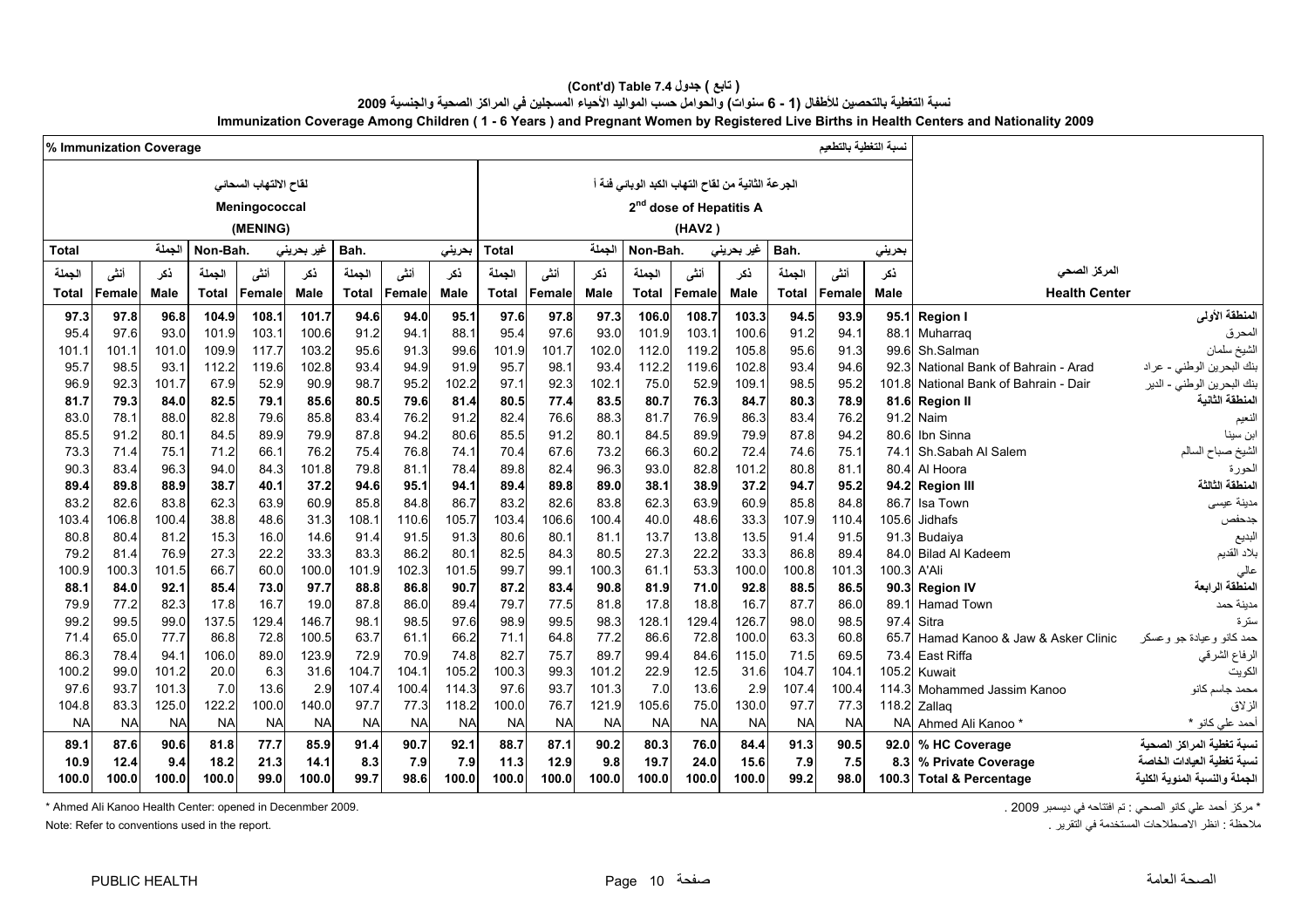#### **(Cont'd) Table 7.4 جدول ) تابع(**  نسبة التغطية بالتحصين للأطفال (1 - 6 سنوات) والحوامل حسب المواليد الأحياء المسجلين في المراكز الصحية والجنسية 2009 **Immunization Coverage Among Children ( 1 - 6 Years ) and Pregnant Women by Registered Live Births in Health Centers and Nationality 2009**

|              | % Immunization Coverage |                           |                         |                                              |                            |                                              |                                |                                       |              |                                                                |                        |              |                                                       |                        |              | نسبة التغطية بالتطعيم |                        |                                       |                               |
|--------------|-------------------------|---------------------------|-------------------------|----------------------------------------------|----------------------------|----------------------------------------------|--------------------------------|---------------------------------------|--------------|----------------------------------------------------------------|------------------------|--------------|-------------------------------------------------------|------------------------|--------------|-----------------------|------------------------|---------------------------------------|-------------------------------|
|              |                         |                           |                         | نسبة الاطفال المحمين عند الولادة ضد التيانوس |                            |                                              |                                |                                       |              |                                                                |                        |              | نسبة التغطية بجرعتين أواكثر من لقاح التيتانوس للحوامل |                        |              |                       |                        |                                       |                               |
|              |                         |                           |                         |                                              |                            |                                              |                                |                                       |              |                                                                |                        |              |                                                       |                        |              |                       |                        |                                       |                               |
|              |                         |                           |                         | Child protection rate at birth by Td2        |                            |                                              |                                |                                       |              | % of pregnant women received 2 or more doses of tetanus toxoid |                        |              |                                                       |                        |              |                       |                        |                                       |                               |
|              |                         |                           |                         | PAB                                          |                            |                                              |                                |                                       |              |                                                                |                        |              | $Td2+$                                                |                        |              |                       |                        |                                       |                               |
| <b>Total</b> |                         | الجملة                    | Non-Bah.                |                                              | غير بحريني                 | Bah.                                         |                                | بحريني                                | <b>Total</b> |                                                                | الجملة                 | Non-Bah.     |                                                       | غير بحريني             | Bah.         |                       | بحريني                 |                                       |                               |
| الحملة       | أنشى                    | ذكر                       | الجملة                  | أنشى                                         | نكر                        | الجملة                                       | أنشى                           | نكر                                   | الجملة       | أنشى                                                           | ذكر                    | الحملة       | أنشى                                                  | نكر                    | الجملة       | أنشى                  | نكر                    | المركز الصحى                          |                               |
| <b>Total</b> | Female                  | <b>Male</b>               | <b>Total</b>            | Female                                       | Male                       | <b>Total</b>                                 | Female                         | <b>Male</b>                           | <b>Total</b> | Female                                                         | <b>Male</b>            | <b>Total</b> | Female                                                | <b>Male</b>            | <b>Total</b> | Female                | <b>Male</b>            | <b>Health Center</b>                  |                               |
| 79.5         |                         |                           |                         |                                              |                            |                                              |                                |                                       | 17.6         | 17.6                                                           | <b>NA</b>              | 87.4         | 87.4                                                  | <b>NA</b>              | 15.7         | 15.7                  | <b>NA</b>              | <b>Region I</b>                       | المنطقة الأولى                |
| 98.3         | $\ddotsc$<br>$\sim$     | $\cdots$<br>$\sim$ $\sim$ | $\sim$<br>$\sim$ $\sim$ | $\cdots$<br>$\sim$ $\sim$                    | $\cdots$                   | $\cdots$<br>$\sim$ $\sim$ $\sim$             | $\cdots$<br>$\ldots$           | $\sim$ $\sim$<br>$\sim$ $\sim$        | 25.9         | 25.9                                                           | <b>NA</b>              | 107.8        | 107.8                                                 | <b>NA</b>              | 19.6         | 19.6                  | <b>NA</b>              | Muharraq                              | المحرق                        |
| 38.5         | $\sim$ $\sim$           | $\sim$ $\sim$             | $\cdots$                | $\cdots$                                     | $\cdots$                   | $\ldots$                                     | $\sim$ $\sim$                  | $\sim$ $\sim$                         | 17.7         | 17.7                                                           | <b>NA</b>              | 65.5         | 65.5                                                  | <b>NA</b>              | 15.5         | 15.5                  | <b>NA</b>              | Sh.Salman                             | الشيخ سلمان                   |
| 89.9         | $\ddotsc$               | $\sim$                    | $\sim$ $\sim$           | $\cdots$                                     | $\cdots$                   | $\sim$ $\sim$                                | $\ldots$                       | $\sim$                                | 17.7         | 17.7                                                           | <b>NA</b>              | 110.0        | 110.0                                                 | <b>NA</b>              | 21.8         | 21.8                  | <b>NA</b>              | National Bank of Bahrain - Arad       | بنك البحرين الوطني - عراد     |
| 105.7        | $\ddotsc$               | $\ddotsc$                 | $\sim$ $\sim$ $\sim$    | $\sim$ $\sim$                                | $\sim$ $\sim$ $\sim$       | $\cdots$                                     | $\ddotsc$                      | $\sim$ $\sim$ $\sim$                  | 2.9          | 2.9                                                            | <b>NA</b>              | 38.9         | 38.9                                                  | <b>NA</b>              | 3.0          | 3.0                   | <b>NA</b>              | National Bank of Bahrain - Dair       | بنك البحرين الوطني - الدير    |
| 52.3         | $\ddotsc$               | $\cdots$                  | $\cdots$                | $\cdots$                                     |                            | $\cdots$                                     | $\cdots$                       | $\cdots$                              | 25.5         | 25.5                                                           | <b>NA</b>              | 67.9         | 67.9                                                  | <b>NA</b>              | 24.2         | 24.2                  | <b>NA</b>              | <b>Region II</b>                      | المنطقة الثانية               |
| 73.7         | $\sim$ $\sim$           | $\sim$ $\sim$             | $\sim$                  | $\sim$ $\sim$                                |                            | $\cdots$                                     | $\cdots$                       | $\sim$ .                              | 31.9         | 31.9                                                           | <b>NA</b>              | 87.3         | 87.3                                                  | <b>NA</b>              | 25.5         | 25.5                  | <b>NA</b>              | Naim                                  | النعيم                        |
| 64.7         | $\ddotsc$               | $\ldots$                  | $\sim$ $\sim$ $\sim$    | $\cdots$                                     | $\sim$ $\sim$              | $\sim$ $\sim$ $\sim$                         | $\cdots$                       | $\sim$ $\sim$ $\sim$                  | 36.0         | 36.0                                                           | <b>NA</b>              | 84.6         | 84.6                                                  | <b>NA</b>              | 35.8         | 35.8                  | <b>NA</b>              | Ibn Sinna                             | ابن سينا                      |
| 33.1         | $\sim$                  | $\sim$                    | $\sim$ $\sim$           | $\cdots$                                     |                            | $\ldots$                                     | $\sim$ $\sim$                  | $\sim$ $\sim$                         | 13.5         | 13.5                                                           | <b>NA</b>              | 31.5         | 31.5                                                  | <b>NA</b>              | 23.5         | 23.5                  | <b>NA</b>              | Sh.Sabah Al Salem                     | لشيخ صباح السالم              |
| 35.9         | $\ddotsc$               | $\sim$ $\sim$             | $\sim$ $\sim$           | $\cdots$                                     |                            | $\sim$ $\sim$ $\sim$                         | $\sim$ $\sim$ $\sim$           | $\sim$ $\sim$                         | 25.7         | 25.7                                                           | <b>NA</b>              | 70.4         | 70.4                                                  | <b>NA</b>              | 14.9         | 14.9                  | <b>NA</b>              | Al Hoora                              | الحورة                        |
| 88.5         | $\ddotsc$               | $\cdots$                  | $\cdots$                | $\sim$                                       | $\cdots$                   | $\cdots$                                     | $\cdots$                       | $\cdots$                              | 30.9         | 30.9                                                           | <b>NA</b>              | 113.1        | 113.1                                                 | <b>NA</b>              | 57.7         | 57.7                  | <b>NA</b>              | <b>Region III</b>                     | المنطقة الثالثة               |
| 98.7         | $\ddotsc$               | $\sim$ $\sim$             | $\sim$ $\sim$           | $\sim$ $\sim$                                |                            | $\sim$ $\sim$                                | $\cdots$                       | $\sim$ $\sim$                         | 41.7         | 41.7                                                           | <b>NA</b>              | 208.4        | 208.4                                                 | <b>NA</b>              | 67.6         | 67.6                  | <b>NA</b>              | Isa Town                              | مدينة عيسى                    |
| 92.1         | $\ddotsc$               | $\sim$ $\sim$             | $\cdots$                | $\cdots$                                     |                            | $\cdots$                                     | $\cdots$                       | $\sim$ $\sim$ $\sim$                  | 32.9         | 32.9                                                           | <b>NA</b>              | 96.8         | 96.8                                                  | <b>NA</b>              | 64.3         | 64.3                  | <b>NA</b>              | Jidhafs                               | جدحفص                         |
| 79.1         | $\ddotsc$               | $\sim$ $\sim$             | $\sim$ $\sim$ $\sim$    | $\sim$ $\sim$                                | $\sim$ $\sim$ $\sim$       | $\cdots$                                     | $\ldots$                       | $\ldots$                              | 17.5         | 17.5                                                           | <b>NA</b>              | 11.6         | 11.6                                                  | <b>NA</b>              | 42.2         | 42.2                  | <b>NA</b>              | Budaiya                               | البديع                        |
| 60.0         | $\sim$                  | $\sim$ $\sim$             | $\cdots$                | $\sim$ $\sim$                                | $\cdots$                   | $\ldots$                                     | $\ldots$                       | $\sim$ $\sim$                         | 33.0         | 33.0                                                           | <b>NA</b>              | 144.4        | 144.4                                                 | <b>NA</b>              | 61.3         | 61.3                  | <b>NA</b>              | <b>Bilad Al Kadeem</b>                | بلاد القديم                   |
| 93.7         | $\sim$                  | $\sim$ $\sim$             | $\sim$ $\sim$           | $\sim$ $\sim$                                |                            | $\sim$ $\sim$                                | $\ldots$                       | $\sim$ $\sim$                         | 24.4         | 24.4                                                           | <b>NA</b>              | 50.0         | 50.0                                                  | <b>NA</b>              | 46.0         | 46.0                  | <b>NA</b>              | A'Ali                                 | عالى<br>المنطقة الرابعة       |
| 65.4<br>54.9 | $\ddotsc$               | $\cdots$                  | $\cdots$                | $\sim$                                       | $\cdots$                   | $\cdots$                                     | $\cdots$                       | $\cdots$                              | 18.0<br>11.2 | 18.0<br>11.2                                                   | <b>NA</b><br><b>NA</b> | 70.5<br>8.8  | 70.5<br>8.8                                           | <b>NA</b><br><b>NA</b> | 28.4<br>24.8 | 28.4<br>24.8          | <b>NA</b><br><b>NA</b> | <b>Region IV</b><br><b>Hamad Town</b> | مدبنة حمد                     |
| 95.8         | $\ddotsc$               | $\ldots$                  |                         | $\sim$ .                                     |                            | $\ddotsc$                                    | $\ddotsc$                      | $\ldots$                              | 18.2         | 18.2                                                           | <b>NA</b>              | 68.8         | 68.8                                                  | <b>NA</b>              | 34.9         | 34.9                  | <b>NA</b>              | Sitra                                 | ستر ۃ                         |
| 82.3         | $\ddotsc$               | $\sim$ $\sim$             | $\sim$ .                | $\sim$ $\sim$                                |                            | $\cdots$                                     | $\sim$ $\sim$                  | $\sim$ .                              | 15.9         | 15.9                                                           | <b>NA</b>              | 65.3         | 65.3                                                  | <b>NA</b>              | 16.2         | 16.2                  | <b>NA</b>              | Hamad Kanoo & Jaw & Asker Clinic      | حمد كانو وعيادة جو وعسكر      |
| 32.5         | $\sim$                  | $\sim$ $\sim$             | $\cdots$                | $\sim$ $\sim$                                |                            | $\ldots$                                     | $\sim$ $\sim$                  | $\sim$ $\sim$                         | 24.3         | 24.3                                                           | <b>NA</b>              | 89.5         | 89.5                                                  | <b>NA</b>              | 25.3         | 25.3                  | <b>NA</b>              | East Riffa                            | الرفاع الشرقي                 |
| 100.0        | $\sim$                  | $\sim$ $\sim$             | $\sim$                  | $\cdots$                                     | $\cdots$                   | $\sim$ $\sim$ $\sim$                         | $\sim$ $\sim$<br>$\sim$ $\sim$ | $\sim$ $\sim$ $\sim$<br>$\sim$ $\sim$ | 12.8         | 12.8                                                           | <b>NA</b>              | 23.7         | 23.1                                                  | <b>NA</b>              | 24.2         | 24.2                  | <b>NA</b>              | Kuwait                                | الكويت                        |
| 21.0         | $\ddotsc$<br>$\ddotsc$  | $\sim$ $\sim$<br>$\ldots$ | $\sim$ $\sim$<br>$\sim$ | $\cdots$<br>$\sim$ $\sim$                    | $\ddotsc$<br>$\sim$ $\sim$ | $\sim$ $\sim$ $\sim$<br>$\sim$ $\sim$ $\sim$ | $\ddotsc$                      | $\sim$ $\sim$ $\sim$                  | 20.8         | 20.8                                                           | <b>NA</b>              | 64.9         | 64.9                                                  | <b>NA</b>              | 39.9         | 39.9                  | <b>NA</b>              | Mohammed Jassim Kanoo                 | محمد جاسم كانو                |
| 68.9         | $\sim$ $\sim$           | $\sim$ $\sim$             | $\sim$ $\sim$           | $\sim$ $\sim$                                |                            | $\sim$ $\sim$                                | $\ddotsc$                      | $\sim$ $\sim$                         | 49.5         | 49.5                                                           | <b>NA</b>              | 115.4        | 115.4                                                 | <b>NA</b>              | 120.7        | 120.7                 | <b>NA</b>              | Zallaq                                | الزلاق                        |
| <b>NA</b>    | <b>NA</b>               | <b>NA</b>                 | <b>NA</b>               | <b>NA</b>                                    | <b>NA</b>                  | <b>NA</b>                                    | <b>NA</b>                      | <b>NA</b>                             | <b>NA</b>    | <b>NA</b>                                                      | <b>NA</b>              | <b>NA</b>    | <b>NA</b>                                             | <b>NA</b>              | <b>NA</b>    | <b>NA</b>             | <b>NA</b>              | Ahmed Ali Kanoo*                      | أحمد على كانو *               |
| 74.0         | $\ddotsc$               | $\sim$ $\sim$             | $\sim$ $\sim$           | $\cdots$                                     | $\cdots$                   | $\cdots$                                     | $\cdots$                       | $\cdots$                              | 23.3         | 23.3                                                           | <b>NA</b>              | 78.4         | 78.4                                                  | <b>NA</b>              | 37.5         | 37.5                  |                        | NA % HC Coverage                      | نسبة تغطية المراكز الصحية     |
| 20.2         | $\ddotsc$               | $\cdots$                  | $\cdots$                | $\cdots$                                     | $\cdots$                   | $\cdots$                                     | $\cdots$                       | $\cdots$                              | 11.6         | 11.6                                                           | <b>NA</b>              | 10.9         | 10.9                                                  | <b>NA</b>              | 4.3          | 4.3                   | <b>NA</b>              | % Private Coverage                    | نسدة تغطبة العبادات الخاصة    |
| 94.2         | $\cdots$                | $\cdots$                  | $\cdots$                | $\cdots$                                     | $\cdots$                   | $\cdots$                                     | $\cdots$                       | $\cdots$                              | 34.9         | 34.9                                                           | <b>NA</b>              | 89.3         | 89.3                                                  | <b>NA</b>              | 41.8         | 41.8                  | <b>NA</b>              | <b>Total &amp; Percentage</b>         | الجملة والنسبة المئوية الكلية |
|              |                         |                           |                         |                                              |                            |                                              |                                |                                       |              |                                                                |                        |              |                                                       |                        |              |                       |                        |                                       |                               |

\* مركز أحمد علي كانو الصحي : تم افتتاحه في ديسمبر 2009 . 2009 . 2009 . 2009 . 2009 . 2009 . 2009 . 2009 . 2009 . حجم المسمبر 2009 . 2009 . 2009 . 2009 . 2009 . 2009 . كانو الصحي : تم افتتاحه في ديسمبر 2009 . Ahmed Ali Kan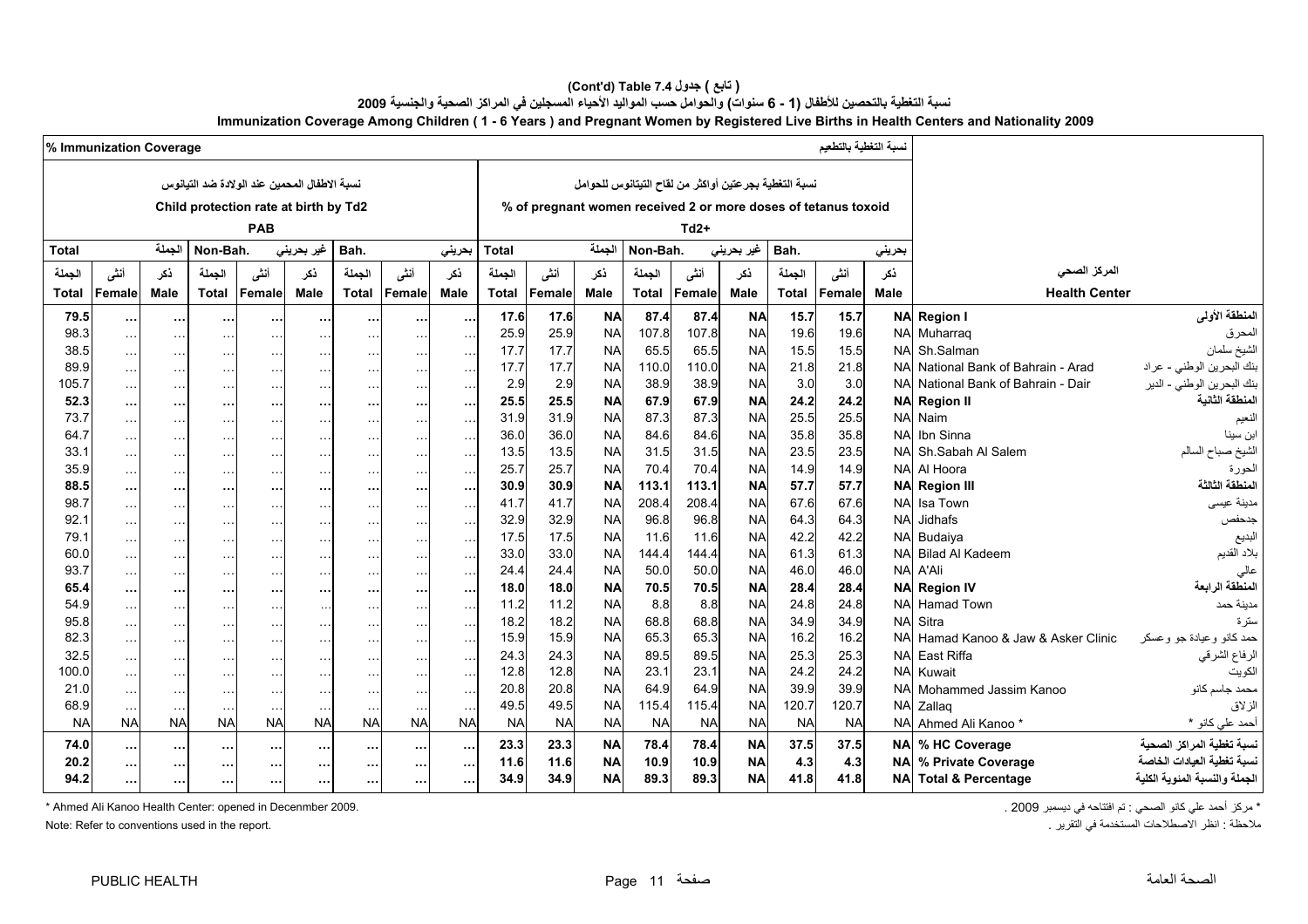<span id="page-12-0"></span>



Year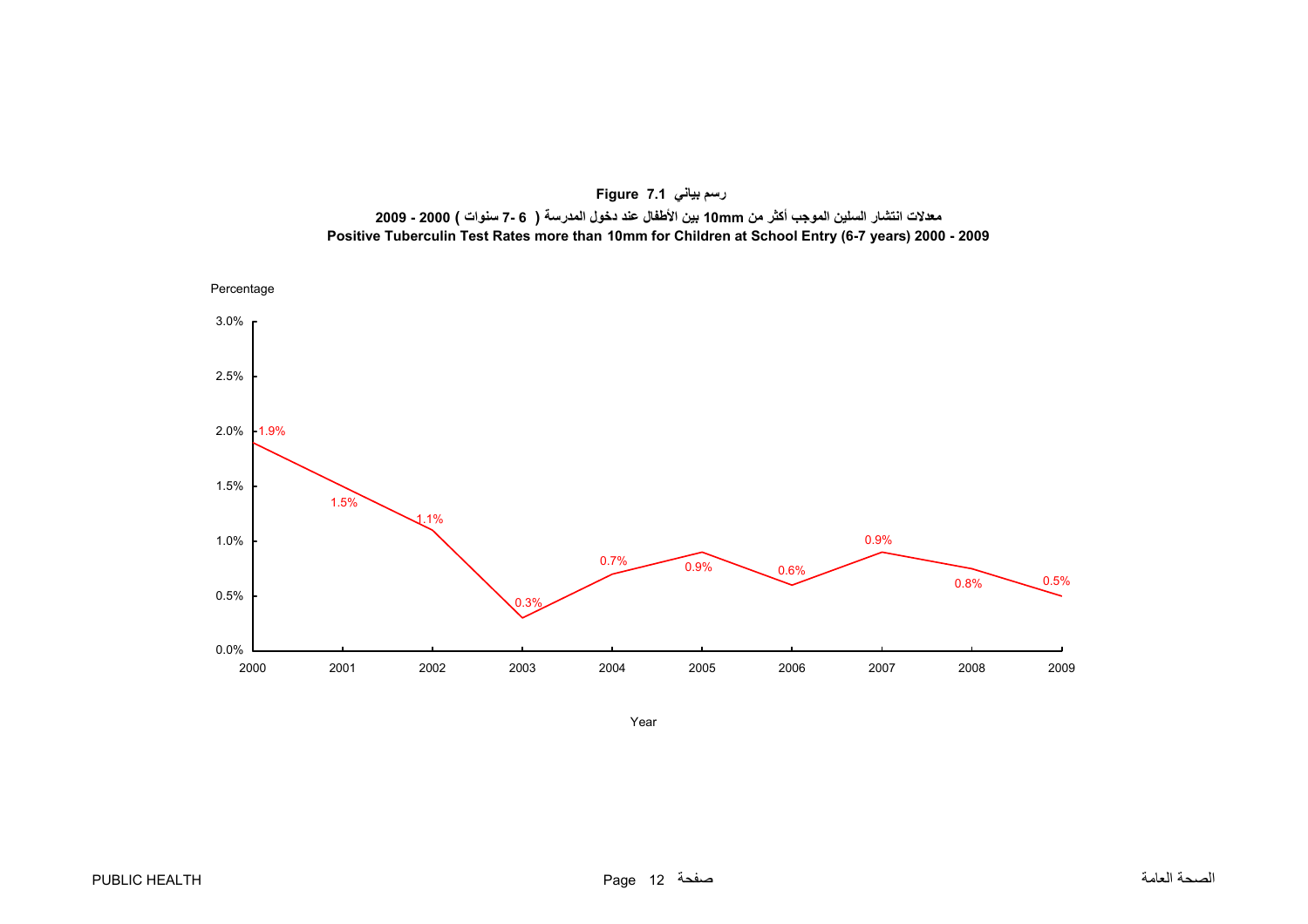<span id="page-13-0"></span>

| <b>Total</b>           |                |                    | Non-Bahraini الجملة    |                | غير بحريني         | <b>Bahraini</b>        |                 | بحريني      |                                |
|------------------------|----------------|--------------------|------------------------|----------------|--------------------|------------------------|-----------------|-------------|--------------------------------|
| الجملة<br><b>Total</b> | أنشى<br>Female | ذكر<br><b>Male</b> | الجملة<br><b>Total</b> | أنثى<br>Female | ذكر<br><b>Male</b> | الجملة<br><b>Total</b> | أنشى<br>Female  | ذكر<br>Male | فئات العمر<br><b>Age Group</b> |
| 224                    | 128            | 96                 | 20                     | 12             | 8                  | 204                    | 116             | 88          | $20$                           |
| 2,587                  | 1,466          | 1,121              | 706                    | 320            | 386                | 1,881                  | 1,146           | 735         | $20 - 40$                      |
| 16,552                 | 9,493          | 7,059              | 2,642                  | 1,008          | 1,634              | 13,910                 | 8,485<br>5,425  |             | $41 - 60$                      |
| 6,489                  | 3,808          | 2,681              | 318                    | 131            | 187                | 6,171                  | 3,677<br>2,494  |             | > 60                           |
| 25,852                 | 14,895         | 10,957             | 3,686                  | 1,471          | 2,215              | 22,166                 | 13,424<br>8,742 |             | الجملة<br><b>Total</b>         |

**جدول 7.5 Table عدد الحالات المستجدة لقياس سكر الدم أآثر من ( L/mmoI7 ( حسب الجنسية وفئات العمر والنوع <sup>2009</sup> Number of New Cases with Fasting Blood Sugar more than 7mmol\L by Nationality, Age Groups and Sex 2009**

| جدول Table 7.6                                                                                                        |
|-----------------------------------------------------------------------------------------------------------------------|
| عدد الحالات المستجدة التي تم فحصها لقياس الكوليسترول بمقياس أكثر من ( 6.2mmol/L ) حسب الجنسية وفنات العمر والنوع 2009 |
| Number of New Cases Tested for Cholesterol. Level more than 6.2 mmol/L                                                |
| by Nationality, Age Groups and Sex 2009                                                                               |

| <b>Total</b>           |                |                    | Non-Bahraini الجملة    |                | غير بحريني         | <b>Bahraini</b>        |                | بحرينى             |                                |
|------------------------|----------------|--------------------|------------------------|----------------|--------------------|------------------------|----------------|--------------------|--------------------------------|
| الجملة<br><b>Total</b> | أنشى<br>Female | ذكر<br><b>Male</b> | الجملة<br><b>Total</b> | أننى<br>Female | ذكر<br><b>Male</b> | الجملة<br><b>Total</b> | أنشى<br>Female | ذكر<br><b>Male</b> | فئات العمر<br><b>Age Group</b> |
|                        | 94<br>49       | 45                 | 14                     | 8              | 6                  | 80                     | 41             | 39                 | < 20                           |
| 1,762                  | 918            | 844                | 468                    | 190            | 278                | 1,294                  | 728            | 566                | $20 - 40$                      |
| 5,910                  | 3,635          | 2,275              | 1,050                  | 508            | 542                | 4,860                  | 3,127          | 1,733              | $41 - 60$                      |
| 2,014                  | 1,412          | 602                | 101                    | 57             | 44                 | 1,913                  | 1,355          | 558                | > 60                           |
| 9,780                  | 6,014          | 3,766              | 1,633                  | 763            | 870                | 8,147                  | 5,251<br>2,896 |                    | الجملة<br><b>Total</b>         |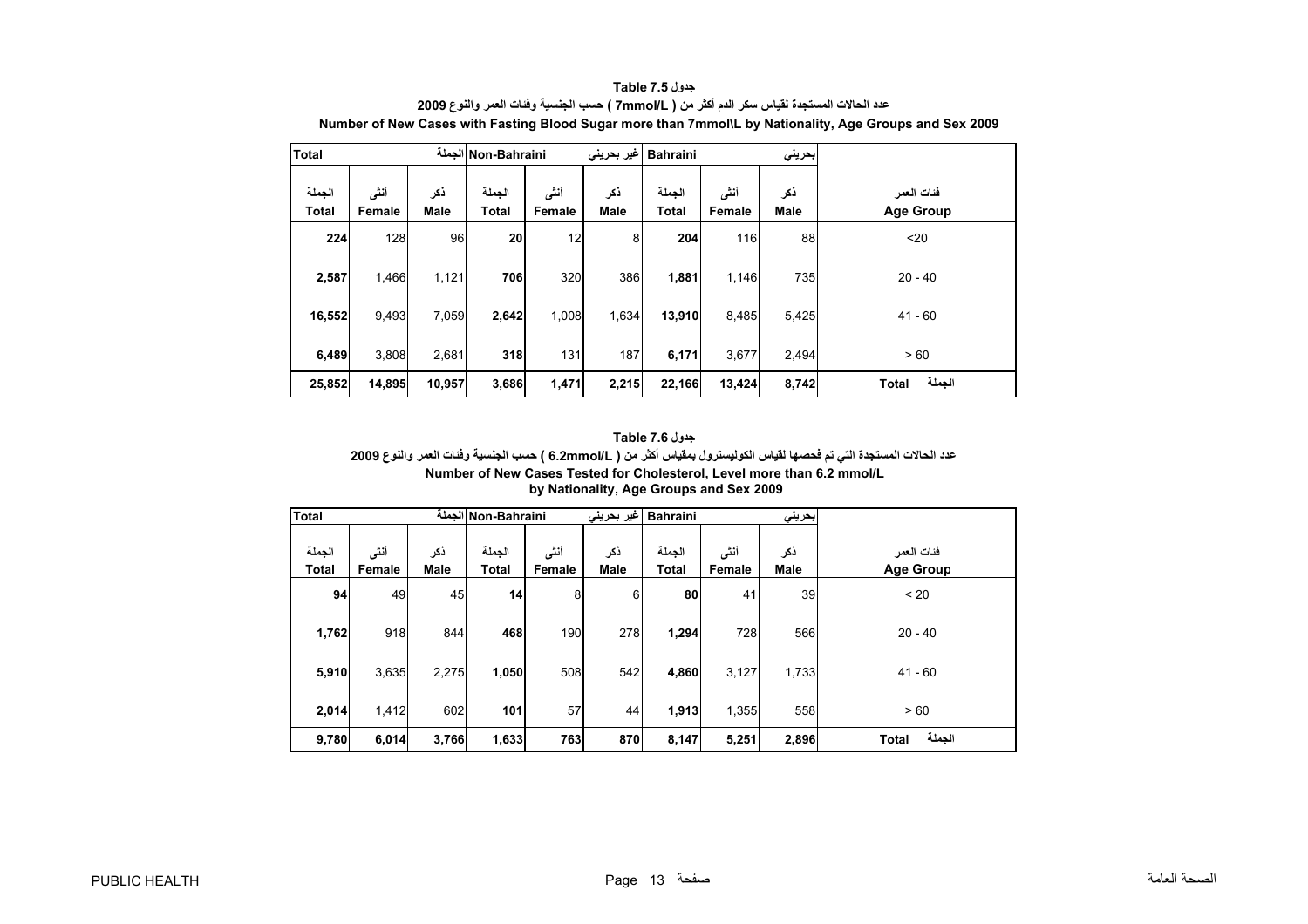#### **جدول 7.7 Table عدد الحالات المستجدة من الأمراض المعدية المبلغ عنها 2005 - 2009 Incidences of Notifiable Communicable Diseases 2005 - 2009**

<span id="page-14-0"></span>

|                       |                                               |                |                         |                         |                |                |                                         | رمز التصنيف |                     |
|-----------------------|-----------------------------------------------|----------------|-------------------------|-------------------------|----------------|----------------|-----------------------------------------|-------------|---------------------|
|                       | <b>Disease</b>                                | 2009           | 2008                    | 2007                    | 2006           | 2005           | المرض                                   | ICD-10 Code |                     |
|                       | Typhoid fever                                 | 33             | 8                       | 8                       | 12             | 12             | الحمى النيفيه                           | A01.0       |                     |
|                       | Pulmonary TB *                                | 209            | 201                     | 180                     | 170            | 171            | التدرن الرئوي *                         | A15-A16     |                     |
| $\blacksquare$        | Non-pulmonary TB *                            | 116            | 103                     | 111                     | 107            | 109            | التدرن لا رئوي *                        | A17-A19     |                     |
| M<br>M                | Diphtheria                                    |                |                         |                         |                |                | الخناق (الدفتيريا)                      | A36         |                     |
| U                     | Whooping cough                                |                |                         |                         |                |                | الشاهوق (السعال الديكي)                 | A37         |                     |
| N                     | Neonatal tetanus                              |                |                         |                         |                |                | الكزاز الوليدي (حديثي الولادة)          | A33         |                     |
| Z                     | Non-neonatal tetanus                          |                |                         |                         |                |                | الكزاز الغير وليدي                      | A34-A35     | منها بالتطعيم       |
| A                     | Meningococcal menigitis                       |                |                         |                         |                |                | العدوى بالمكورات السحائية               | A39.0       |                     |
| $\overline{B}$        | Haemophilus Influenzae (b) meningitis         |                |                         |                         |                |                | التهاب السحائي البكتيري المتسبب من      | G00.0       | Ė.                  |
| $\mathsf{L}$          |                                               |                |                         |                         |                |                | هيموفيلس انفلونزا (المستديمة النزلية ب) |             | Ŀ                   |
| E                     | Poliomyelitis                                 |                |                         |                         |                |                | شلل الأطفال                             | A80         | التي يمكن           |
| D                     | Measles                                       | 3              |                         |                         | 3              |                | الحصية                                  | <b>B05</b>  |                     |
|                       | Mumps                                         | 16             | 80                      | 93                      | 23             | 87             | النكاف (أبو كعب)                        | <b>B26</b>  |                     |
| S<br>$\mathsf E$      | Rubella                                       | $\mathbf{Q}$   |                         | 5                       | 3              |                | الحصبة الألمانية                        | <b>B06</b>  | لأمر اض ا           |
| A                     | Chickenpox                                    | 3,221          | 3,380                   | 8,606                   | 3,231          | 1,812          | الحماق (الجديري)                        | <b>B01</b>  |                     |
| S                     | Influenza                                     | 6,484          | 5,798                   | 4,469                   | 3,898          | 4,221          | النزلة الوافدة (الأنفلونزا)             | $J10-J11$   |                     |
| E<br>S                | <b>Yellow Fever</b>                           |                |                         |                         |                |                | الحمى الصفراء                           | P58-P59     |                     |
|                       | Viral hepatitis                               | 128            |                         |                         |                |                | التهاب الكبد الوبائي                    | B15-B19     |                     |
|                       | Α                                             | 72<br>35       | 102<br>23               | 123                     | 144<br>21      | 189<br>27      |                                         |             |                     |
|                       | $\sf B$<br>$\overline{\mathsf{C}}$            |                |                         | 24<br>$\overline{3}$    | 7              | $\overline{4}$ | $\overline{\phantom{0}}$                |             |                     |
|                       | E                                             | 21             |                         | 13                      | 16             | 19             | $\overline{\mathbb{C}}$                 |             |                     |
|                       | Other meningitis                              | 47             | 33                      | 38                      | 57             | 22             | ى<br>التهاب السحايا الأخرى              | G02-G03     |                     |
| $\mathsf{N}$          | Paratyphoid fever                             |                | $\overline{\mathbf{A}}$ | $\overline{7}$          | 3              | $\overline{4}$ | الحمى نظيرة التيفيه                     | A01.1       |                     |
| $\circ$               | Other salmonella infection                    | 377            | 418                     | 397                     | 346            | 400            | عدوى السلمونيلة الأخرى                  | A02         | بالنطعيم            |
| N<br>$\sim$           | <b>Acute Flaccid Paralysis</b>                | $\overline{7}$ | 5                       | 5                       | $\overline{4}$ | $\overline{4}$ | الشلل الرخو الحاد                       | G82.0       |                     |
| $\vert$ D             | Shigellosis                                   | 64             | 42                      | 125                     | 70             | 100            | داء الشيغلات                            | A03         | f.                  |
| M <sub>1</sub>        | Food poisoning                                | 439            | 300                     | 286                     | 232            | 282            | تسمم غذائى                              | A05         | Ė.                  |
| M <sub>S</sub><br>U E | Amoebiasis                                    | 36             | 29                      | 37                      |                | 9              | داء الأميبات                            | A06         | Ŀ                   |
| N A                   | Malaria (P.falciparum)                        | $\overline{2}$ |                         | 7                       | 11             | 11             | البرداء المنجلية                        | <b>B50</b>  | ېغنې                |
| $\vert$ S             | Malaria (P.vivax)                             | 103            | 86                      | 92                      | 57             | 57             | البرداء النشيطة                         | <b>B51</b>  | $\mathcal{L}$       |
| Z E<br>A S            | <b>Malaria Mixed</b>                          |                |                         | $\overline{1}$          | $\overline{2}$ | 3              | البرداء المتعددة                        | <b>B52</b>  | هيي                 |
| B                     | Syphilis                                      | 261            | 144                     | 232                     | 183            | 237            | الز هري (السفلس)                        | A50-A54     | $\bar{\mathcal{E}}$ |
| Г                     | Gonococcal infection                          | 361            | 419                     | 352                     | 231            | 212            | السيلان (خمج بالمكورات البنية)          | A55         | الأمرا              |
| E                     | Streptococcal sore throat                     | 2,651          | 2,872                   | 3,424                   | 1,841          | 1,058          | التهاب الحلق العقدي                     | A41         |                     |
|                       | Leprosy                                       |                |                         |                         | 3              |                | الجذام                                  | A31         |                     |
|                       | <b>AIDS</b>                                   | $\overline{2}$ | 6                       | $\overline{\mathbf{1}}$ | 3              | 10             | عوز المناعة المكتسبة                    | B20-B25     |                     |
|                       | Other and unspecified predominantly sexually  | 472            | 349                     | 84                      | 149            | 433            | أمراض أخرى وغير محددة تنتقل في غالبيتها | A63-A64     |                     |
|                       | transmitted diseases not elsewhere classified |                |                         |                         |                |                | عن طريق الجنس لم تصنف في مكان آخر       |             |                     |

 $*$  Bahraini & Non-Bahraini were included, non-Bahraini repatriated after

receiving the required treatment according to national policy.

\* يتضمن البحرينيين والأجانب ، الأجانب يتم ترحيلهم بعد تلقيهم العلاج<br>المناسب طبقاً للتدابير الوطنية .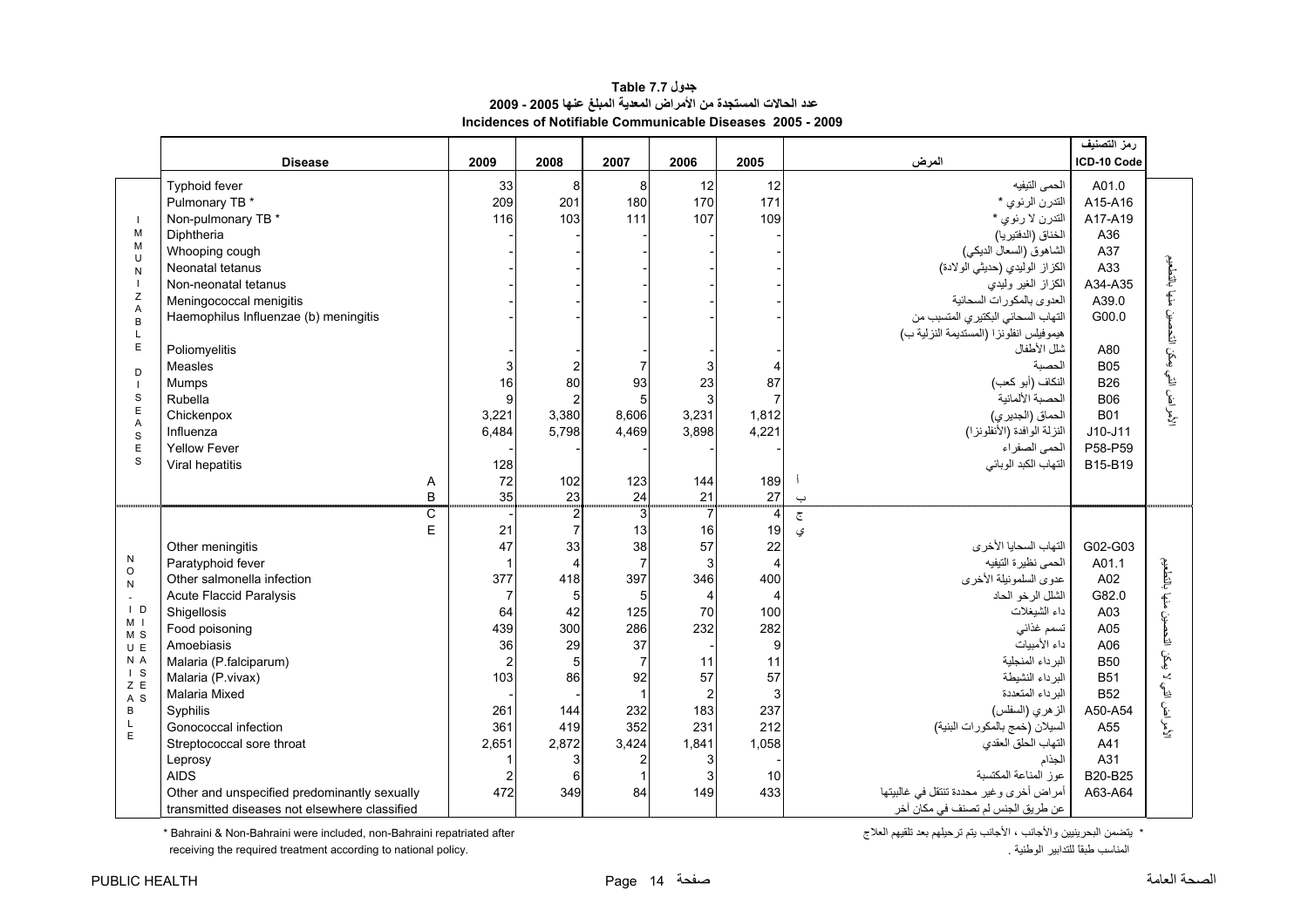#### **جدول 7.8 Table معدلات الحالات المستجدة لكل 100,000 من السكان من الأمراض المعدية المبلغ عنها 2005 - 2009 Incidences Rates Per 100,000 Population of Notifiable Communicable Diseases 2005 - 2009**

<span id="page-15-0"></span>

|                                  |                                                                                               | نسبة التغيير               |                      |                       |                       |                       |                       |                                                                                              | رمز التصنيف                         |                              |
|----------------------------------|-----------------------------------------------------------------------------------------------|----------------------------|----------------------|-----------------------|-----------------------|-----------------------|-----------------------|----------------------------------------------------------------------------------------------|-------------------------------------|------------------------------|
|                                  |                                                                                               | %Change                    |                      |                       |                       |                       |                       |                                                                                              |                                     |                              |
|                                  | <b>Disease</b>                                                                                | 2007-2008                  | 2009                 | 2008                  | 2007                  | 2006                  | 2005                  | المرض                                                                                        | ICD-10 Code                         |                              |
| $\blacksquare$                   | <b>Typhoid fever</b><br>Pulmonary TB *<br>Non-pulmonary TB *                                  | $-6.1$<br>4.9<br>$-12.8$   | $\ldots$<br>$\cdots$ | 0.7<br>18.2<br>9.3    | 0.8<br>17.3<br>10.7   | 1.6<br>22.9<br>14.4   | 1.7<br>23.6<br>15.0   | الحمى النيفيه<br>التدرن الرئوي *<br>التدرن لا رئوي *                                         | A01.0<br>A15-A16<br>A17-A19         |                              |
| M<br>M<br>$\cup$                 | Diphtheria<br>Whooping cough<br>Neonatal tetanus                                              |                            |                      |                       |                       |                       |                       | الخناق (الدفتيريا)<br>الشاهوق (السعال الديكي)<br>الكزاز الوليدي (حديثي الولادة)              | A36<br>A37<br>A33                   |                              |
| N<br>$\overline{1}$<br>Z<br>Α    | Non-neonatal tetanus<br>Meningococcal menigitis                                               |                            |                      |                       |                       |                       |                       | الكزاز الغير وليدي<br>العدوى بالمكورات السحائية                                              | A34-A35<br>A39.0                    | منها بالتطعيم                |
| B<br>L<br>E                      | Haemophilus Influenzae (b) meningitis<br>Poliomyelitis                                        |                            |                      |                       |                       |                       |                       | التهاب السحائي البكتيري المتسبب من<br>هيموفيلس انفلونزا (المستديمة النزلية ب)<br>شلل الأطفال | G00.0<br>A80                        |                              |
| D<br>$\blacksquare$              | Measles<br>Mumps                                                                              | $-73.2$<br>$-19.2$         | $\ldots$<br>$\cdots$ | 0.2<br>7.2            | 0.7<br>8.9            | 0.4<br>3.1            | 0.6<br>12.0           | الحصية<br>النكاف (أبو كعب)                                                                   | <b>B05</b><br><b>B26</b>            | لأمراض التي يمكن التحصين     |
| S<br>E<br>A                      | Rubella<br>Chickenpox<br>Influenza                                                            | $-62.4$<br>$-63.1$<br>21.9 | $\cdots$<br>$\cdots$ | 0.2<br>305.5<br>524.0 | 0.5<br>828.1<br>430.0 | 0.4<br>435.1<br>524.9 | 1.0<br>250.1<br>582.5 | الحصبة الألمانية<br>الحماق (الجديري)<br>النزلة الوافدة (الأنفلونزا)                          | <b>B06</b><br><b>B01</b><br>J10-J11 |                              |
| $\mathbf S$<br>E<br>S            | Yellow Fever (Jaundice)<br>Viral hepatitis                                                    |                            |                      |                       |                       |                       |                       | الحمى الصفراء (اليرقان)<br>التهاب الكبد الوبائي                                              | P58-P59<br>B15-B19                  |                              |
|                                  | Α<br>B                                                                                        | $-22.1$<br>$-10.0$         | $\ldots$<br>$\ldots$ | 9.2<br>2.1            | 11.8<br>2.3           | 19.4<br>2.8           | 26.1<br>3.7           | $\overline{\phantom{0}}$                                                                     |                                     |                              |
|                                  | $\overline{\text{c}}$                                                                         | $-37.4$                    |                      | 0.2                   | 0.3                   | 0.9                   | 0.6                   | $\overline{c}$                                                                               |                                     |                              |
|                                  | E                                                                                             | $-49.4$                    | $\ldots$             | 0.6                   | 1.3                   | 2.2<br>7.7            | 2.6                   | ی                                                                                            | G02-G03                             |                              |
| ${\sf N}$                        | Other meningitis<br>Paratyphoid fever                                                         | $-18.4$<br>$-46.3$         | $\cdots$             | 3.0<br>0.4            | 3.7<br>0.7            | 0.4                   | 3.0<br>0.6            | التهاب السحايا الأخرى<br>الحمى نظيرة التيفيه                                                 | A01.1                               |                              |
| $\circ$<br>${\sf N}$             | Other salmonella infection                                                                    | $-1.1$                     | $\cdots$<br>$\ldots$ | 37.8                  | 38.2                  | 46.6                  | 55.2                  | عدوى السلمونيلة الأخرى                                                                       | A02                                 | منها بالتطعيم                |
| $\blacksquare$                   | <b>Acute Flaccid Paralysis</b>                                                                | $-6.1$                     | $\cdots$             | 0.5                   | 0.5                   | 0.5                   | 0.6                   | الشلل الرخو الحاد                                                                            | G82.0                               |                              |
| $\overline{1}$ D                 | Shigellosis                                                                                   | $-68.4$                    | $\cdots$             | 3.8                   | 12.0                  | 9.4                   | 13.8                  | داء الشيغلات                                                                                 | A03                                 |                              |
| M <sub>1</sub><br>M <sub>S</sub> | Food poisoning                                                                                | $-1.5$                     | $\ldots$             | 27.1                  | 27.5                  | 31.2                  | 38.9                  | تسمم غذائي                                                                                   | A05                                 | لأمر اض التي لا يمكن التحصين |
| U E                              | Amoebiasis                                                                                    | $-26.4$                    | $\ddotsc$            | 2.6                   | 3.6                   |                       | 1.2                   | داء الأمبيات                                                                                 | A06                                 |                              |
| N A                              | Malaria (P.falciparum)                                                                        | $-32.9$                    | $\ldots$             | 0.5                   | 0.7                   | 1.5                   | 1.5                   | البرداء المنجلية                                                                             | <b>B50</b>                          |                              |
| $\vert$ S<br>Z E                 | Malaria (P.vivax)                                                                             | $-12.2$                    | $\cdots$             | 7.8                   | 8.9                   | 7.7                   | 7.9                   | البرداء النشيطة                                                                              | <b>B51</b>                          |                              |
| A S                              | Malaria Mixed                                                                                 |                            |                      |                       | 0.1                   | 0.3                   | 0.4                   | البر داء المتعددة                                                                            | <b>B52</b>                          |                              |
| B                                | Syphilis                                                                                      | $-41.7$                    |                      | 13.0                  | 22.3                  | 24.6                  | 32.7                  | الزهري (السفلس)                                                                              | A50-A53                             |                              |
| L<br>$\mathsf E$                 | Gonococcal infection                                                                          | 11.8                       | $\cdots$             | 37.9                  | 33.9                  | 31.1                  | 29.3                  | السيلان (خمج بالمكورات البنية)                                                               | A54                                 |                              |
|                                  | Streptococcal sore throat                                                                     | $-21.2$                    | $\cdots$             | 259.6                 | 329.5                 | 247.9                 | 146.0                 | التهاب الحلق العقدي                                                                          | A40                                 |                              |
|                                  | Leprosy                                                                                       | 40.9                       | $\cdots$             | 0.3                   | 0.2                   | 0.4                   |                       | الجذام                                                                                       | A30                                 |                              |
|                                  | <b>AIDS</b>                                                                                   | 463.6                      | $\ddotsc$            | 0.5                   | 0.1<br>8.1            | 0.4                   | 1.4                   | عوز المناعة المكتسبة                                                                         | B20-B24                             |                              |
|                                  | Other and unspecified predominantly sexually<br>transmitted diseases not elsewhere classified | 290.2                      | $\cdots$             | 31.5                  |                       | 20.1                  | 59.8                  | أمراض أخرى وغير محددة تنتقل في غالبيتها<br>عن طريق الجنس لم تصنف في مكان أخر                 | A63-A64                             |                              |

يتضمن البحرينيين والأجانب ، الأجانب يتم ترحيلهم بعد تلقيهم العلاج after repatriated Bahraini-non ,included were Bahraini-Non & Bahraini\*

receiving the required treatment according to national policy.

\* يتضمن البحرينيين والأجانب ، الأجانب يتم ترحيلهم بعد تلقيهم العلاج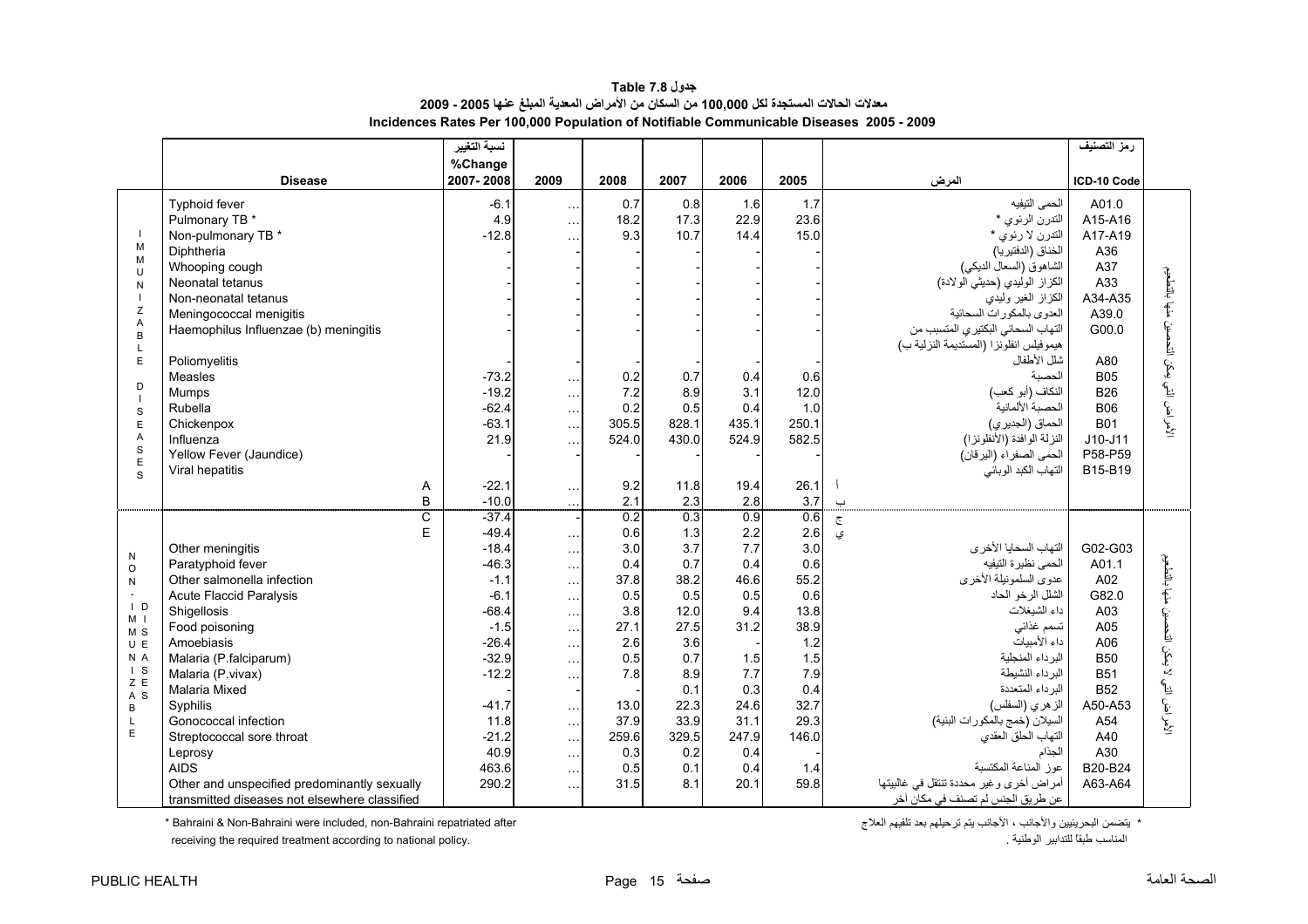<span id="page-16-0"></span>

| <b>Viral Hepatitis</b> |                         |                              |                              |                              |                         |                                      |                        |                          |                         |               | التهاب الكبد الوبائي |                                                           |                   |
|------------------------|-------------------------|------------------------------|------------------------------|------------------------------|-------------------------|--------------------------------------|------------------------|--------------------------|-------------------------|---------------|----------------------|-----------------------------------------------------------|-------------------|
| <b>Total</b>           |                         |                              | الجملة                       | N.Bahraini                   |                         |                                      |                        | Bahraini  غیر بحرینی     |                         |               | بحريني               |                                                           |                   |
|                        |                         |                              |                              |                              |                         |                                      |                        |                          |                         |               |                      |                                                           |                   |
| ي                      | $\overline{\mathbb{C}}$ | پ                            | j                            | ي                            | $\overline{\mathbb{C}}$ | پ                                    |                        | ي                        | $\overline{\mathbb{C}}$ | پ             | j                    | النوع                                                     | فئات السن         |
| Е                      | C                       | В                            | A                            | E                            | C                       | $\, {\bf B}$                         | A                      | E                        | C                       | в             | A                    | Sex                                                       | <b>Age Groups</b> |
|                        |                         |                              |                              |                              |                         |                                      |                        |                          |                         |               |                      | - Male<br>ذكر<br>أنثى<br>Female<br>الجملة<br>-Total       | $0 - 4$           |
| 2                      |                         |                              | 21<br>15<br>36               | 1<br>1                       |                         |                                      | $10$<br>$\bf 8$<br>18  |                          |                         |               |                      | 11 Male<br>ذكر<br>أنثى<br>7 Female<br>الجملة<br>18 Total  | $5 - 14$          |
|                        |                         | 1<br>1                       | 16<br>4<br>20                |                              |                         |                                      | 5<br>1<br>6            | 1                        |                         |               |                      | 11 Male<br>نكر<br>أنثى<br>3 Female<br>الجملة<br>14 Total  | $15 - 24$         |
| 7<br>9                 |                         | 15<br>$\boldsymbol{2}$<br>17 | 6<br>3<br>9                  | 5<br>5                       |                         | 8<br>8                               | 4<br>3<br>7            | 2<br>$\overline{c}$<br>4 |                         | 7<br>2<br>9   |                      | 2 Male<br>ذكر<br>أنثى<br>- Female<br>الجملة<br>2 Total    | 25-34             |
|                        |                         | 12<br>$\mathbf{1}$<br>13     | 1<br>1<br>$\mathbf 2$        | $\overline{\mathbf{c}}$<br>2 |                         | 9<br>$\mathbf{1}$<br>10              | 1<br>1                 | 2<br>1<br>3              |                         | 3<br>3        |                      | - Male<br>ذكر<br>أنثى<br>1 Female<br>الجملة<br>1 Total    | 35-44             |
|                        |                         | 3<br>$\mathbf{1}$<br>4       | 2<br>$\overline{\mathbf{2}}$ | 1<br>3<br>4                  |                         | $\boldsymbol{2}$<br>$\boldsymbol{2}$ | 2<br>1<br>3            |                          |                         | 2             |                      | - Male<br>نكر<br>أنثى<br>1 Female<br>الجملة<br>1 Total    | 45-54             |
|                        |                         |                              |                              |                              |                         |                                      |                        |                          |                         |               |                      | 1 Male<br>ذكر<br>أنثى<br>Female<br>الجملة<br>1 Total      | 55-64             |
|                        |                         |                              |                              |                              |                         |                                      |                        |                          |                         |               |                      | نكر<br>- Male<br>أنثى<br>Female<br>الجملة<br>-Total       | $65 +$            |
| 13<br>8<br>21          |                         | 31<br>4<br>35                | 47<br>25<br>${\bf 72}$       | 8<br>4<br>12                 |                         | 19<br>1<br>${\bf 20}$                | ${\bf 22}$<br>13<br>35 | 5<br>Δ<br>9              |                         | 12<br>3<br>15 |                      | 25 Male<br>ذكر<br>أنثى<br>12 Female<br>الجملة<br>37 Total | الجملة Total      |

**Annual Distribution of Viral Hepatitis Incidences by Nationality, Age Groups and Sex 2009 التوزيع السنوي لحالات التهاب الكبد الوبائي حسب الجنسية <sup>و</sup> فئات العمر والنوع <sup>2009</sup> جدول 7.9 Table**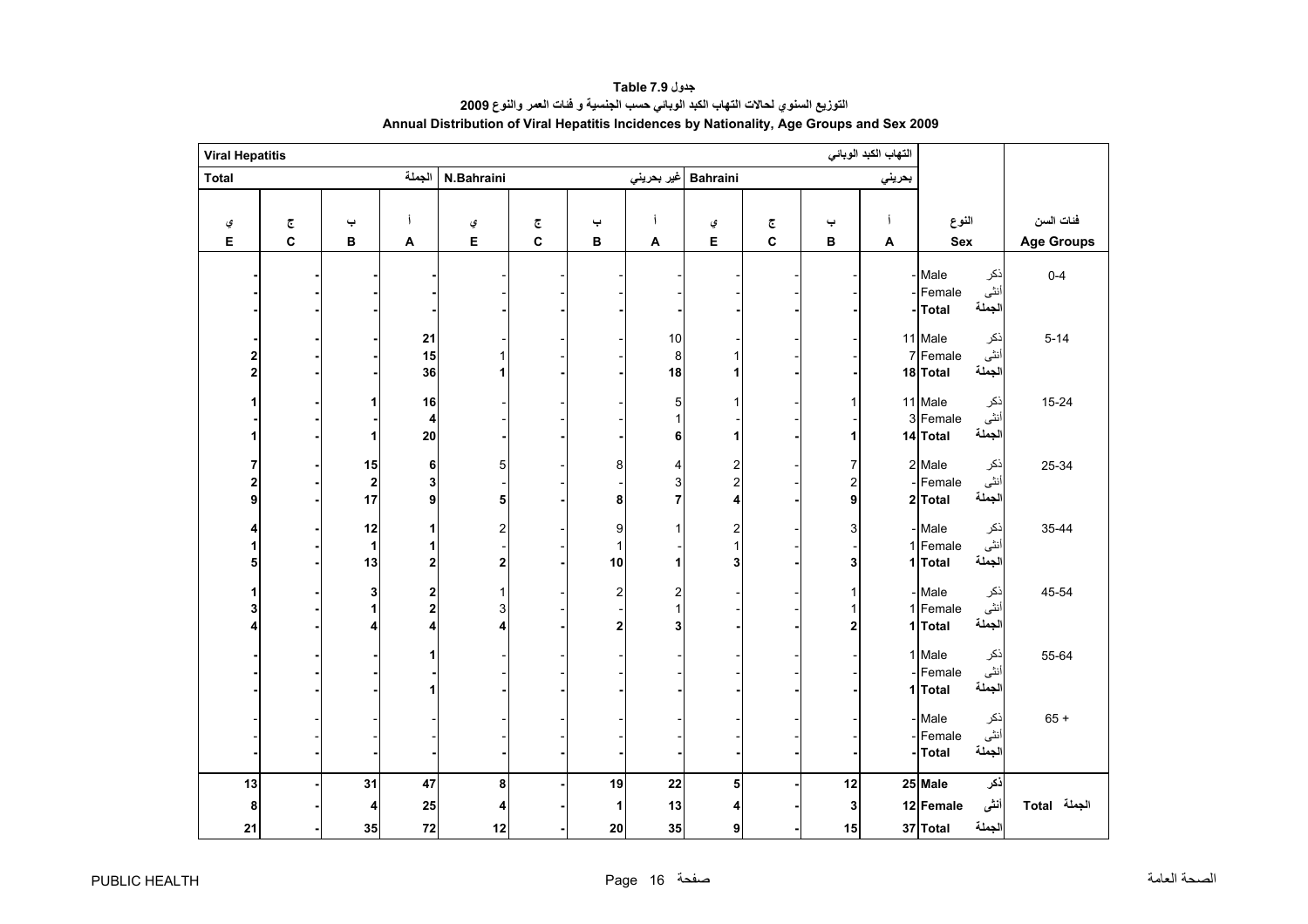<span id="page-17-0"></span>

| <b>Viral Hepatitis</b>  |                         |              |                           |                         |              |                         |                |                         |                         |                         | التهاب الكبد الوبائي |           |        |              |
|-------------------------|-------------------------|--------------|---------------------------|-------------------------|--------------|-------------------------|----------------|-------------------------|-------------------------|-------------------------|----------------------|-----------|--------|--------------|
| <b>Total</b>            |                         |              | الجملة                    | Non Bahraini            |              |                         | غير بحريني     | <b>Bahraini</b>         |                         |                         | بحريني               |           |        |              |
|                         |                         |              |                           |                         |              |                         |                |                         |                         |                         |                      |           |        |              |
| ي                       | $\overline{\mathbb{C}}$ | پ            |                           | ي                       | چ            | پ                       |                | ي                       | $\overline{\mathbb{C}}$ | پ                       | Í                    | النوع     |        | المحافظة     |
| Е                       | $\mathbf c$             | $\, {\bf B}$ | $\boldsymbol{\mathsf{A}}$ | E                       | $\mathbf{C}$ | в                       | A              | E                       | C                       | в                       | Α                    | Sex       |        | Governorate  |
| 1                       |                         | 7            | 7                         |                         |              | 4                       | 3              | 1                       |                         | 3                       |                      | 4 Male    | ذكر    | المحرق       |
| $\overline{\mathbf{2}}$ |                         |              | 3                         | $\boldsymbol{2}$        |              |                         |                |                         |                         |                         |                      | 1 Female  | أنثى   | Muharraq     |
|                         |                         | 1<br>8       | 10                        |                         |              |                         | 2<br>5         | 1                       |                         |                         |                      | 5 Total   | الجملة |              |
| 3                       |                         |              |                           | $\mathbf 2$             |              | 4                       |                |                         |                         | 4                       |                      |           |        |              |
| 5                       |                         | 8            | 11                        | 3                       |              | $\overline{7}$          | 10             | $\overline{2}$          |                         | 1                       |                      | 1 Male    | ذكر    | العاصمة      |
| 1                       |                         |              | 4                         | $\mathbf{1}$            |              |                         | 3              |                         |                         |                         |                      | 1 Female  | أنثى   | Capital      |
| 6                       |                         | 8            | 15                        | 4                       |              | $\overline{7}$          | 13             | $\overline{\mathbf{2}}$ |                         |                         |                      | 2 Total   | الجملة |              |
|                         |                         |              |                           |                         |              |                         |                |                         |                         |                         |                      |           |        |              |
| 2                       |                         | 9            | 11                        | $\overline{\mathbf{c}}$ |              | 5                       | 2              |                         |                         | 4                       |                      | 9 Male    | ذكر    | الشمالية     |
| 4                       |                         |              | 5                         | $\mathbf{1}$            |              |                         | $\overline{2}$ | 3                       |                         |                         |                      | 3 Female  | أنثى   | Northern     |
| 6                       |                         | 9            | 16                        | 3                       |              | 5                       | 4              | 3                       |                         | 4                       |                      | 12 Total  | الجملة |              |
| 3                       |                         | 5            | 13                        | $\mathbf{1}$            |              | $\overline{\mathbf{c}}$ | 6              | $\overline{2}$          |                         | 3                       |                      | 7 Male    | ذكر    | الوسطى       |
| 0                       |                         | 3            | 3                         |                         |              | $\mathbf{1}$            | $\overline{2}$ |                         |                         | $\overline{\mathbf{c}}$ |                      | 1 Female  | أنثى   | Central      |
| 3                       |                         | 8            | 16                        | 1                       |              | 3                       | 8              | $\overline{2}$          |                         | 5                       |                      | 8 Total   | الجملة |              |
|                         |                         |              |                           |                         |              |                         |                |                         |                         |                         |                      |           |        |              |
| $\overline{\mathbf{2}}$ |                         | $\mathbf 2$  | 5                         | $\mathbf 2$             |              | 1                       | 3              |                         |                         | 1                       |                      | 2 Male    | ذكر    | الجنوبية     |
| 1                       |                         |              | 10                        |                         |              |                         | 4              | 1                       |                         |                         |                      | 6 Female  | أنثى   | Southern     |
| 3                       |                         | $\mathbf 2$  | 15                        | $\mathbf 2$             |              | 1                       | 7              | 1                       |                         | 1                       |                      | 8 Total   | الجملة |              |
|                         |                         |              |                           |                         |              |                         |                |                         |                         |                         |                      |           |        |              |
| 13                      |                         | 31           | 47                        | 8                       |              | 19                      | 24             | 5                       |                         | 12                      |                      | 23 Male   | ذكر    |              |
| 8                       |                         | 4            | 25                        | 4                       |              | 1                       | 13             | 4                       |                         | 3                       |                      | 12 Female | أننى   | الجملة Total |
| 21                      |                         | 35           | 72                        | 12                      |              | 20                      | 37             | 9                       |                         | 15                      |                      | 35 Total  | الجملة |              |

#### **Annual Distribution of Viral Hepatitis Incidences by Governorate, Nationality and Sex 2009 التوزيع السنوي لحالات التهاب الكبد الوبائي حسب المحافظة <sup>و</sup> الجنسية <sup>و</sup> النوع <sup>2009</sup> جدول 7.10 Table**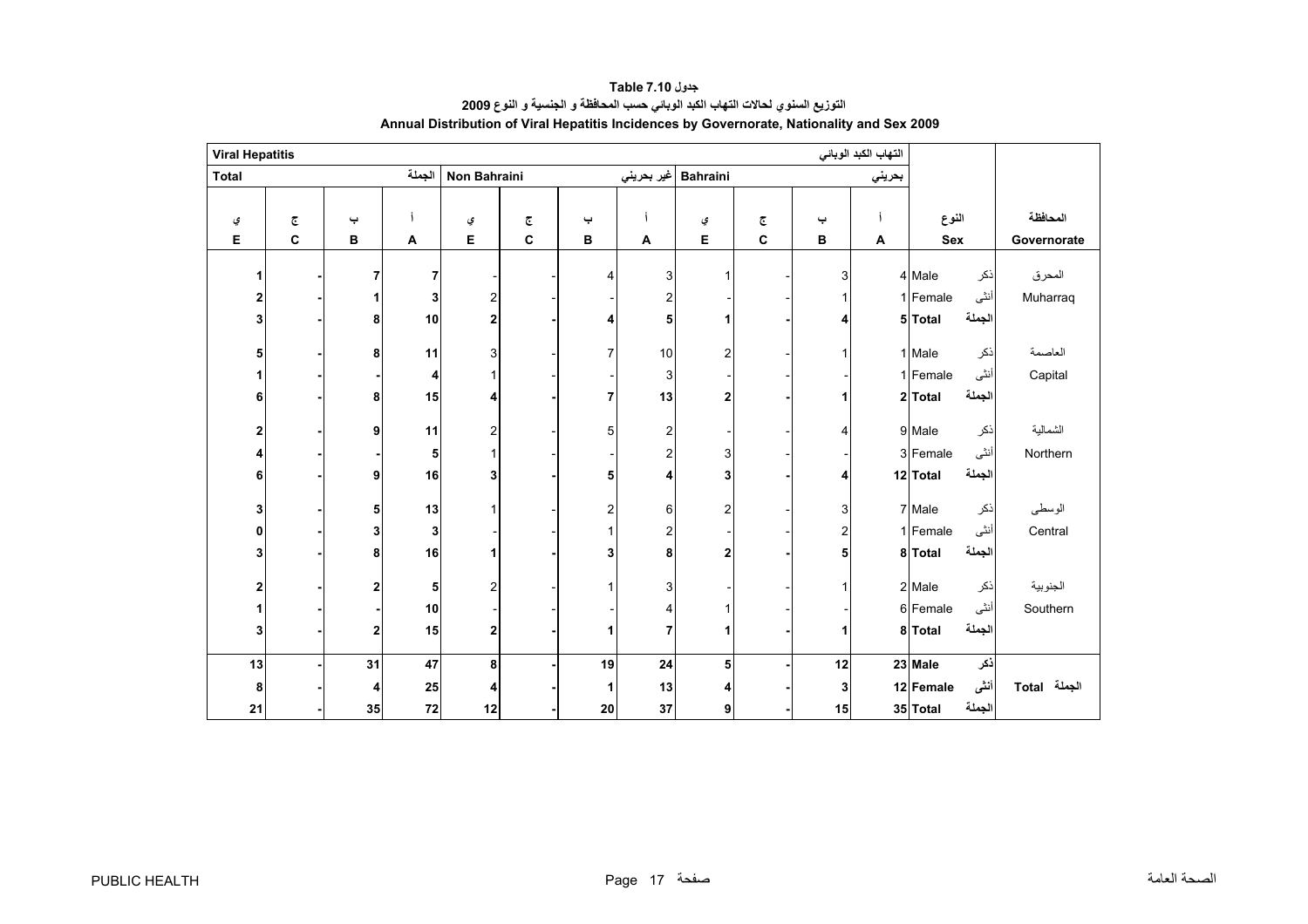<span id="page-18-0"></span>

| <b>Total</b> |        | الجملة      | Non-Bahraini |                | غیر بحرینی     | <b>Bahraini</b> |                | بحريني          |                   |
|--------------|--------|-------------|--------------|----------------|----------------|-----------------|----------------|-----------------|-------------------|
| الجملة       | أنشى   | ذكر         | الجملة       | أنشى           | ذكر            | الجملة          | أنشى           | ذكر             | فئات العمر        |
| <b>Total</b> | Female | <b>Male</b> | <b>Total</b> | Female         | <b>Male</b>    | <b>Total</b>    | Female         | <b>Male</b>     | <b>Age Groups</b> |
|              |        |             |              |                |                |                 |                |                 | Less than 1 Year  |
|              |        |             |              |                |                |                 |                |                 | $1 - 4$           |
|              |        |             |              |                |                |                 |                |                 | $5 - 14$          |
| 88           | 52     | 36          | 64           | 43             | 21             | 24              | 9              | 15 <sub>l</sub> | 15-24             |
| 234          | 85     | 149         | 218          | 83             | 135            | 16              | $\overline{2}$ | 14              | 25-34             |
| 120          | 61     | 59          | 104          | 56             | 48             | 16              | 5              | 11 <sub>1</sub> | 35-44             |
| 55           | 15     | 40          | 43           | 12             | 31             | 12              | 3              | 9               | 45-54             |
| 18           |        | 11          | 6            | $\overline{2}$ | 4              | 12              | 5              | 7               | 55-64             |
| 21           | 5      | 16          | 3            |                | 3 <sub>1</sub> | 18              | 5              | 13              | $65 +$            |
| 537          | 226    | 311         | 438          | 196            | 242            | 99              | 30             | 69              | الجملة<br>Total   |

**جدول 7.11 Table حاملي مرض التهاب الكبد الوبائي "ب" حسب فئات العمر والجنسية والنوع <sup>2009</sup> Hepatitis "B" Carriers by Age Groups, Nationality and Sex 2009**

#### **Hepatitis "B" Carriers by Geographical Region, Nationality and Sex 2009 جدول 7.12 Table حاملي مرض التهاب الكبد الوبائي "ب" حسب المنطقة الجغرافية والجنسية والنوع <sup>2009</sup>**

| <b>Total</b> |        | الجملة | Non-Bahraini |        | غير بحريني     | <b>Bahraini</b> |        | بحريني         |                   |                            |
|--------------|--------|--------|--------------|--------|----------------|-----------------|--------|----------------|-------------------|----------------------------|
| الجملة       | أنشى   | ذكر    | الجملة       | أنشى   | ذكر            | الجملة          | أنشى   | نكر            | المنطقة الجغرافية |                            |
| <b>Total</b> | Female | Male   | <b>Total</b> | Female | Male           | Total           | Female | Male           |                   | <b>Geographical Region</b> |
| 12           | 8      |        | 10           |        | 3              | 2               |        | 1              | Hidd              | الحد                       |
| 80           | 38     | 42     | 61           | 35     | 26             | 19              | 3      | 16             | Muharrag          | المحرق                     |
| 147          | 41     | 106    | 134          | 39     | 95             | 13              |        | 11             | Manama            | المنامة                    |
| 39           | 23     | 16     | 27           | 18     | 9              | 12              | 5      |                | 7 Jidhafs         | جدحفص                      |
| 41           | 22     | 19     | 33           | 20     | 13             | 8               | 2      | 6              | Northern          | الشمالية                   |
| 32           | 10     | 22     | 26           | 8      | 18             | 6               | 2      | $\overline{4}$ | Sitra             | سترة                       |
| 39           | 17     | 22     | 36           | 16     | 20             |                 |        | $\overline{2}$ | Central           | الوسطى                     |
| 32           | 16     | 16     | 25           | 15     | 10             |                 |        | 6              | Isa Town          | مدينة عيسى                 |
| 57           | 21     | 36     | 51           | 18     | 33             | 6               | 3      | 3              | Riffa             | الرفاع                     |
| 17           | 9      | 8      | 15           | 9      | 6              |                 |        | $\overline{2}$ | Western           | الغربية                    |
|              |        |        |              |        |                |                 |        |                | Southern          | الجنوبية                   |
| 41           | 21     | 20     | 20           | 11     | 9 <sub>l</sub> | 21              | 10     | 11             | <b>Hamad Town</b> | مدينة حمد                  |
| 537          | 226    | 311    | 438          | 196    | 242            | 99              | 30     | 69             | <b>Total</b>      | الجملة                     |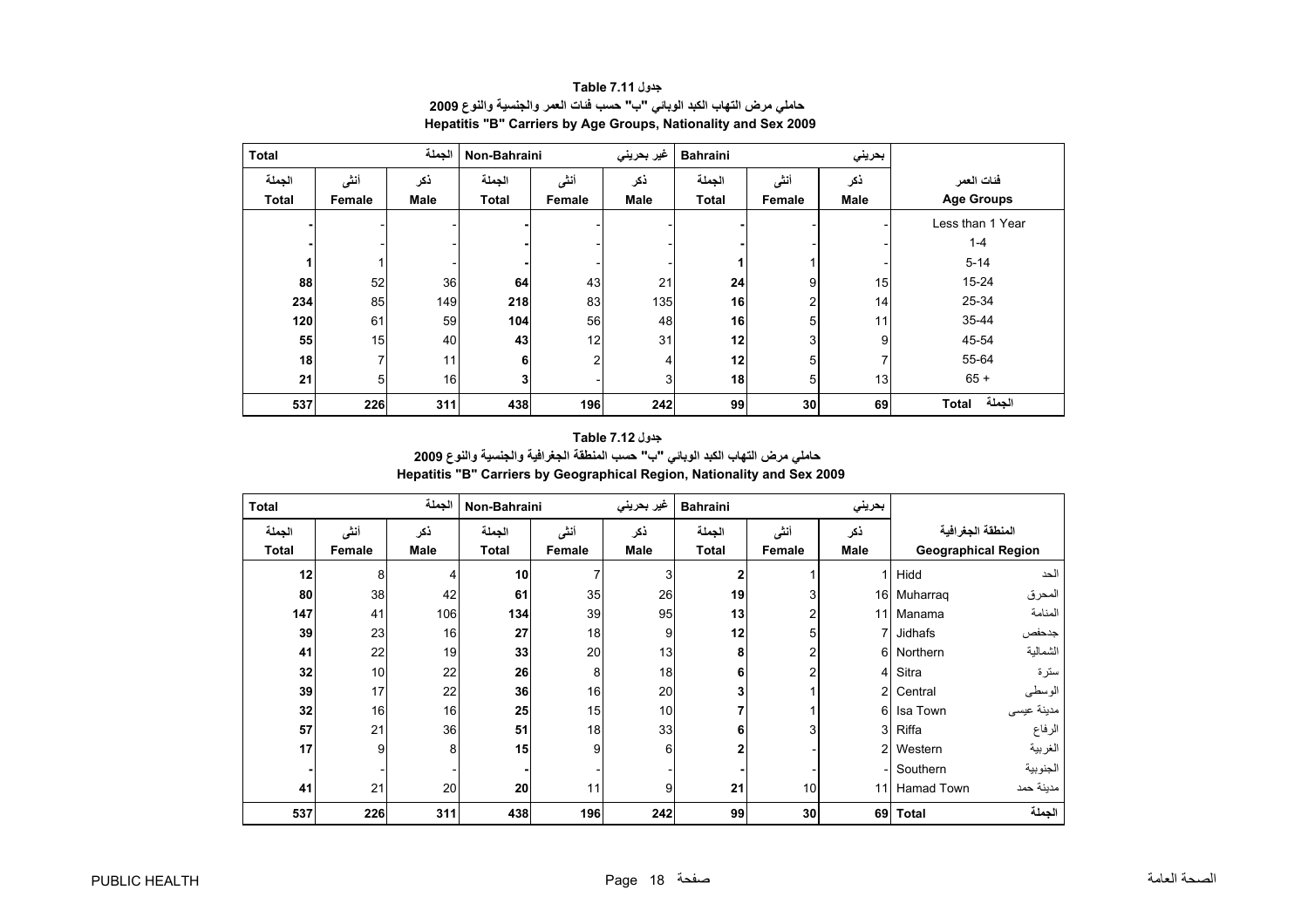<span id="page-19-0"></span>

| الحصبة         |                |       | الحمى التيفية        | الحمى نظيرة التيفية |                   | داء الشيغلات       |                | داء السلمونيلة       |         |                   |
|----------------|----------------|-------|----------------------|---------------------|-------------------|--------------------|----------------|----------------------|---------|-------------------|
| <b>Measles</b> |                |       | <b>Typhoid fever</b> |                     | Paratyphoid fever | <b>Shigellosis</b> |                | <b>Salmonellosis</b> |         | فئات العمر        |
|                |                |       |                      |                     |                   |                    |                |                      |         | (بالسنوات)        |
|                | الحالات        |       | الحالات              |                     | الحالات           |                    | الحالات        |                      | الحالات | <b>Age Groups</b> |
| $\frac{9}{6}$  | Cases          | $\%$  | Cases                | $\frac{9}{6}$       | Cases             | $\frac{9}{6}$      | Cases          | %                    | Cases   | (Years)           |
| 33.3           |                |       |                      | 100.0               |                   | 1.6                |                | 18.0                 | 68      | Less than 1 Year  |
|                |                | 12.1  | 4                    |                     |                   | 21.9               | 14             | 30.5                 | 115     | $1 - 4$           |
|                |                | 45.5  | 15                   |                     |                   | 43.8               | 28             | 6.6                  | 25      | $5 - 14$          |
|                |                | 24.2  | 8                    |                     |                   | 4.7                | 3              | 5.6                  | 21      | 15-24             |
| 33.3           |                | 12.1  | 4                    |                     |                   | 9.4                | 6              | 10.9                 | 41      | 25-34             |
| 33.3           | 1              | 6.1   | $\overline{2}$       |                     |                   | 9.4                | 6              | 9.3                  | 35      | 35-44             |
|                |                |       |                      |                     |                   | 3.1                | $\overline{2}$ | 7.7                  | 29      | 45-54             |
|                |                |       |                      |                     |                   | 6.3                | 4              | 6.9                  | 26      | 55-64             |
|                |                |       |                      |                     |                   |                    |                | 4.5                  | 17      | $65+$             |
| 100.0          | 3 <sup>1</sup> | 100.0 | 33                   | 100.0               |                   | 100.0              | 64             | 100.0                | 377     | الجملة Total      |

#### **جدول 7.13 Table أعداد ونسب الحالات المستجدة بالأمراض المعدية المختارة حسب فئات العمر <sup>2009</sup> Selected Communicable Diseases Incidences & Percentages by Age Groups 2009**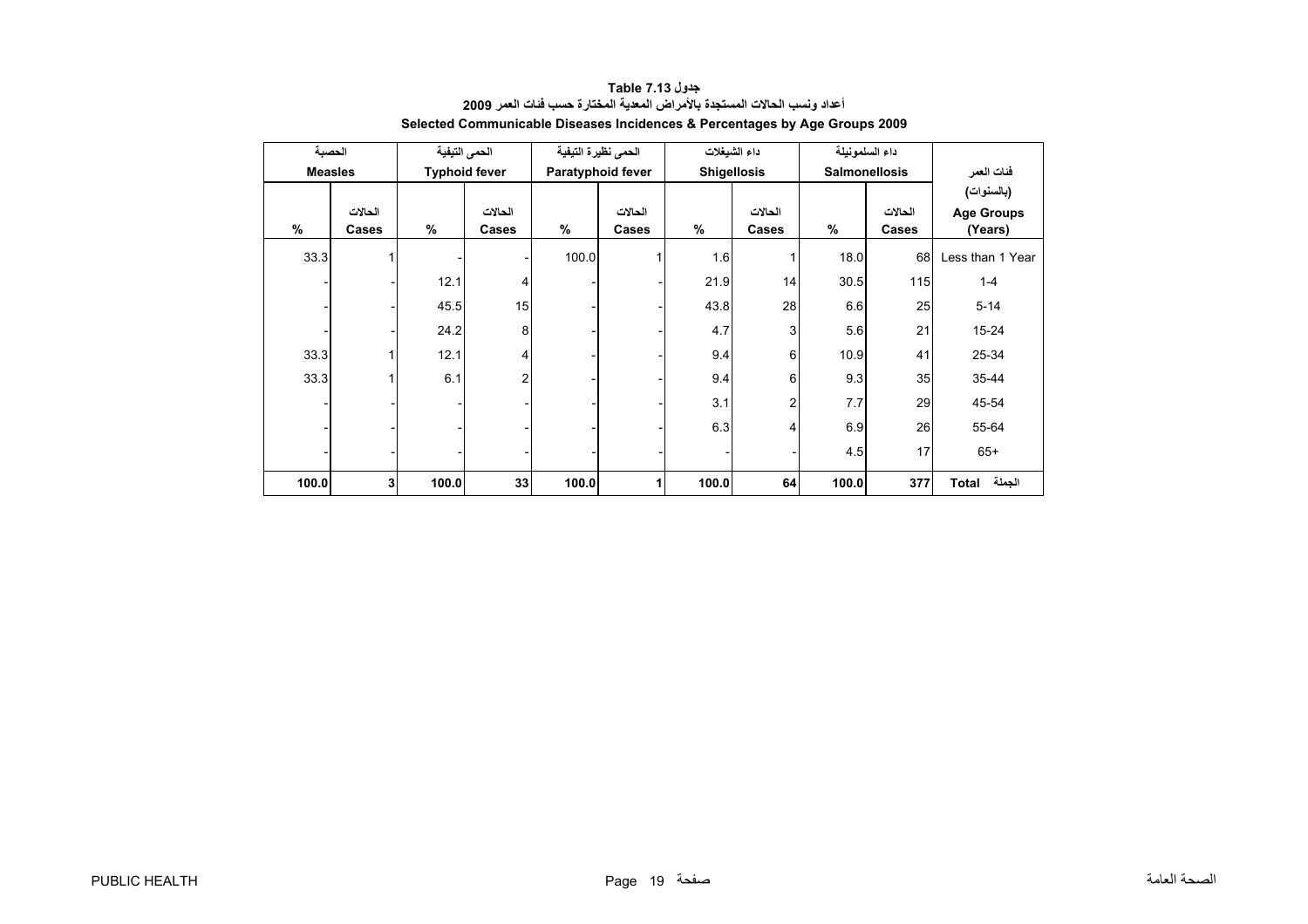

<span id="page-20-0"></span>

Age Groups

مرجع: جدول 7.13 Table : جدول 7.13 Table : جدول 7.13 Table : Reference : Reference : Reference : Reference : Re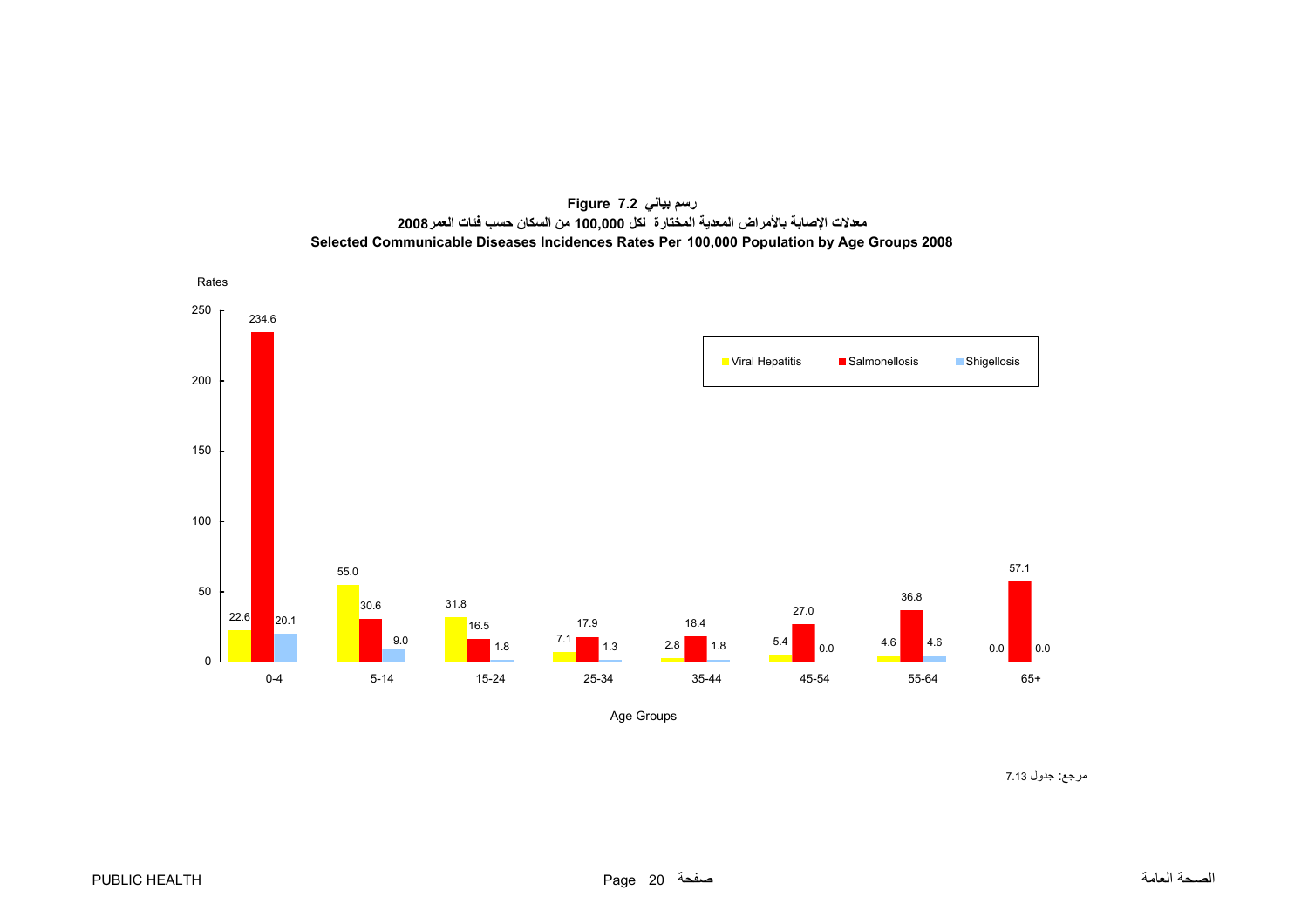<span id="page-21-0"></span>

|       | التدرن لا رئوي                    |       |        |       | التدرن الرئوي |                               |        |                   |
|-------|-----------------------------------|-------|--------|-------|---------------|-------------------------------|--------|-------------------|
|       | <b>Non-Pulmonary Tuberculosis</b> |       |        |       |               | <b>Pulmonary Tuberculosis</b> |        | فئات العمر        |
|       | غير بحريني                        |       | بحريني |       | غير بحريني    |                               | بحريني | (بالسنوات)        |
|       |                                   |       |        |       |               |                               |        |                   |
|       | العدد                             |       | العدد  |       | العدد         |                               | العدد  | <b>Age Groups</b> |
| $\%$  | No.                               | $\%$  | No.    | $\%$  | No.           | $\%$                          | No.    | (Years)           |
| 1.3   |                                   |       |        |       |               |                               |        | Less than 1 Year  |
|       |                                   |       |        |       |               | 2.6                           |        | $0 - 4$           |
| 2.5   | $\overline{2}$                    | 10.8  | 4      | 23.4  | 40            | 2.6                           |        | $5 - 14$          |
| 20.3  | 16                                | 18.9  |        | 43.9  | 75            | 28.9                          | 11     | 15-24             |
| 45.6  | 36                                | 18.9  | 7      | 21.1  | 36            | 18.4                          | 7      | 25-34             |
| 22.8  | 18                                | 18.9  | 7      | 8.8   | 15            | 5.3                           | 2      | 35-44             |
| 5.1   | $\overline{4}$                    | 16.2  | 6      | 2.9   | 5             | 13.2                          | 5      | 45-54             |
| 2.5   | $\overline{2}$                    | 10.8  | 4      |       |               | 10.5                          | 4      | 55-64             |
|       |                                   | 5.4   | 2      |       |               | 18.4                          | 7      | $65+$             |
| 100.0 | 79                                | 100.0 | 37     | 100.0 | 171           | 100.0                         | 38     | الجملة<br>Total   |

#### **جدول 7.14 Table حالات ونسب الإصابة بالتدرن حسب الجنسية <sup>و</sup> فئات العمر <sup>2009</sup> Incidences and Percentages of Tuberculosis by Nationality and Age Groups 2009**

ملاحظة : النسبة المؤية من جملة الحالات .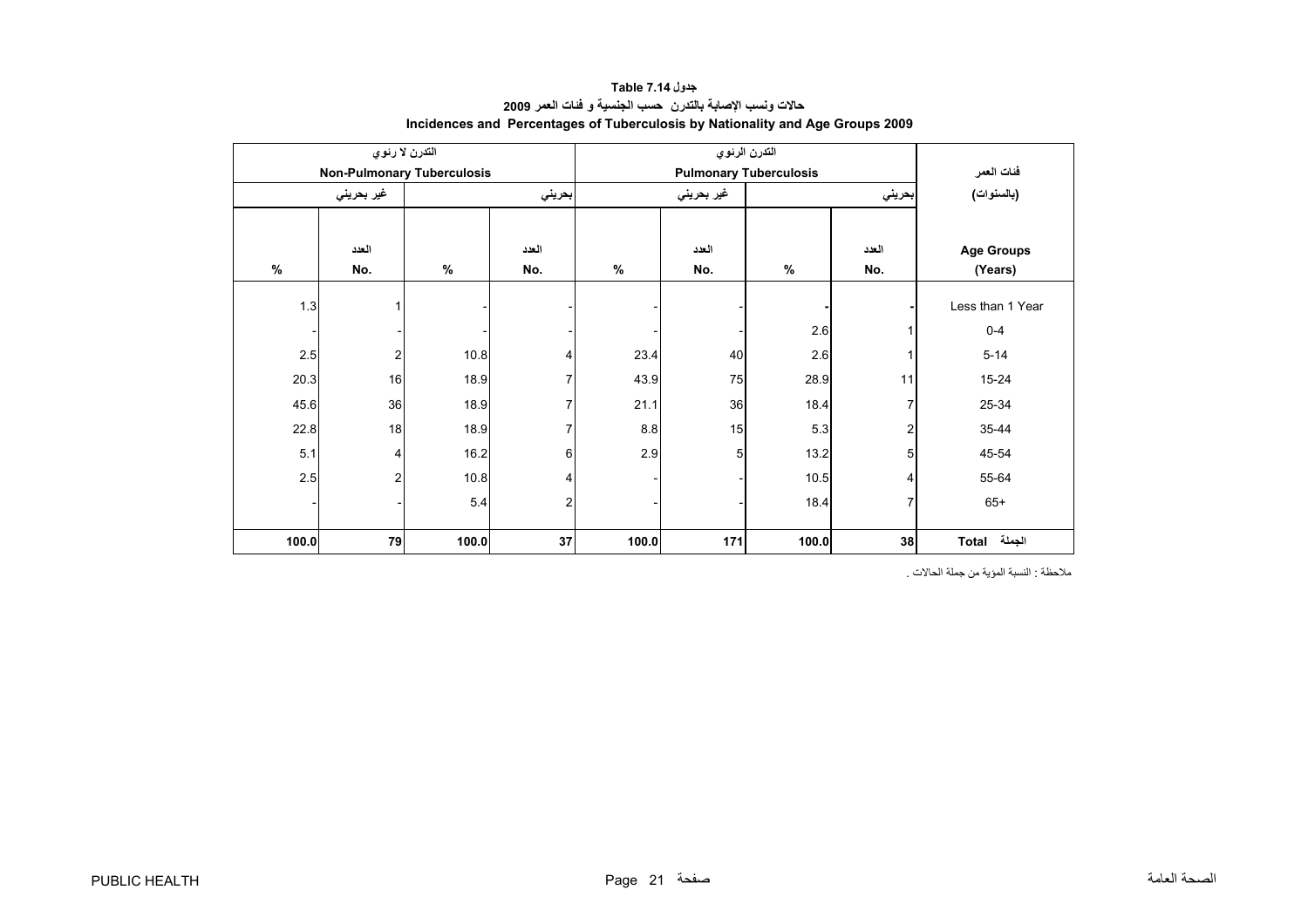<span id="page-22-0"></span>

|       | الحمى التيفية        |       | داء الشيغلات       | داء السلمونيلة       |         | التدرن اللارئوي |                         |       | التدرن الرئوي       |              |            |
|-------|----------------------|-------|--------------------|----------------------|---------|-----------------|-------------------------|-------|---------------------|--------------|------------|
|       | <b>Typhoid fever</b> |       | <b>Shigellosis</b> | <b>Salmonellosis</b> |         |                 | <b>Non-Pulmonary TB</b> |       | <b>Pulmonary TB</b> |              |            |
|       |                      |       |                    |                      |         |                 |                         |       |                     |              | المنطقة    |
|       | الحالات              |       | الحالات            |                      | الحالات |                 | الحالات                 |       | الحالات             |              | Region     |
| $\%$  | Cases                | $\%$  | Cases              | $\%$                 | Cases   | $\%$            | Cases                   | %     | Cases               |              |            |
|       |                      | 1.6   | 1                  | 2.1                  | 8       | 0.9             |                         | 1.4   | 3                   | Hidd         | الحد       |
| 6.1   | $\overline{c}$       | 14.1  | 9                  | 10.9                 | 41      | 15.5            | 18                      | 12.9  | 27                  | Muharraq     | المحرق     |
| 21.2  | $\overline{7}$       | 9.4   | 6                  | 24.4                 | 92      | 25.0            | 29                      | 24.9  | 52                  | Manama       | المنامة    |
| 6.1   | $\overline{c}$       | 4.7   | 3                  | 6.4                  | 24      | 3.4             | 4                       | 6.7   | 14                  | Jidhafs      | جدحفص      |
| 3.0   |                      | 9.4   | 6                  | 6.6                  | 25      | 7.8             | 9                       | 9.6   | 20                  | Northern     | الشمالية   |
| 24.2  | 8                    | 7.8   | 5                  | 4.2                  | 16      | 12.9            | 15                      | 11.5  | 24                  | Sitra        | سترة       |
| 30.3  | 10                   | 7.8   | 5                  | 7.7                  | 29      | 11.2            | 13                      | 12.4  | 26                  | Central      | الوسطى     |
|       |                      | 4.7   | 3                  | 6.4                  | 24      | 3.4             | 4                       | 2.9   | 6                   | Isa Town     | مدينة عيسى |
| 3.0   |                      | 12.5  | 8                  | 21.5                 | 81      | 8.6             | 10                      | 12.0  | 25                  | Riffa        | الرفاع     |
|       |                      | 4.7   | 3                  | 6.6                  | 25      | 3.4             | 4                       | 1.9   | 4                   | Western      | الغربية    |
|       |                      |       |                    |                      |         |                 |                         |       |                     | Southern     | الجنوبية   |
| 6.1   | 2                    | 23.4  | 15                 | $3.2\,$              | 12      | 7.8             | 9                       | 3.8   | 8                   | Hamad Town   | مدينة حمد  |
| 100.0 | 33                   | 100.0 | 64                 | 100.0                | 377     | 100.0           | 116                     | 100.0 | 209                 | <b>Total</b> | الجملة     |

#### **جدول 7.15 Table أعداد ونسب الحالات المستجدة بالأمراض المعدية المختارة حسب المنطقة الجغرافية <sup>2009</sup> Selected Communicable Diseases Incidences & Percentages by Geographical Region 2009**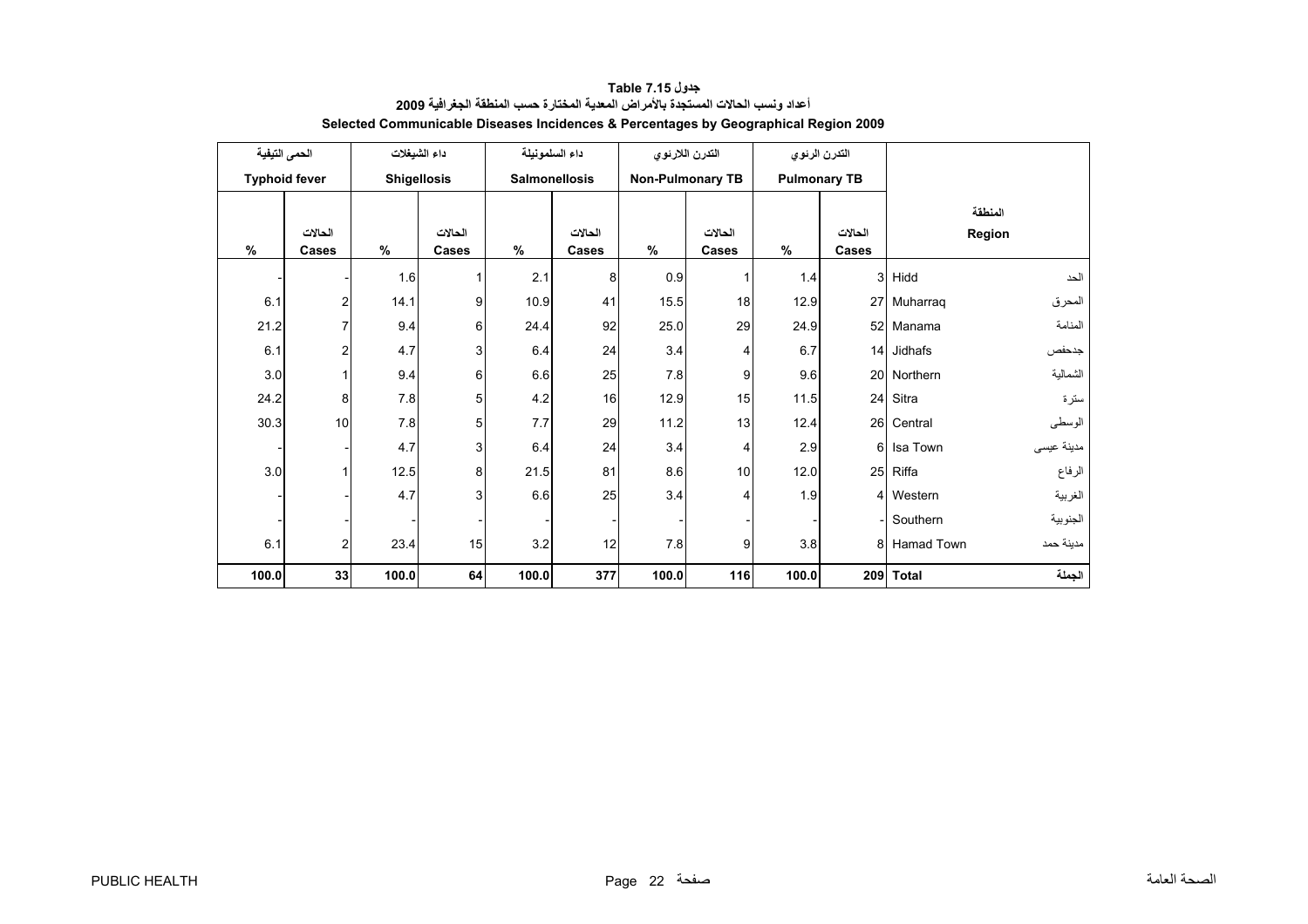<span id="page-23-0"></span>

|                            |                 | 2009    |                  | 2008    |                 | 2007    |             | 2006    |             | 2005    |                              |
|----------------------------|-----------------|---------|------------------|---------|-----------------|---------|-------------|---------|-------------|---------|------------------------------|
|                            |                 |         |                  |         |                 |         |             |         |             |         |                              |
|                            | %               | عدد     | %                | عدد     | %               | عدد     | %           | عدد     | %           | عدد     |                              |
|                            | غير المرضية     | العينات | ِ المرضية<br>غير | العينات | غير المرضية     | العينات | غير المرضية | العينات | غير المرضية | العينات |                              |
|                            | <b>Unsatis-</b> | No. of  | Unsatis-         | No. of  | <b>Unsatis-</b> | No. of  | Unsatis-    | No. of  | Unsatis-    | No. of  |                              |
| <b>Source</b>              | facory          | samples | facory           | samples | facory          | samples | facory      | samples | facory      | samples | المصدر                       |
| Public water               | 0.49            | 2,254   | 1.05             | 2,750   | 9.2             | 1,450   | 7.2         | 832     | 12.2        | 1,548   | المياه العمومية              |
| Demineralized water        |                 |         |                  |         |                 |         |             |         |             |         | المياه المحلاة               |
| Schools, Hospitals, Hotels | 1.43            | 2,383   | 2.68             | 2,353   | 8.1             | 3,075   | 12.7        | 1,991   | 13.1        | 2,910   | المدارس والفنادق والمستشفيات |
| <b>Total</b>               | 1.92            | 4,637   | 3.73             | 5,103   | 17.3            | 4,525   | 11.1        | 2,823   | 12.8        | 4,458   | الجملة                       |

#### **جدول 7.16 Table نتائج الاختبارات الجرثومية والكيميائية لعينات المياه حسب المصدر 2005 - 2009 Water Supply Bacteriological and Chemical Test Results by Source 2005 - 2009**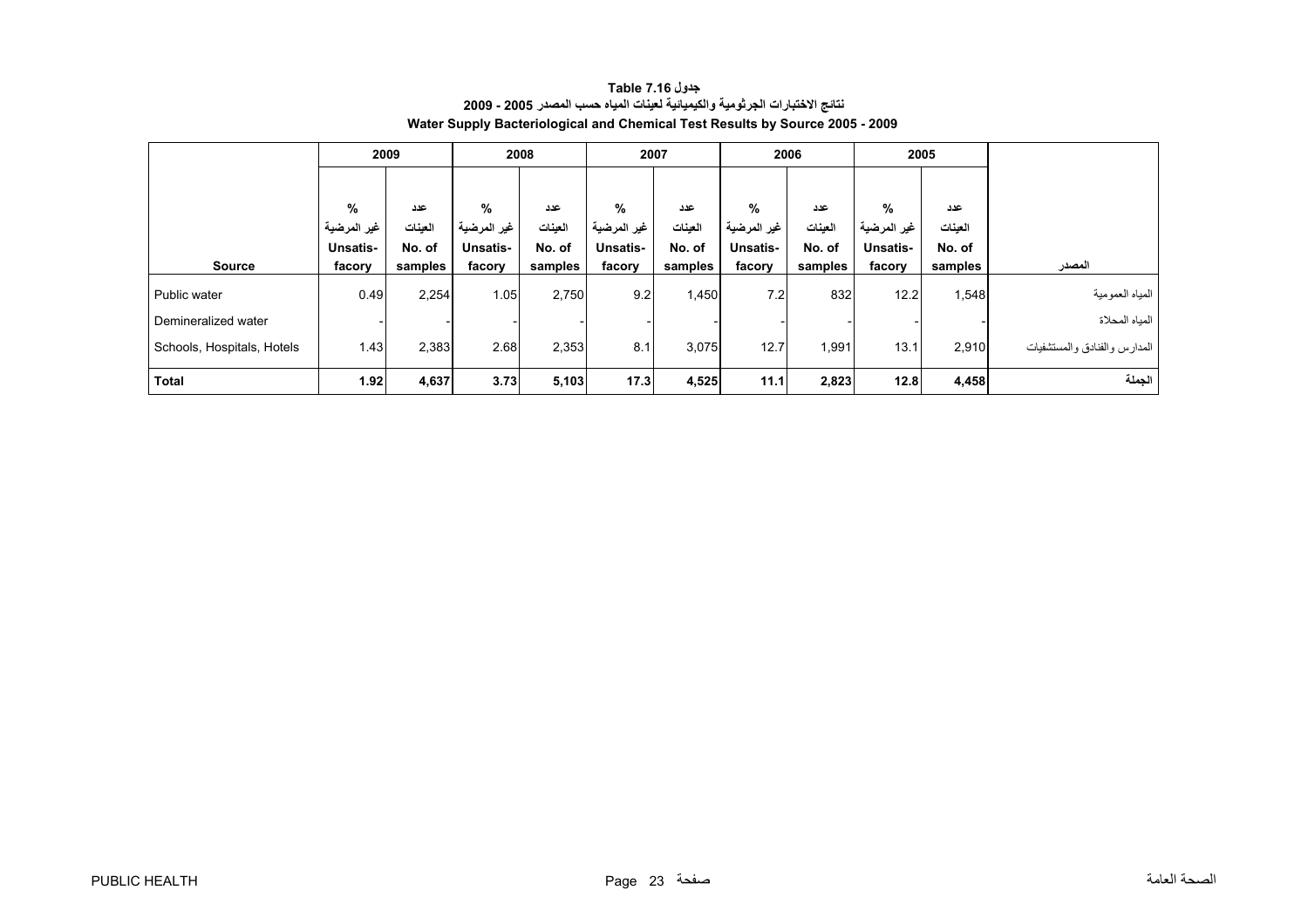<span id="page-24-0"></span>

| Governorate                     | 2009           | 2008    | 2007    | 2006    | 2005     |                   | المحافظة                            |
|---------------------------------|----------------|---------|---------|---------|----------|-------------------|-------------------------------------|
| Potential spots examined        |                |         |         |         |          |                   | بوَر التكاثر المحتملة التي تم فحصها |
| Muharraq                        | 6,075          | 5,548   | 5,527   | 13,036  | 7,682    | المحرق            |                                     |
| Capital                         | 30,674         | 39,348  | 43,315  | 69,195  | 29,776   | العاصمة           |                                     |
| Central                         | 24,914         | 32,124  | 25,928  | 4,246   | 25,536   | الوسطى            |                                     |
| Northern                        | 37,164         | 33,399  | 32,952  | 68,163  | 37,802   | الشمالية          |                                     |
| Southern                        | 6,564          | 9,269   | 10,919  | 20,466  | 10,411   | الجنوبية          |                                     |
| <b>Total</b>                    | 105,391        | 119,688 | 118,641 | 175,106 | 111,207  |                   | الجملة                              |
|                                 |                |         |         |         |          |                   |                                     |
| <b>Positive Culex spots</b>     |                |         |         |         |          |                   | بور الكيولكس الموجبة                |
| Muharraq                        | 59             | 59      | 67      | 155     | 69       | المحرق            |                                     |
| Capital                         | 578            | 569     | 1,044   | 1,844   | 532      | العاصمة           |                                     |
| Central                         | 512            | 311     | 516     | 839     | 485      | الوسطى            |                                     |
| Northern                        | 1,932          | 1,732   | 2,189   | 2,725   | 1,773    | الشمالية          |                                     |
| Southern                        | 94             | 174     | 211     | 331     | 185      | الجنوبية          |                                     |
| <b>Total</b>                    | 3,175          | 2,845   | 4,027   | 5,894   | 3,044    |                   | الجملة                              |
|                                 |                |         |         |         |          |                   | بور الأنوفيلس الموجبة               |
| <b>Positive Anopheles spots</b> |                |         |         |         |          |                   |                                     |
| Muharraq                        |                |         | 1       | 22      | 13<br>30 | المحرق<br>العاصمة |                                     |
| Capital                         | $\overline{7}$ | 11      | 7       | 36      |          |                   |                                     |
| Central                         | 34             | 12      | 25      | 91      | 60       | الوسطى            |                                     |
| Northern                        | 109            | 79      | 94      | 305     | 127      | الشمالية          |                                     |
| Southern                        | 1              | 7       | 9       | 12      | 13       | الجنوبية          |                                     |
| <b>Total</b>                    | 151            | 109     | 136     | 466     | 243      |                   | الجملة                              |

**جدول 7.17 Table بؤر تكاثر البعوض التي تم فحصها والإيجابية منها حسب المحافظة 2005 - 2009 Examined and Positive Breeding Spots of Mosquito by Governorate 2005 - 2009**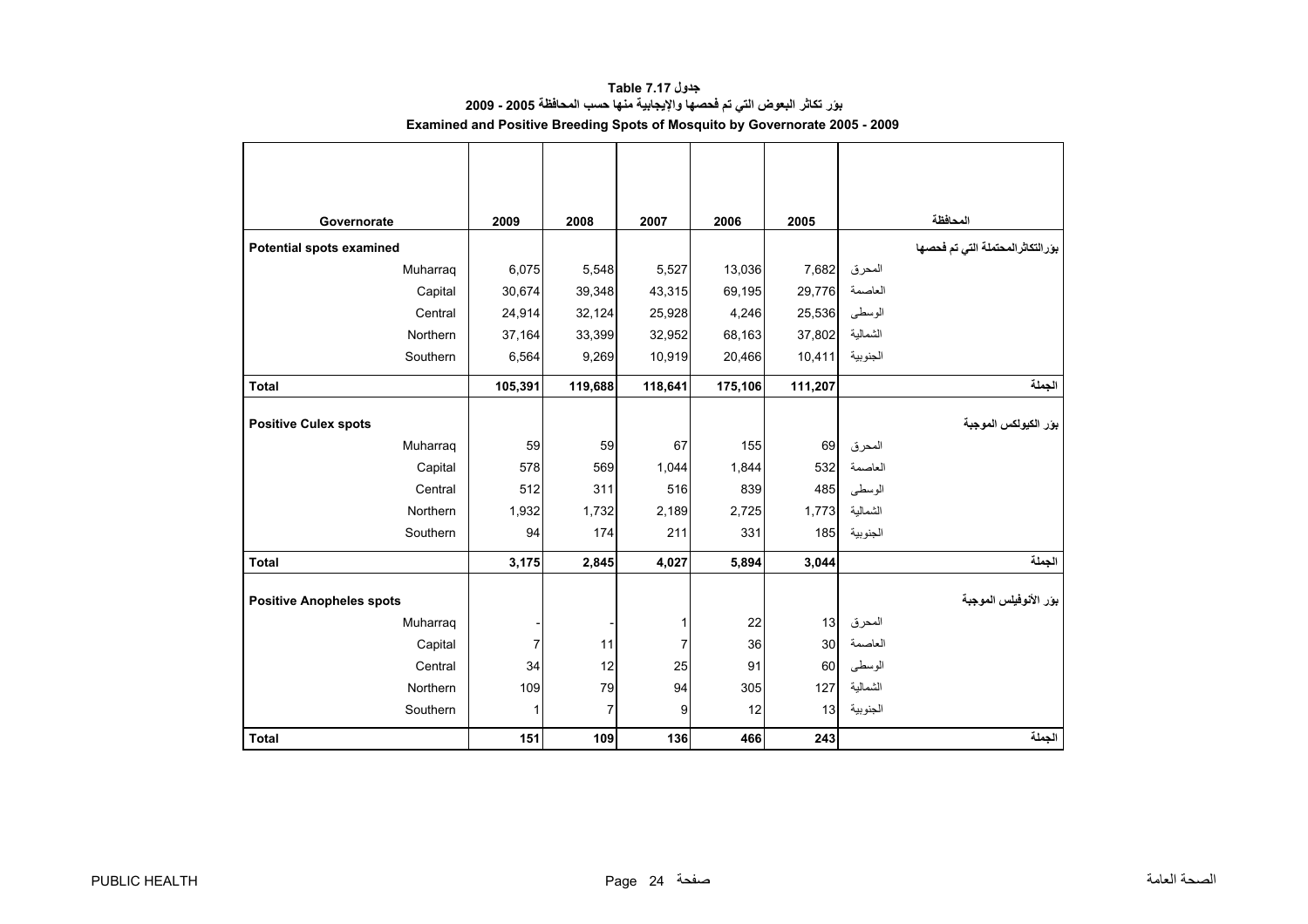#### **حالات الملاريا حسب بلد المنشأ <sup>2009</sup> Malaria Cases by Country of Origin 2009 جدول 7.18 Table**

<span id="page-25-0"></span>

| <b>Country of Origin</b>        | الجملة<br><b>Total</b> | البرداء<br>المنجلية<br>P.F. | البرداء<br>النشيطة<br>P.V. | البرداء<br>الوبالية<br>P.M. | البرداء<br>المتعددة<br><b>Mixed</b><br>(P.F. & P.V.) | بلد المنشأ                |
|---------------------------------|------------------------|-----------------------------|----------------------------|-----------------------------|------------------------------------------------------|---------------------------|
| Kingdom of Bahrain              | 6                      |                             | 5                          |                             |                                                      | مملكة البحرين             |
| Republic of India               | 50                     |                             | 50                         |                             |                                                      | جمهورية الهند             |
| Islamic Republic of Pakistan    | 41                     | 3                           | 38                         |                             |                                                      | جمهورية باكستان الاسلامية |
| People's Republic of Bangladesh |                        |                             |                            |                             |                                                      | جمهورية بنغلادش الشعبية   |
| Ethiopia                        |                        |                             | 3 <sub>l</sub>             |                             |                                                      | أثيوبيا                   |
| Kingdom of Nipal                |                        |                             |                            |                             |                                                      | مملكة النيبال             |
| Republic of Cameron             |                        |                             |                            |                             |                                                      | جمهورية الكميرون          |
| Republic of Philippines         |                        |                             |                            |                             |                                                      | جمهورية الفلبين           |
| <b>Unknown</b>                  |                        |                             |                            |                             |                                                      | غير معروفة المصدر         |
| <b>Total</b>                    | 103                    | 4                           | 99                         |                             |                                                      | الجملة                    |

P.F. - Plasmodium falciparum - often fatal form of malaria . . الوفاة تسبب ما غالبا) الخبيثة الملاريا (المنجلية البرداء

P.M. - Plasmodium malaria - mild form of malaria .

P.V. - Plasmodium vivax - usually mild form of malaria . . الحدة خفيفة عادة) الحميدة الملاريا (النشيطة البرداء . الحدةالبرداء الوبالية (الملاريا الحميدة) خفيفة الحدة .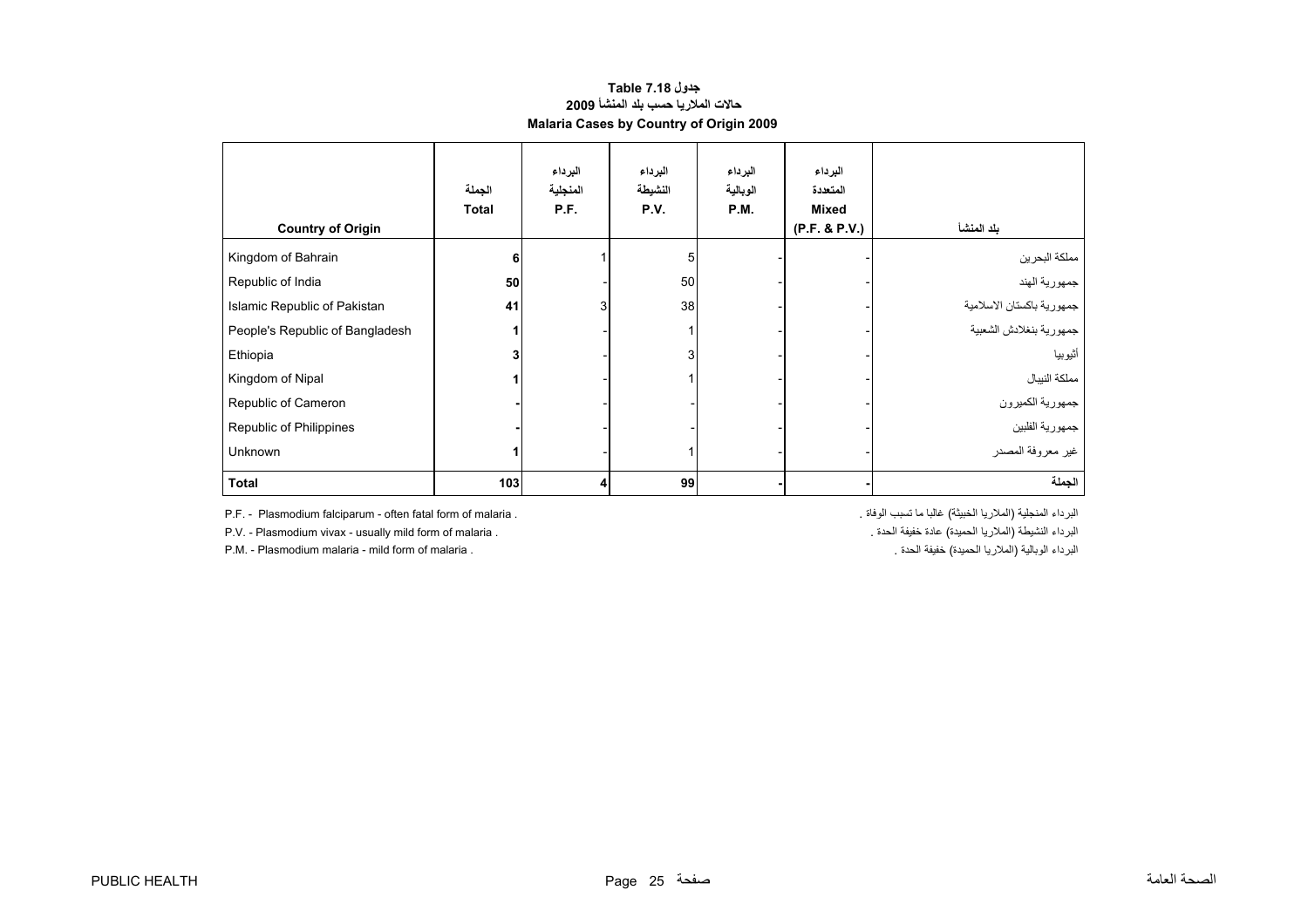### **جدول 7.19 Table اختبارات مختارة للأمصال التي تم إجراؤها خلال 2008 - 2009 Selected Serological Test Results 2008 - 2009**

<span id="page-26-0"></span>

|                                     | 2009                    |        |                |                 |                         |                |                                              |
|-------------------------------------|-------------------------|--------|----------------|-----------------|-------------------------|----------------|----------------------------------------------|
|                                     | العينات الموجبة         |        |                | العينات الموجبة |                         |                |                                              |
|                                     | <b>Positive samples</b> |        | جملة           |                 | <b>Positive samples</b> | حملة           |                                              |
|                                     |                         |        | العينات        |                 |                         | العينات        |                                              |
|                                     |                         | العدد  | Total          |                 | العدد                   | <b>Total</b>   |                                              |
| <b>Test / Source</b>                | $\frac{0}{0}$           | No.    | <b>Samples</b> | $\%$            | No.                     | <b>Samples</b> | الأختبارات / المصدر                          |
| Hepatitis B surface antigen (HBsAg) |                         |        |                |                 |                         |                | مستضد التهاب الكبد الفيروسي ب السطحي         |
| <b>Blood Bank</b>                   | 0.10                    | 19     | 18.542         | 0.18            | 31                      | 17,423         | بنك الدم                                     |
| Suspected cases                     | 1.99                    | 661    | 33,147         | 2.64            | 860                     | 32,556         | حالات مشتبهة                                 |
| Anti-HBs                            |                         |        |                |                 |                         |                | مضاد المستضد السطحي ب                        |
| Postvaccination testing             | 61.67                   | 840    | 1,362          | 54.30           | 764                     | 1,407          | اختبار ما بعد التطعيم                        |
|                                     |                         |        |                |                 |                         |                |                                              |
| Hepatitis B, E antigen (HBeAg) *    |                         |        |                |                 |                         |                | المستضد هـ لالتهاب الكبد الفيروسي ب *        |
| HBsAg +ve cases                     | 59.48                   | 69     | 116            | 36.27           | 70                      | 193            | حالات ثبت وجود مستضد التهاب الكبد الفيروسي ب |
| Anti-HBe                            |                         |        |                |                 |                         |                | مضاد المستضد اي ر                            |
| HBsAg +ve cases                     | 75.34                   | 281    | 373            | 63.24           | 289                     | 457            | حالات ثبت وجود مستضد الكبد الفيروسي السطحي ب |
| Hepatitis A (Igm)                   |                         |        |                |                 |                         |                | غلوبلين مناعي م ضد التهاب الكبد الفيروسي أ   |
| Suspected cases                     | 2.20                    | 36     | 1,633          | 2.34            | 49                      | 2,092          | حالات مشتبه بها                              |
| Rubella antibodies (IgG)            |                         |        |                |                 |                         |                | أضداد الحصبة الألمانية  ( غلوبلين مناعي ج )  |
| Suspected cases pregnant women      | 95.23                   | 10.843 | 11,386         | 95.07           | 10,424                  | 10,964         | حالات مشتبه الحوامل وغير الحوامل             |
| at 1st antenatal visit, other women |                         |        |                |                 |                         |                |                                              |
| Rubella antibodies (IqM)            |                         |        |                |                 |                         |                | أضداد الحصبة الألمانية ( غلوبلين مناعي م )   |
| Suspected cases                     | 1.44                    | 9      | 626            | 0.81            | 4                       | 495            | حالات مشتبهة                                 |
| <b>HIV antibodies</b>               |                         |        |                |                 |                         |                | أضداد عوز المناعة المكتسبة                   |
| <b>Blood donors</b>                 |                         |        | 18.542         | 0.01            | 1                       | 17,423         | متبر عي الدم                                 |
| Pre-employment examination          | 0.08                    | 37     | 44,696         | 0.12            | 56                      | 45,731         | فحص اللباقة للعمل                            |

\* المستضد هـ

 $*$  Hepatitis B, E antigen (HBeAg): decrease / increase due to selective sample testing.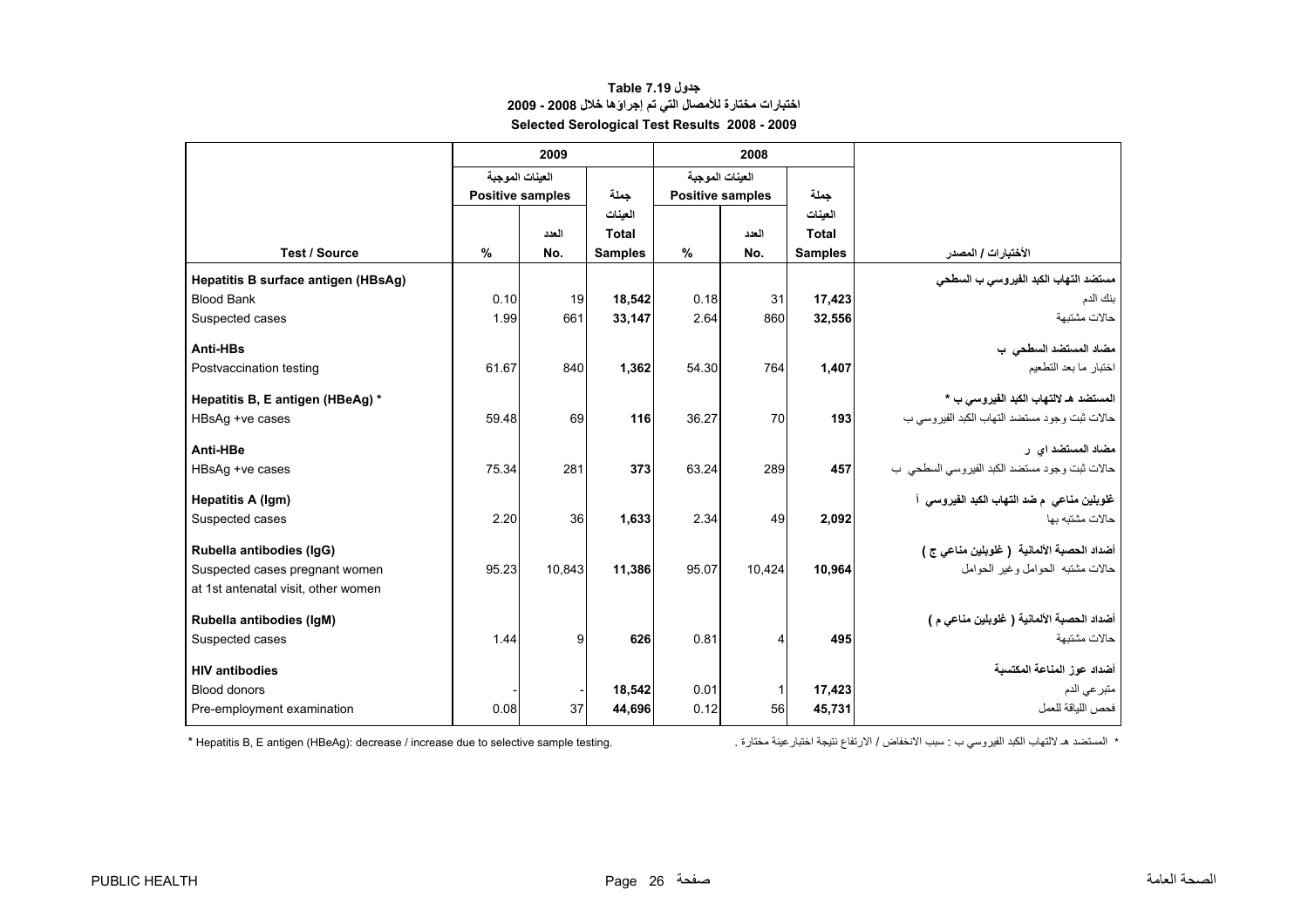<span id="page-27-0"></span>

|                              |                      |              | الجملة<br><b>Total</b> |             | المشاة         | <b>Pedestrians</b> | <b>Passengers</b> | الركاب      | السواق<br><b>Drivers</b> |             |                    |
|------------------------------|----------------------|--------------|------------------------|-------------|----------------|--------------------|-------------------|-------------|--------------------------|-------------|--------------------|
|                              | المعدل               | الجملة       | أننى                   | نكر         | أنشى           | ذكر                | أنشى              | ذكر         | أننى                     | ذكر         |                    |
| <b>Seriousness of Injury</b> | Rate                 | <b>Total</b> | Female                 | <b>Male</b> | <b>Female</b>  | <b>Male</b>        | Female            | <b>Male</b> | Female                   | <b>Male</b> | درجة خطورة الإصابة |
| 2005                         |                      |              |                        |             |                |                    |                   |             |                          |             | 2005               |
| Death                        | 0.11                 | 83           | 15                     | 68          | $\overline{2}$ | 24                 | 11                | 12          | $\overline{\mathbf{c}}$  | 32          | و فاة              |
| Serious injury               | 0.86                 | 623          | 132                    | 491         | 33             | 130                | 53                | 101         | 46                       | 260         | إصابة بليغة        |
| Slight injury                | 4.02                 | 2,912        | 953                    | 1,959       | 96             | 280                | 526               | 695         | 331                      | 984         | إصابة بسيطة        |
| 2006                         |                      |              |                        |             |                |                    |                   |             |                          |             | 2006               |
| Death                        | 0.12                 | 87           | 13                     | 74          | 4              | 22                 | $\overline{7}$    | 18          | $\overline{\mathbf{c}}$  | 34          | و فاة              |
| Serious injury               | 0.72                 | 533          | 108                    | 425         | 32             | 142                | 39                | 84          | 37                       | 199         | إصابة بليغة        |
| Slight injury                | 3.93                 | 2,919        | 973                    | 1,946       | 103            | 311                | 503               | 599         | 367                      | 1,036       | إصابة بسيطة        |
| 2007                         |                      |              |                        |             |                |                    |                   |             |                          |             | 2007               |
| Death                        | 0.09                 | 91           | 8                      | 83          | 3              | 23                 | $\overline{c}$    | 16          | 3                        | 44          | و فاة              |
| Serious injury               | 0.53                 | 551          | 111                    | 440         | 34             | 126                | 43                | 104         | 34                       | 210         | إصابة بليغة        |
| Slight injury                | 2.76                 | 2,864        | 879                    | 1,985       | 109            | 316                | 432               | 631         | 338                      | 1,038       | إصابة بسيطة        |
| 2008                         |                      |              |                        |             |                |                    |                   |             |                          |             | 2008               |
| Death                        | 0.08                 | 84           | 6                      | 78          | 2              | 25                 | 3                 | 17          | $\mathbf{1}$             | 36          | و فاة              |
| Serious injury               | 0.55                 | 605          | 102                    | 503         | 31             | 160                | 45                | 95          | 26                       | 248         | إصابة بليغة        |
| Slight injury                | 1.70                 | 1,878        |                        | 1,878       | 101            | 292                | 412               | 596         | 335                      | 990         | إصابة بسيطة        |
| 2009                         |                      |              |                        |             |                |                    |                   |             |                          |             | 2009               |
| Death                        | $\sim$               | 76           | $\mathbf 2$            | 74          |                | 28                 | $\overline{c}$    | 14          |                          | 32          | و فاة              |
| Serious injury               | $\ldots$             | 474          | 98                     | 376         | 40             | 119                | 29                | 77          | 29                       | 180         | إصابة بليغة        |
| Slight injury                | $\sim$ $\sim$ $\sim$ | 2,473        | 736                    | 1,737       | 82             | 298                | 354               | 554         | 300                      | 885         | إصابة بسيطة        |

**جدول 7.20 Table عدد ومعدلات المصابين بالحوادث المرورية لكل <sup>1000</sup> من السكان حسب درجة خطورة الإصابة والنوع 2005 - 2009 Number and Rates per 1000 population of Road and Traffic Related Accidents by Seriousness of Injuries and Sex 2005 - 2009** 

Source: Ministry of Interior - General Directorate of Traffic . . للمرور العامة الإدارة - الداخلية وزارة :المصدر

( ... ) البيانات غير متوفرة . .available Not( … )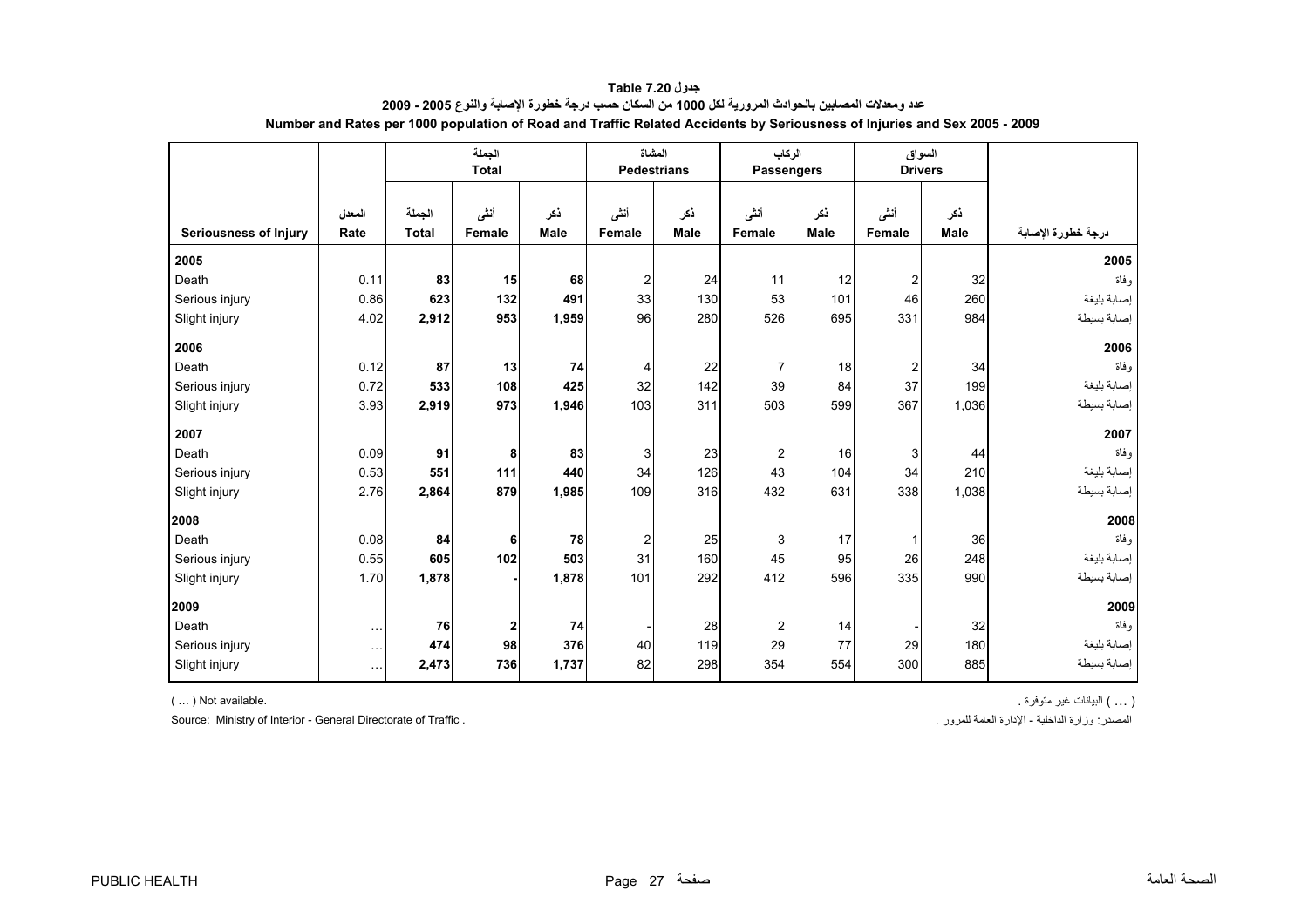**رسم بياني 7.3 Figure معدل إصابات الحوادث المرورية لكل <sup>1000</sup> من السكان حسب درجة خطورة اإلصابة 2004 - 2008 Road & Traffic Related Accidents Rate Per 1000 Population by Seriousness of Injuries 2004 - 2008**

<span id="page-28-0"></span>

مرجع: جدول 7.20 7.20 7.20 Reference: Table 7.20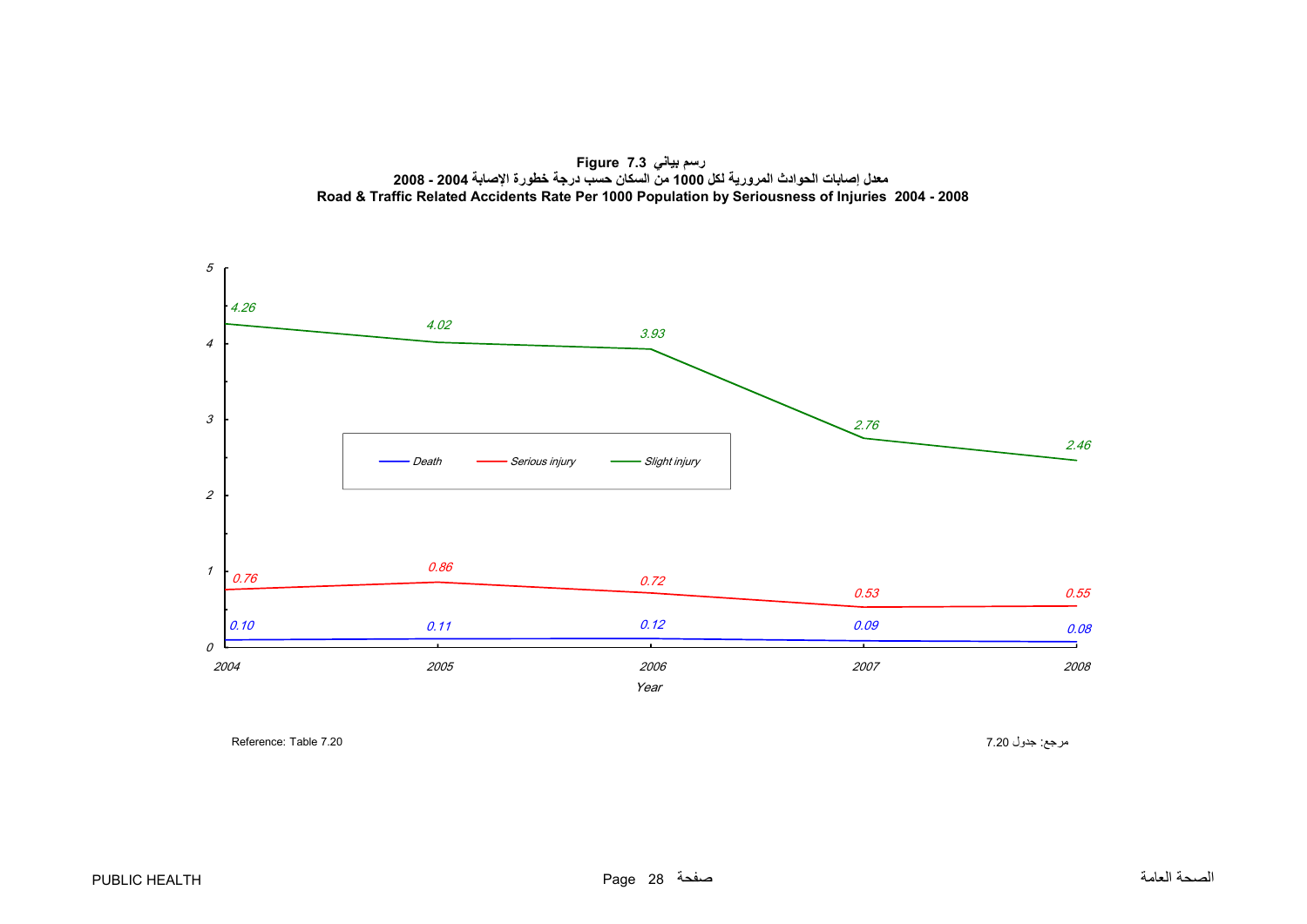<span id="page-29-0"></span>

|                              | <b>Age Groups</b> |                         | فئات العمر   |                         |                         |                         |       |         |                |                    |
|------------------------------|-------------------|-------------------------|--------------|-------------------------|-------------------------|-------------------------|-------|---------|----------------|--------------------|
|                              | الجملة            |                         |              |                         |                         |                         |       |         |                |                    |
| <b>Seriousness of Injury</b> | <b>Total</b>      | $70+$                   | 69-60        | 59-50                   | 49-40                   | 39-30                   | 29-20 | $19-10$ | $09 - 0$       | درجة خطورة الإصابة |
| <b>Drivers</b>               |                   |                         |              |                         |                         |                         |       |         |                | السواق             |
| Death                        | 32                |                         |              |                         | $\overline{c}$          | 8                       | 17    | 5       |                | وفاة               |
| Serious injury               | 209               | 4                       | 3            | 10                      | 19                      | 57                      | 85    | 29      | $\overline{c}$ | إصابة بليغة        |
| Slight injury                | 1,185             | 11                      | 27           | 85                      | 172                     | 298                     | 477   | 112     | 3              | إصابة بسيطة        |
| <b>Total</b>                 | 1,426             | 15                      | 30           | 95                      | 193                     | 363                     | 579   | 146     | 5              | الجملة             |
| <b>Passengers</b>            |                   |                         |              |                         |                         |                         |       |         |                | الركاب             |
| Death                        | 16                |                         |              | $\overline{\mathbf{c}}$ | 3                       | $\overline{\mathbf{c}}$ | 5     | 3       | 1              | وفاة               |
| Serious injury               | 106               | $\overline{\mathbf{c}}$ | $\mathbf{1}$ | 3                       | 12                      | 18                      | 37    | 24      | 9              | إصابة بليغة        |
| Slight injury                | 908               | 27                      | 10           | 33                      | 111                     | 176                     | 256   | 193     | 102            | إصابة بسيطة        |
| <b>Total</b>                 | 1,030             | 29                      | 11           | 38                      | 126                     | 196                     | 298   | 220     | 112            | الجملة             |
| <b>Pedestrians</b>           |                   |                         |              |                         |                         |                         |       |         |                | المشاة             |
| Death                        | 28                | 9                       |              | 5                       | $\overline{\mathbf{c}}$ | 6                       | 3     |         | 3              | و فاة              |
| Serious injury               | 159               | 8                       | 6            | 10                      | 15                      | 25                      | 34    | 26      | 35             | إصابة بليغة        |
| Slight injury                | 380               | 18                      | 15           | 35                      | 35                      | 56                      | 73    | 52      | 96             | إصابة بسيطة        |
| <b>Total</b>                 | 567               | 35                      | 21           | 50                      | 52                      | 87                      | 110   | 78      | 134            | الجملة             |
| Death                        | 76                | 9                       |              | $\overline{7}$          | $\overline{7}$          | 16                      | 25    | 8       | $\overline{4}$ | وفاة               |
| Serious injury               | 474               | 14                      | 10           | 23                      | 46                      | 100                     | 156   | 79      | 46             | إصابة بليغة        |
| Slight injury                | 2473              | 56                      | 52           | 153                     | 318                     | 530                     | 806   | 357     | 201            | إصابة بسيطة        |
| <b>Grand Total</b>           | 3,023             | 79                      | 62           | 183                     | 371                     | 646                     | 987   | 444     | 251            | الجملة الكلية      |

**جدول 7.21 Table عدد المصابين بالحوادث المرورية حسب درجة خطورة الإصابة وفئات العمر<sup>2009</sup> Number of Road and Traffic Related Accidents by Seriousness of Injuries and Age Groups 2009** 

Source: Ministry of Interior - General Directorate of Traffic . . للمرور العامة الإدارة - الداخلية وزارة :المصدر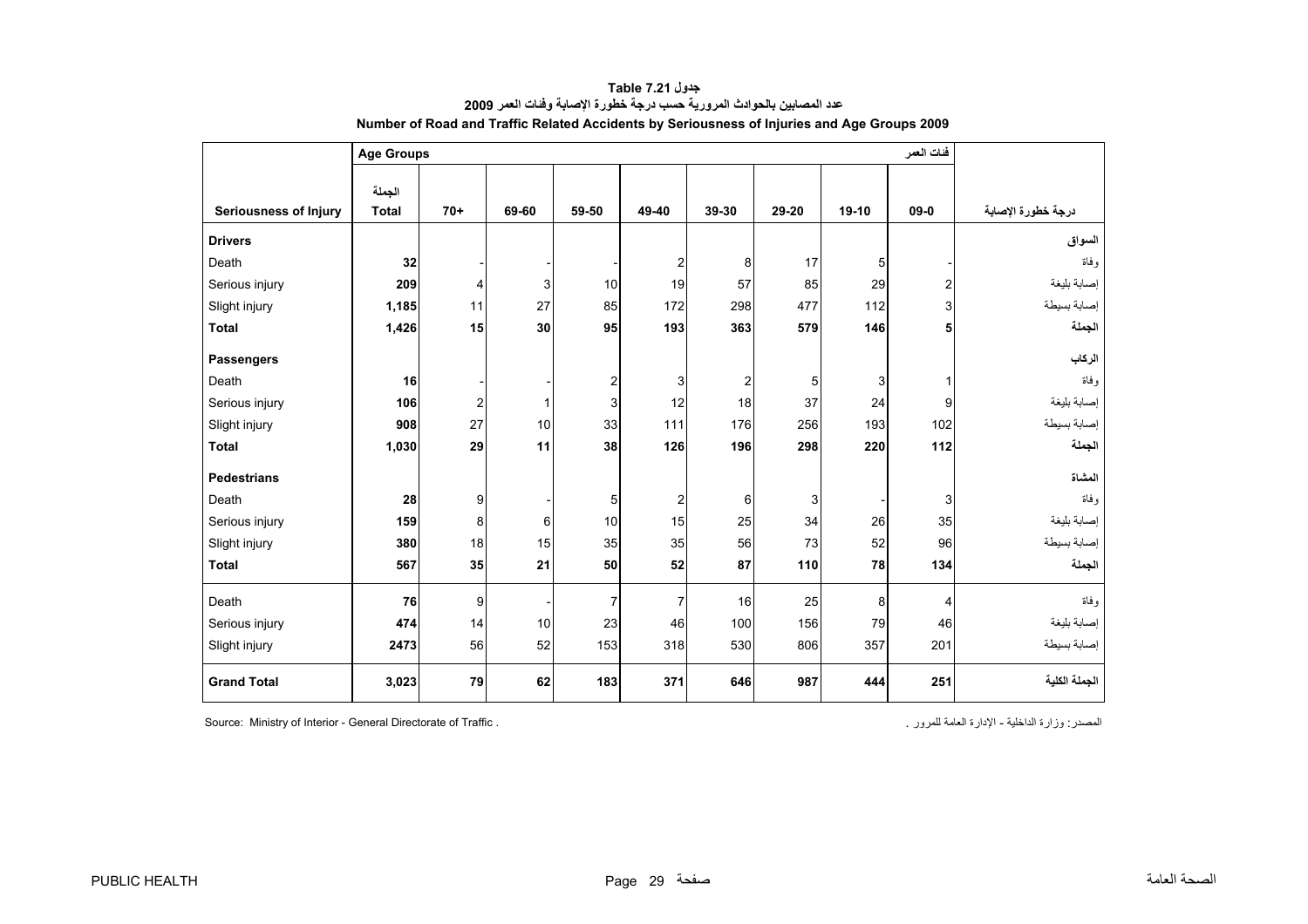#### **جدول 7.22 Table حوادث الإصابات حسب الأسباب الرئيسية ودرجة الخطورة <sup>2009</sup> Injury Accidents by Main Causes and Seriousness of Injury 2009**

<span id="page-30-0"></span>

|                                    | <b>Seriousness of Injury</b> |                      |                | درجة خطورة الإصابة |                                    |
|------------------------------------|------------------------------|----------------------|----------------|--------------------|------------------------------------|
|                                    | المجموع                      | إصابات بسيطة         | إصابات بليغة   | وفاة               |                                    |
| <b>Main Causes</b>                 | <b>Total</b>                 | <b>Slight injury</b> | Serious injury | Death              | الأسباب الرئيسية                   |
| Accident due to Driver Action      | 1,666                        | 1,218                | 385            | 63                 | ـدو ادث بسبب السو اق               |
| Accident due to Pedestrian Action  | 106                          | 75                   | 30             |                    | حو ادث بسبب تحر كات المشاة         |
| Accident due to Passenger Action   | 10                           | 9                    |                |                    | حوادث بسبب الركاب                  |
| Accident due to Obstruction        |                              | 4                    |                |                    | حوادث بسبب موانع على الطريق        |
| Accident due to Defective Vehicles | 20                           | 14                   | 5              |                    | حوادث بسبب عطل في المركبة          |
| Accident due to Road Condition     |                              | 5                    |                | 2                  | حوادث بسبب حالة الطريق             |
| Accident due to Weather Condition  |                              | 3                    | 2              |                    | حوادث بسبب حالة الطقس              |
| Accident due to Animals            |                              |                      |                |                    | حوادث بسبب وجود حيوانات على الطريق |
| Accident due to Other Factors      | 60                           | 45                   | 13             | 2                  | حو ادث بسبب عو امل اُخر ی          |
| <b>Total</b>                       | 1,879                        | 1,373                | 437            | 69                 | الجملة                             |

Source: Ministry of Interior - General Directorate of Traffic . . للمرور العامة الإدارة - الداخلية وزارة :المصدر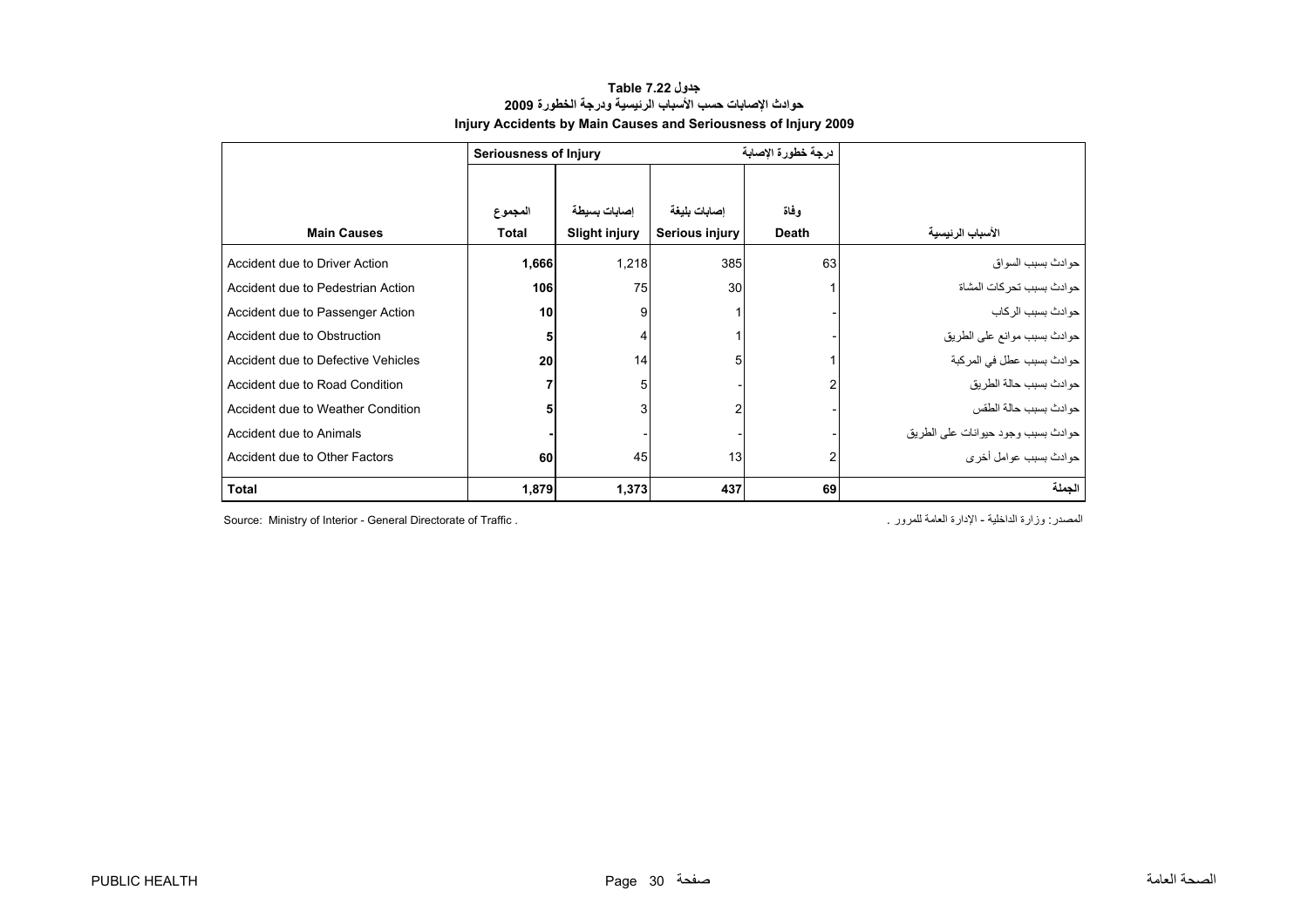#### **جدول 7.23 Table حوادث الإصابات حسب المنطقة ودرجة خطورة الإصابة <sup>2009</sup> Injury Accidents by Region and Seriousness of Injury 2009**

<span id="page-31-0"></span>

|              | Seriousness of Injury |                      |                | درجة خطورة الإصابة |            |
|--------------|-----------------------|----------------------|----------------|--------------------|------------|
|              |                       |                      |                |                    |            |
|              | المجموع               | إصابات بسيطة         | إصابات بليغة   | وفاة               |            |
| Region       | Total                 | <b>Slight injury</b> | Serious injury | Death              | المنطقة    |
| Hidd         | 26                    | 18                   | $\overline{7}$ | 1                  | الحد       |
| Muharraq     | 181                   | 125                  | 49             | 7                  | المحرق     |
| Manama       | 482                   | 361                  | 99             | 22                 | المنامة    |
| Jidhafs      | 169                   | 122                  | 42             | 5                  | جدحفص      |
| Northern     | 133                   | 98                   | 32             | 3                  | الشمالية   |
| Sitra        | 135                   | 92                   | 37             | 6                  | سترة       |
| Central      | 111                   | 87                   | 22             | 2                  | الوسطى     |
| Isa Town     | 145                   | 113                  | 25             | 7                  | مدينة عيسى |
| Riffa        | 277                   | 204                  | 63             | 10                 | الرفاع     |
| Western      | 83                    | 51                   | 27             | 5                  | الغربية    |
| Hawar Island | 137                   | 102                  | 34             | 1                  | حوار       |
| Hamad Town   |                       |                      |                |                    | مدينة حمد  |
| <b>Total</b> | 1,879                 | 1,373                | 437            | 69                 | الجملة     |

المصدر: وزارة الداخلية - الإدارة العامة للمرور . . . . . . Source: Ministry of Interior - General Directorate of Traffic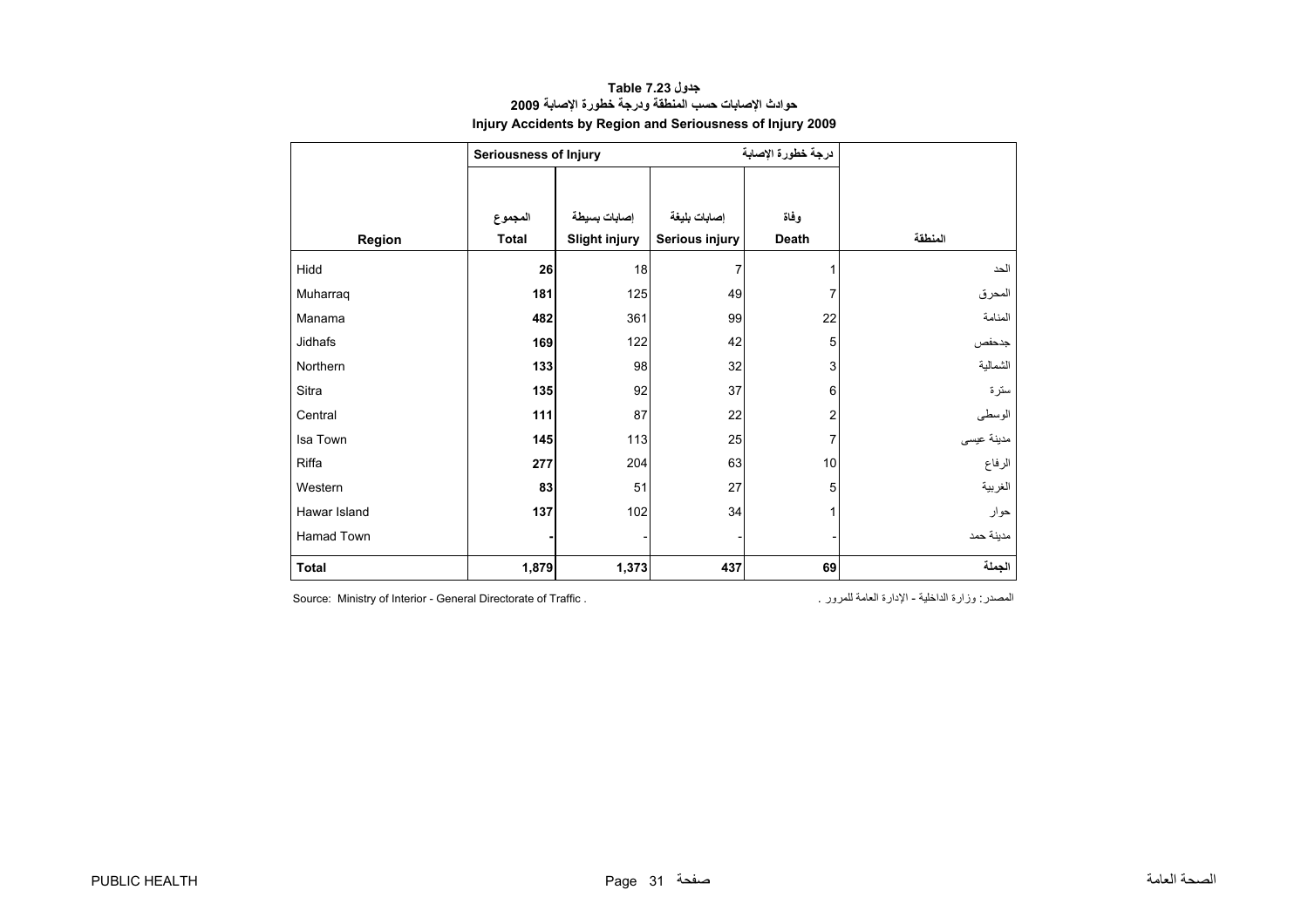<span id="page-32-0"></span>

|                       | Governorate  |                  |         |          |         |          |                    |
|-----------------------|--------------|------------------|---------|----------|---------|----------|--------------------|
|                       |              |                  |         |          |         |          |                    |
|                       | الجملة       | المحرق           | العاصمة | الشمالية | الوسطى  | الجنوبية |                    |
| Seriousness of Injury | <b>Total</b> | <b>Muharrag</b>  | Capital | Northern | Central | Southern | درجة خطورة الإصابة |
| <b>Drivers</b>        |              |                  |         |          |         |          | السواق             |
| Death                 | 32           | 4                | 8       | 4        | 11      | 5        | و فاة              |
| Serious injury        | 209          | 32               | 46      | 49       | 57      | 25       | إصابة بليغة        |
| Slight injury         | 1,185        | 100              | 293     | 288      | 378     | 126      | إصابة بسيطة        |
| <b>Passengers</b>     |              |                  |         |          |         |          | الركاب             |
| Death                 | 16           | $\boldsymbol{2}$ | 6       | 1        | 4       | 3        | وفاة               |
| Serious injury        | 106          | 11               | 23      | 26       | 27      | 19       | إصابة بليغة        |
| Slight injury         | 908          | 82               | 220     | 217      | 270     | 119      | إصابة بسيطة        |
| <b>Pedestrians</b>    |              |                  |         |          |         |          | المشاة             |
| Death                 | 28           | $\overline{2}$   | 9       | 4        | 13      |          | وفاة               |
| Serious injury        | 159          | 18               | 54      | 42       | 39      | 6        | إصابة بليغة        |
| Slight injury         | 380          | 64               | 120     | 79       | 94      | 23       | إصابة بسيطة        |
| <b>Total</b>          |              |                  |         |          |         |          | الجملة             |
| Death                 | 76           | 8                | 23      | 9        | 28      | 8        | و فاة              |
| Serious injury        | 474          | 61               | 123     | 117      | 123     | 50       | إصابة بليغة        |
| Slight injury         | 2,473        | 246              |         | 584      | 742     | 268      | إصابة بسيطة        |

**جدول 7.24 Table عدد المصابين بالحوادث المرورية حسب درجة خطورة الإصابة والمحافظة<sup>2009</sup> Number of Road and Traffic Related Accidents by Seriousness of Injuries and Governorate 2009** 

Source: Ministry of Interior - General Directorate of Traffic . . للمرور العامة الإدارة - الداخلية وزارة :المصدر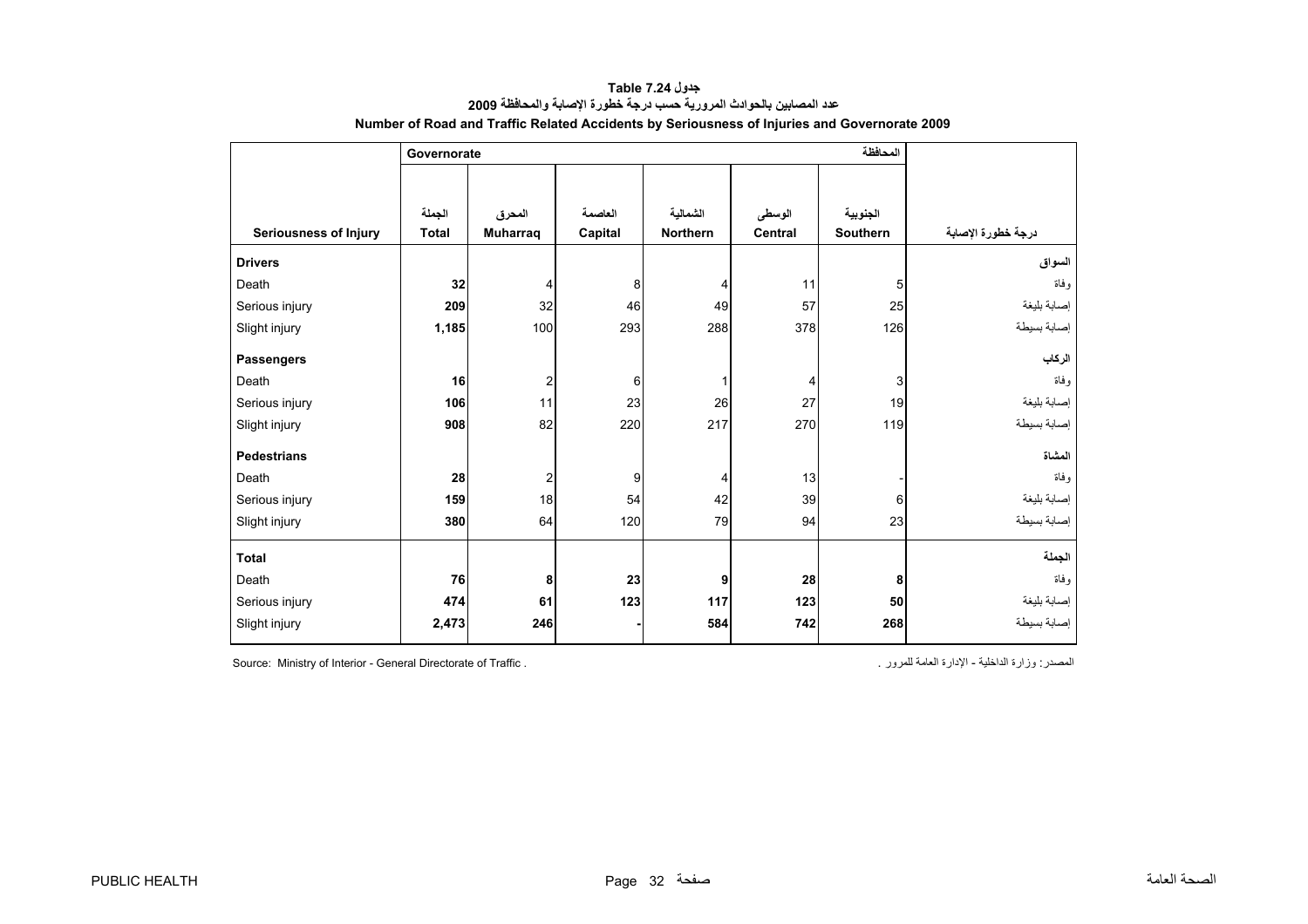#### **جدول 7.25 Table عدد ومعدلات إصابات العمل والوفيات لكل 1000 من المؤمن عليهم حسب الجنسية ونوع النشاط الاقتصادي والنوع <sup>2009</sup> Number and Rates of Occupational Injuries and Deaths Per 1000 Insured Persons by Nationality, Division of Economic Activity and Sex 2009**

<span id="page-33-0"></span>

|                        |                        |                                       | عدد المؤمن عليهم<br><b>Number of Insured Persons</b> |                        |                           |             | جملة الوفيات<br><b>Total Deaths</b> |              |                |                            |                           |             |                        | جملة الإصابات<br><b>Total Injuries</b> |                                    |             |                |                           |                                                                                                                              |
|------------------------|------------------------|---------------------------------------|------------------------------------------------------|------------------------|---------------------------|-------------|-------------------------------------|--------------|----------------|----------------------------|---------------------------|-------------|------------------------|----------------------------------------|------------------------------------|-------------|----------------|---------------------------|------------------------------------------------------------------------------------------------------------------------------|
|                        |                        | غیر بحرین <i>ی</i><br><b>Bahraini</b> |                                                      |                        | بحريني<br><b>Bahraini</b> |             | الجملة<br><b>Total</b>              |              |                | غير بحريني<br>Non-Bahraini | بحريني<br><b>Bahraini</b> |             | الجملة<br><b>Total</b> |                                        | غیر بحرین <i>ی</i><br>Non-Bahraini |             |                | بحريني<br><b>Bahraini</b> |                                                                                                                              |
| الجملة<br><b>Total</b> | الحملة<br><b>Total</b> | أنشى<br>Female                        | ذكر<br>Male                                          | الجملة<br><b>Total</b> | أنشى<br>Female            | ذكر<br>Male | المعدل<br>Rate                      | العدد<br>No. | أنشى<br>Female | نكر<br>Male                | أننسى<br>Female           | نكر<br>Male | المعدل<br>Rate         | العدد<br>No.                           | أنشى<br>Female                     | نكر<br>Male | أنشى<br>Female | نكر<br>Male               | نوع النشاط الأقتصادي<br><b>Division of Economic Activity</b>                                                                 |
| 2,624                  | 2,333                  | 18 <sup>1</sup>                       | 2,315                                                | 291                    | 89                        | 202         |                                     |              |                |                            |                           |             | 1.5                    |                                        |                                    |             |                | $\mathcal{P}$             | الزراعة وتربية الحيوان وأنشطة الخدمات المتصلة بها                                                                            |
| 3,362                  | 3,256                  | 8                                     | 3,248                                                | 106                    |                           | 105         | 1.5                                 | 5            |                |                            |                           |             | 2.4                    | R                                      |                                    |             |                |                           | Agriculture, Animal husbandry, Activities &<br>Services Related thereto<br>صيد الأسماك والمزارع السمكية والخدمات المتصلة بها |
|                        |                        |                                       |                                                      |                        |                           |             |                                     |              |                |                            |                           |             |                        |                                        |                                    |             |                |                           | Fishing, Fishing Farms & Related Activities &<br>Services                                                                    |
| 2,153                  | 1,726                  |                                       | 1,718                                                | 427                    | 54                        | 373         |                                     |              |                |                            |                           |             | 12.5                   | 27                                     |                                    | 15          |                | 12 <sup>1</sup>           | مناجم ومحاجر واستخراج النفط والغاز الطبيعي والأحجار<br>والرمل والملح والفحم                                                  |
|                        |                        |                                       |                                                      |                        |                           |             |                                     |              |                |                            |                           |             |                        |                                        |                                    |             |                |                           | Mines & Quarries, Crude Oil, Natural Gas,<br>Stones, Sand, Salt and Coal extraction                                          |
| 76,654                 | 60,281                 | 1,955                                 | 58,326                                               | 16,373                 | 3,244                     | 13,129      | 0.1                                 |              |                |                            |                           |             | 10.3                   | 793                                    |                                    | 310         | 31             | 448                       | الصناعة التحويلية                                                                                                            |
|                        |                        |                                       |                                                      |                        |                           |             |                                     |              |                |                            |                           |             |                        |                                        |                                    |             |                |                           | <b>Transformation Industry</b>                                                                                               |
| 706                    | 230                    |                                       | 228                                                  | 476                    | 35                        | 441         |                                     |              |                |                            |                           |             | 2.8                    |                                        |                                    |             |                | $\overline{c}$            | إمدادات الكهرباء والماء والغاز                                                                                               |
|                        |                        |                                       |                                                      |                        |                           |             |                                     |              |                |                            |                           |             |                        |                                        |                                    |             |                |                           | Electricity, Water and Gas Supplies                                                                                          |
| 135,273                | 124,444                | 738                                   | 123,706                                              | 10,829                 | 3,375                     | 7,454       | 0.2                                 | 23           |                | 22                         |                           |             | 4.6                    | 617                                    |                                    | 569         |                | 46                        | التشييد والبناء                                                                                                              |
| 108,537                | 90,178                 | 4,021                                 | 86,157                                               | 18,359                 | 5,173                     | 13,186      | 0.1                                 | 6            |                |                            |                           |             | 5.8                    | 629                                    |                                    | 409         | 20             | 195                       | Construction<br>تجارة الجملة والتجزئة وإصلاح السيارات والدراجات والسلع<br>الشخصية                                            |
|                        |                        |                                       |                                                      |                        |                           |             |                                     |              |                |                            |                           |             |                        |                                        |                                    |             |                |                           | Wholesale and Retail Trade, Auto,<br>Motorcycles, & personal appliances Repair                                               |
| 30,739                 | 27,812                 | 3,273                                 | 24,539                                               | 2,927                  | 972                       | 1,955       | 0.1                                 | 3            |                |                            |                           |             | 1.6                    | 48                                     |                                    | 30          | 3              | 13                        | الفنادق ، المطاعم ، المقاهي والمقاصف ودور الضيافة<br>والشقق المفروشة للإقامة القصيرة                                         |
|                        |                        |                                       |                                                      |                        |                           |             |                                     |              |                |                            |                           |             |                        |                                        |                                    |             |                |                           | Hotels, Restaurants, coffee shops, guest<br>houses & short stay furnished flats                                              |
| 19,858                 | 11,993                 | 1,662                                 | 10,331                                               | 7,865                  | 1,683                     | 6,182       | 0.1                                 |              |                |                            |                           |             | 7.7                    | 152                                    | 43                                 | 27          | 14             | 68                        | نقل وتخزين واتصال                                                                                                            |
|                        |                        |                                       |                                                      |                        |                           |             |                                     |              |                |                            |                           |             |                        |                                        |                                    |             |                |                           | Transport, Storage and communications                                                                                        |